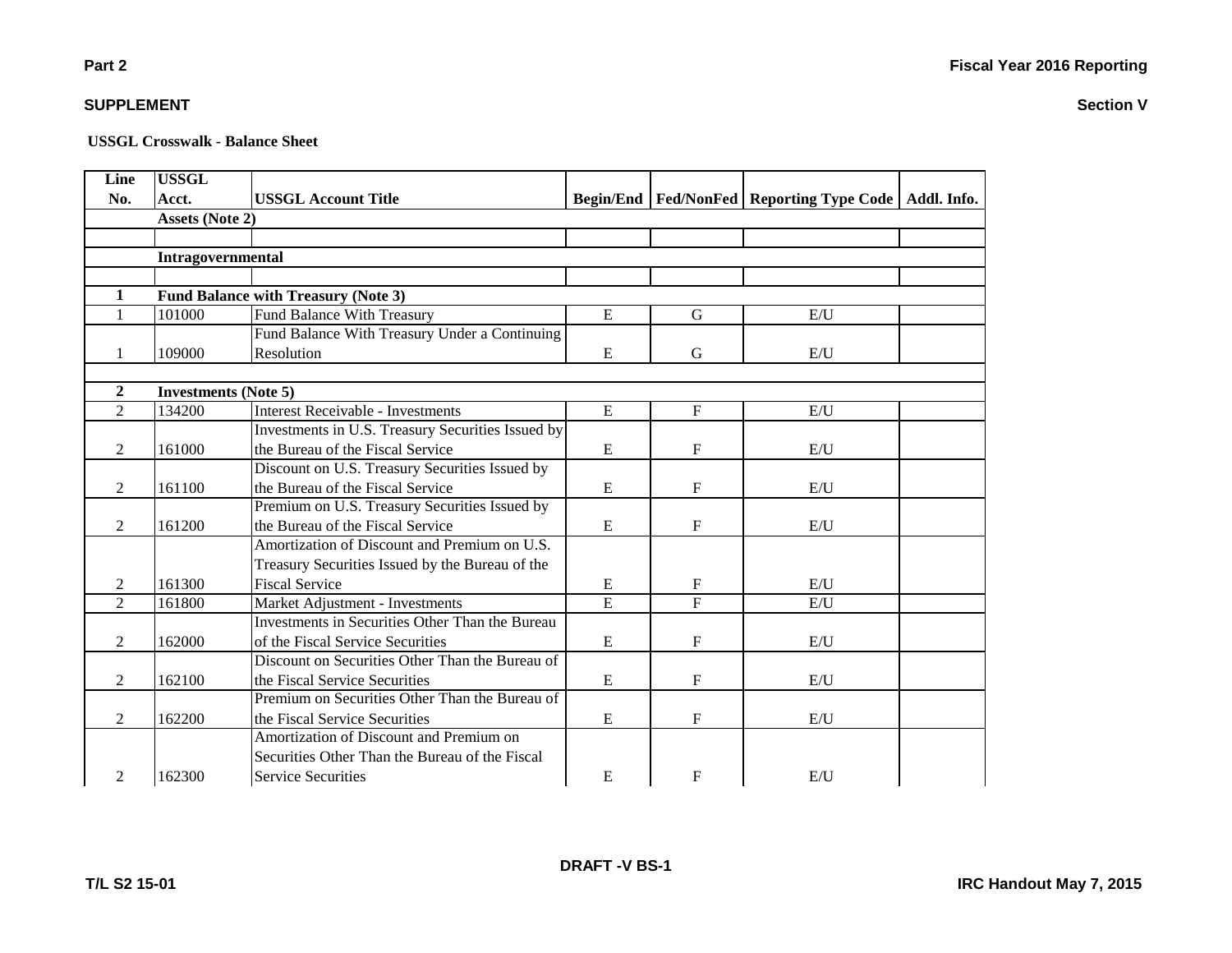### **Part 2**

### **SUPPLEMENT**

| Line           | <b>USSGL</b> |                                                  |                |                           |                                                            |  |
|----------------|--------------|--------------------------------------------------|----------------|---------------------------|------------------------------------------------------------|--|
| No.            | Acct.        | <b>USSGL Account Title</b>                       |                |                           | Begin/End   Fed/NonFed   Reporting Type Code   Addl. Info. |  |
|                |              |                                                  |                |                           |                                                            |  |
|                |              | Investments in U.S. Treasury Zero Coupon         |                |                           |                                                            |  |
| 2              | 163000       | Bonds Issued by the Bureau of the Fiscal Service | ${\bf E}$      | $\boldsymbol{\mathrm{F}}$ | E/U                                                        |  |
|                |              |                                                  |                |                           |                                                            |  |
|                |              | Discount on U.S. Treasury Zero Coupon Bonds      |                |                           |                                                            |  |
| 2              | 163100       | Issued by the Bureau of the Fiscal Service       | ${\bf E}$      | $\mathbf F$               | E/U                                                        |  |
|                |              | Amortization of Discount on U.S. Treasury Zero   |                |                           |                                                            |  |
|                |              | Coupon Bonds Issued by the Bureau of the Fiscal  |                |                           |                                                            |  |
| 2              | 163300       | Service                                          | E              | $\mathbf F$               | E/U                                                        |  |
|                |              | Allowance for Subsidy - Preferred Stock          |                |                           |                                                            |  |
|                |              | Accounted for Under the Provisions of the        |                |                           |                                                            |  |
| 2              | 164300       | Federal Credit Reform Act                        | ${\bf E}$      | $\boldsymbol{\mathrm{F}}$ | E/U                                                        |  |
| $\overline{2}$ | 169000       | Other Investments                                | $\overline{E}$ | $\mathbf{F}$              | E/U                                                        |  |
|                |              |                                                  |                |                           |                                                            |  |
| 3              |              | <b>Accounts Receivable (Note 6)</b>              |                |                           |                                                            |  |
| $\overline{3}$ | 131000       | <b>Accounts Receivable</b>                       | ${\bf E}$      | $\rm F$                   | $\mathbf{E}/\mathbf{U}$                                    |  |
| $\overline{3}$ | 131900       | Allowance for Loss on Accounts Receivable        | $\overline{E}$ | $\overline{F}$            | E/U                                                        |  |
|                |              | <b>Funded Employment Benefit Contributions</b>   |                |                           |                                                            |  |
| 3              | 132000       | Receivable                                       | E              | $\boldsymbol{\mathrm{F}}$ | E/U                                                        |  |
|                |              | <b>Unfunded FECA Benefit Contributions</b>       |                |                           |                                                            |  |
| 3              | 132100       | Receivable                                       | E              | $\mathbf{F}$              | $\mathbf{U}$                                               |  |
| $\overline{3}$ | 132500       | <b>Taxes Receivable</b>                          | $\overline{E}$ | $\overline{G}$            | E/U                                                        |  |
|                |              | Receivable for Transfers of Currently Invested   |                |                           |                                                            |  |
| 3              | 133000       | <b>Balances</b>                                  | ${\bf E}$      | $\boldsymbol{\mathrm{F}}$ | E/U                                                        |  |
| $\overline{3}$ | 133500       | <b>Expenditure Transfers Receivable</b>          | $\overline{E}$ | $\overline{F}$            | E/U                                                        |  |
|                |              |                                                  |                |                           |                                                            |  |
| 3              | 134000       | Interest Receivable - Not Otherwise Classified   | E              | $\mathbf F$               | E/U                                                        |  |
|                |              | Penalties and Fines Receivable - Not Otherwise   |                |                           |                                                            |  |
| 3              | 136000       | Classified                                       | E              | $\mathbf F$               | E/U                                                        |  |
|                |              | Administrative Fees Receivable - Not Otherwise   |                |                           |                                                            |  |
| 3              | 137000       | Classified                                       | E              | $\mathbf{F}$              | E/U                                                        |  |
| 3              | 137300       | Administrative Fees Receivable - Taxes           | E              | $\overline{G}$            | E/U                                                        |  |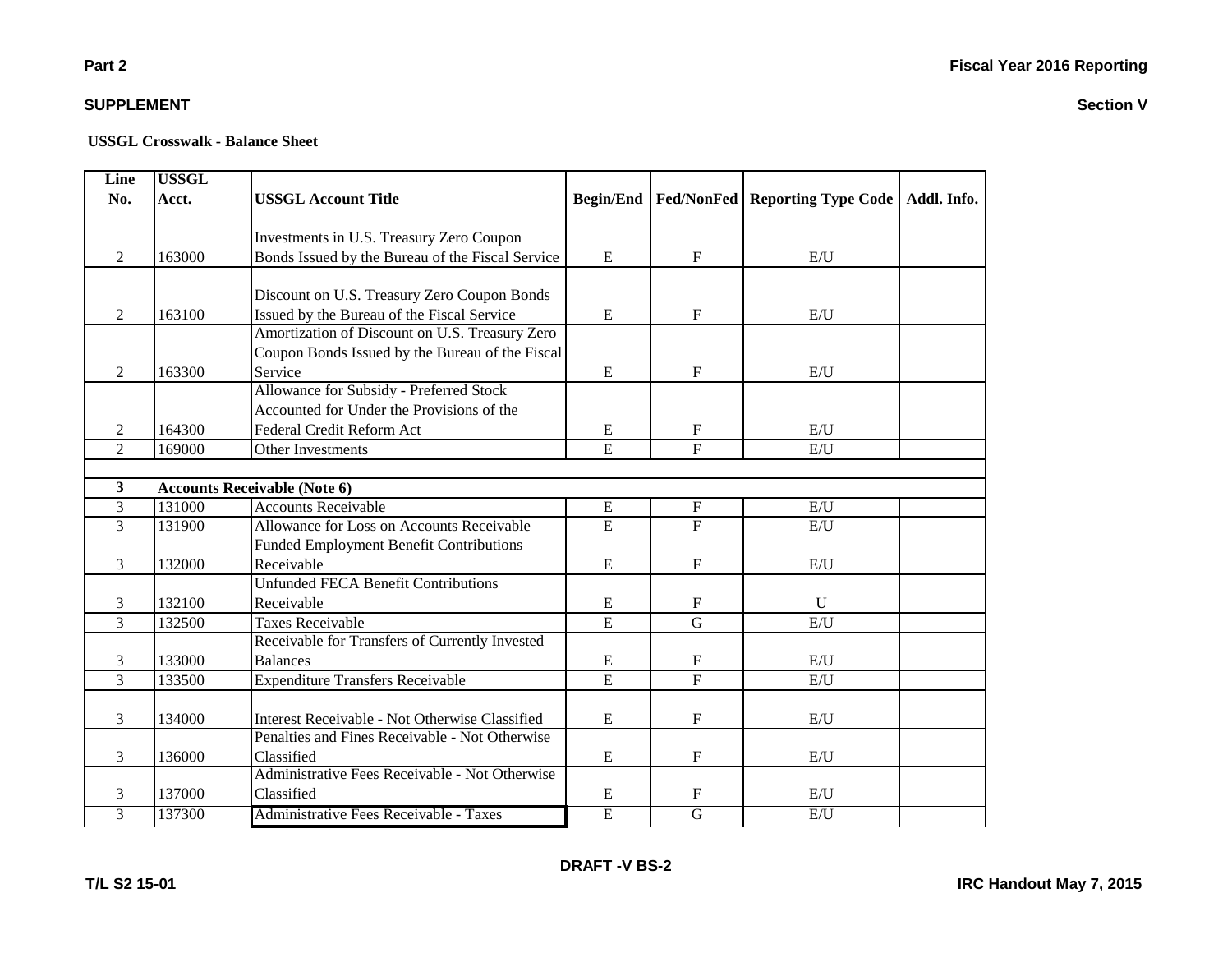**Part 2**

### **SUPPLEMENT**

| Line           | <b>USSGL</b>                  |                                                               |                  |                           |                                         |             |
|----------------|-------------------------------|---------------------------------------------------------------|------------------|---------------------------|-----------------------------------------|-------------|
| No.            | Acct.                         | <b>USSGL Account Title</b>                                    | <b>Begin/End</b> |                           | <b>Fed/NonFed   Reporting Type Code</b> | Addl. Info. |
| 3              | 192300                        | <b>Contingent Receivable for Capital Transfers</b>            | E                | $\mathbf F$               | E/U                                     |             |
| $\overline{3}$ | 192500                        | Capital Transfers Receivable                                  | E                | $\mathbf{F}$              | E/U                                     |             |
|                |                               |                                                               |                  |                           |                                         |             |
| 4              | <b>Loans Receivable</b>       |                                                               |                  |                           |                                         |             |
| $\overline{4}$ | 134100                        | Interest Receivable - Loans                                   | E                | $\boldsymbol{\mathrm{F}}$ | E/U                                     |             |
| $\overline{4}$ | 135000                        | Loans Receivable                                              | $\overline{E}$   | $\overline{F}$            | E/U                                     |             |
|                |                               | Capitalized Loan Interest Receivable - Non-                   |                  |                           |                                         |             |
| 4              | 135100                        | Credit Reform                                                 | E                | $\boldsymbol{F}$          | E/U                                     |             |
| 4              | 136100                        | Penalties and Fines Receivable - Loans                        | E                | $\overline{\mathrm{F}}$   | E/U                                     |             |
| $\overline{4}$ | 137100                        | Administrative Fees Receivable - Loans                        | E                | $\mathbf F$               | E/U                                     |             |
|                |                               |                                                               |                  |                           |                                         |             |
| 5              | Other (Note 12)               |                                                               |                  |                           |                                         |             |
| 5              | 141000                        | <b>Advances and Prepayments</b>                               | E                | $\mathbf{F}$              | E/U                                     |             |
| 5              | 192100                        | Receivable From Appropriations                                | E                | $\mathbf G$               | E/U                                     |             |
| 5              | 199000                        | <b>Other Assets</b>                                           | E                | $\rm F/G$                 | E/U                                     |             |
|                |                               |                                                               |                  |                           |                                         |             |
| 6              |                               | <b>Total Intragovernmental</b>                                |                  |                           |                                         |             |
|                |                               |                                                               |                  |                           |                                         |             |
|                |                               | This line is calculated. Equals the sum of lines 1 through 5. |                  |                           |                                         |             |
|                |                               |                                                               |                  |                           |                                         |             |
|                | <b>Assets With the Public</b> |                                                               |                  |                           |                                         |             |
|                |                               |                                                               |                  |                           |                                         |             |
| $\overline{7}$ |                               | <b>Cash and Other Monetary Assets (Note 4)</b>                |                  |                           |                                         |             |
| $\overline{7}$ | 110100                        | <b>General Fund Operating Cash</b>                            | E                | $\mathbf N$               | U                                       |             |
| $\overline{7}$ | 110300                        | <b>Restricted Operating Cash</b>                              | E                | $\mathbf N$               | $\mathbf U$                             |             |
| 7              | 110900                        | <b>Checks Outstanding</b>                                     | E                | $\mathbf N$               | $\mathbf U$                             |             |
| $\tau$         | 111000                        | <b>Undeposited Collections</b>                                | E                | $\mathbf N$               | E/U                                     |             |
| 7              | 112000                        | <b>Imprest Funds</b>                                          | $\overline{E}$   | $\mathbf N$               | E/U                                     |             |
| $\tau$         | 112500                        | <b>U.S. Debit Card Funds</b>                                  | E                | $\mathbf N$               | E/U                                     |             |
| 7              | 113000                        | <b>Funds Held by the Public-Budgetary</b>                     | $\overline{E}$   | ${\bf N}$                 | E/U                                     |             |
| $\overline{7}$ | 113500                        | <b>Funds Held by the Public-Non-Budgetary</b>                 | E                | N                         | E/U                                     |             |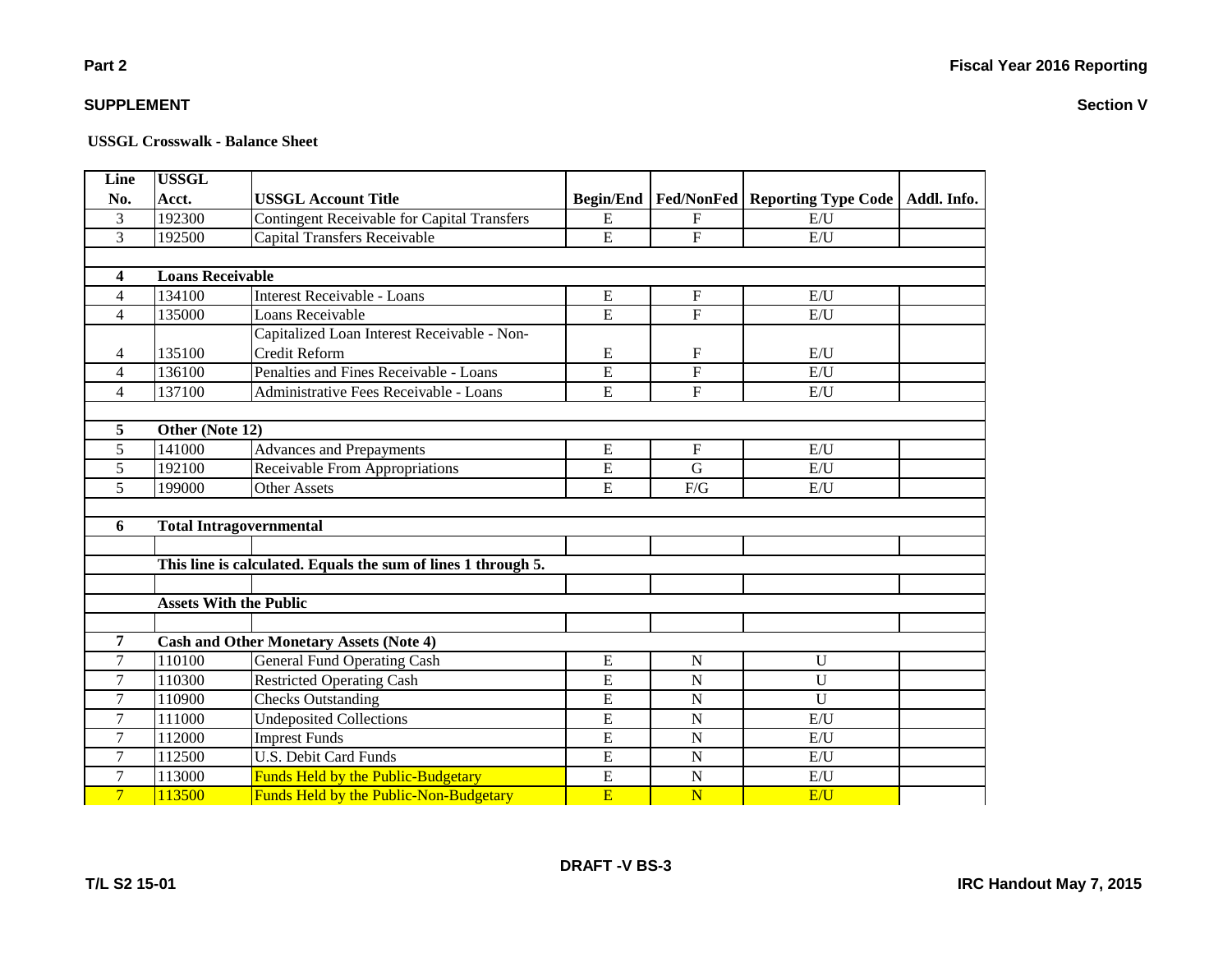**Section V**

### **Part 2**

### **SUPPLEMENT**

| Line           | <b>USSGL</b>                |                                                      |                  |                     |                                                |                |
|----------------|-----------------------------|------------------------------------------------------|------------------|---------------------|------------------------------------------------|----------------|
| No.            | Acct.                       | <b>USSGL Account Title</b>                           | <b>Begin/End</b> |                     | Fed/NonFed   Reporting Type Code   Addl. Info. |                |
|                |                             | Cash Held by U.S. Disbursing Officers Outside        |                  |                     |                                                |                |
| 7              | 114500                      | the Treasury's General Account                       | E                | N                   | $\mathbf{U}$                                   |                |
| $\overline{7}$ | 119000                      | Other Cash                                           | $\overline{E}$   | $\overline{N}$      | E/U                                            |                |
|                |                             | <b>International Monetary Fund Assets - Reserve</b>  |                  |                     |                                                |                |
| 7              | 119300                      | Position                                             | E                | N                   | E/U                                            |                |
|                |                             | <b>Exchange Stabilization Fund Assets - Holdings</b> |                  |                     |                                                |                |
| $\tau$         | 119400                      | of Special Drawing Rights                            | E                | $\mathbf N$         | E/U                                            |                |
| $\overline{7}$ | 119500                      | <b>Other Monetary Assets</b>                         | $\overline{E}$   | $\overline{N}$      | E/U                                            |                |
| $\tau$         | 120000                      | Foreign Currency                                     | $\overline{E}$   | $\mathbf N$         | E/U                                            |                |
|                |                             | <b>Foreign Currency Denominated Equivalent</b>       |                  |                     |                                                |                |
| 7              | 120500                      | Assets                                               | E                | N                   | E                                              |                |
| $\overline{7}$ | 120900                      | <b>Uninvested Foreign Currency</b>                   | $\overline{E}$   | $\mathbf N$         | $\overline{E}$                                 |                |
|                |                             |                                                      |                  |                     |                                                |                |
| $\tau$         | 134400                      | <b>Interest Receivable on Special Drawing Rights</b> | ${\bf E}$        | ${\bf N}$           | E                                              |                |
|                |                             | Interest Receivable - Foreign Currency               |                  |                     |                                                |                |
| 7              | 138400                      | <b>Denominated Assets</b>                            | ${\bf E}$        | ${\bf N}$           | E                                              |                |
| $\overline{7}$ | 153100                      | <b>Seized Monetary Instruments</b>                   | $\overline{E}$   | $\mathbf N$         | E/U                                            |                |
| $\overline{7}$ | 153200                      | Seized Cash Deposited                                | $\overline{E}$   | $\mathbf N$         | E/U                                            |                |
|                |                             |                                                      |                  |                     |                                                |                |
| 8              | <b>Investments (Note 5)</b> |                                                      |                  |                     |                                                |                |
| 8              | 134200                      | Interest Receivable - Investments                    | ${\bf E}$        | ${\rm N} / {\rm Z}$ | E/U                                            | $\overline{2}$ |
|                |                             | Allowance for Loss on Interest Receivable -          |                  |                     |                                                |                |
| 8              | 134600                      | Investments                                          | ${\bf E}$        | N                   | E/U                                            |                |
|                |                             | Investments in U.S. Treasury Securities Issued by    |                  |                     |                                                |                |
| 8              | 161000                      | the Bureau of the Fiscal Service                     | ${\bf E}$        | N/Z                 | E/U                                            | $\overline{2}$ |
|                |                             | Discount on U.S. Treasury Securities Issued by       |                  |                     |                                                |                |
| 8              | 161100                      | the Bureau of the Fiscal Service                     | E                | $N\!/\!Z$           | E/U                                            | $\overline{2}$ |
|                |                             | Premium on U.S. Treasury Securities Issued by        |                  |                     |                                                |                |
| 8              | 161200                      | the Bureau of the Fiscal Service                     | E                | N/Z                 | E/U                                            | $\overline{2}$ |
|                |                             | Amortization of Discount and Premium on U.S.         |                  |                     |                                                |                |
|                |                             | Treasury Securities Issued by the Bureau of the      |                  |                     |                                                |                |
| 8              | 161300                      | <b>Fiscal Service</b>                                | ${\bf E}$        | N/Z                 | E/U                                            | $\overline{2}$ |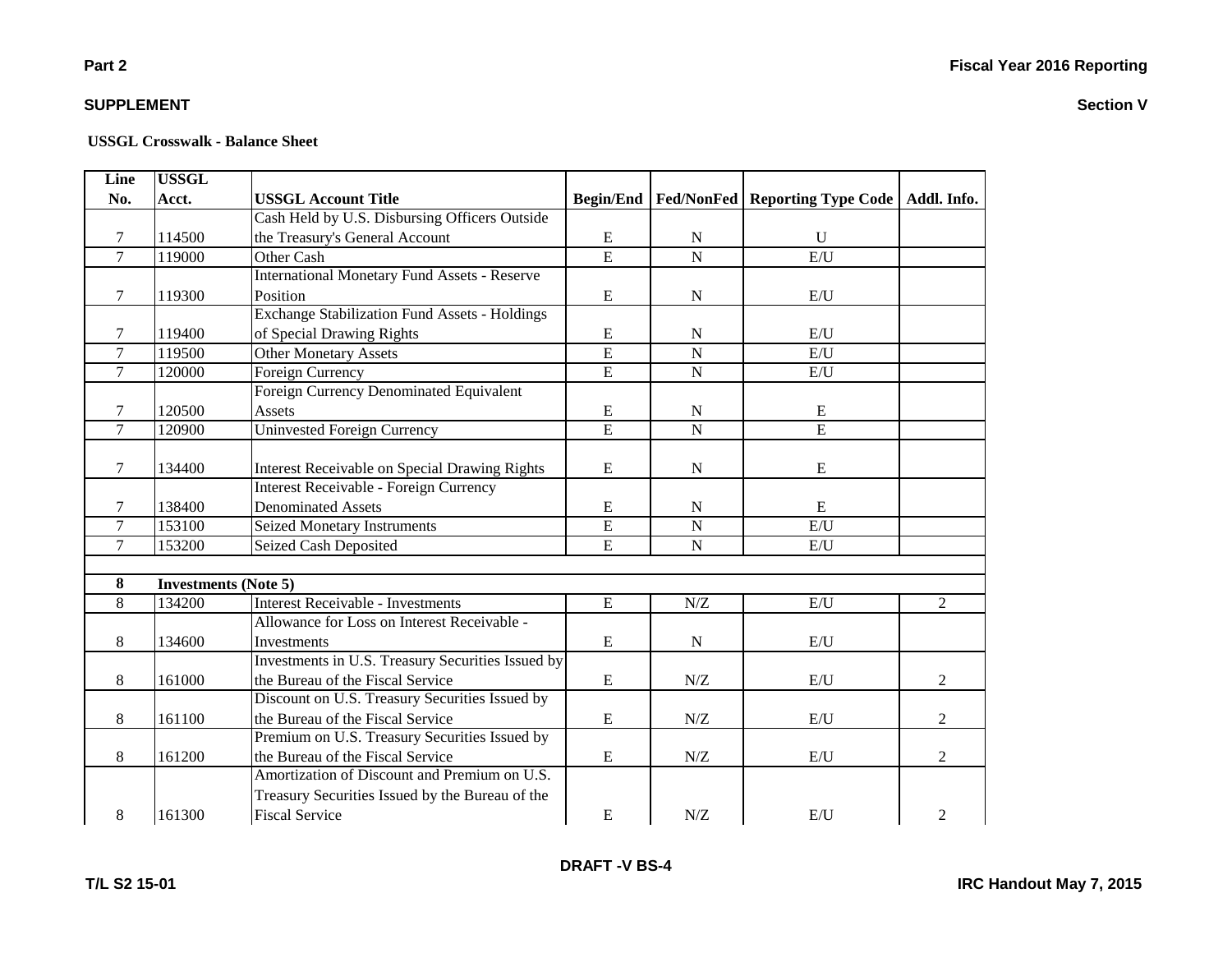# **Part 2**

### **SUPPLEMENT**

| <b>Line</b> | <b>USSGL</b> |                                                    |             |             |                                                       |             |
|-------------|--------------|----------------------------------------------------|-------------|-------------|-------------------------------------------------------|-------------|
| No.         | Acct.        | <b>USSGL Account Title</b>                         |             |             | <b>Begin/End   Fed/NonFed   Reporting Type Code  </b> | Addl. Info. |
| 8           | 161800       | Market Adjustment - Investments                    | ${\bf E}$   | E/N         | E/U                                                   |             |
|             |              | Investments in Securities Other Than the Bureau    |             |             |                                                       |             |
| 8           | 162000       | of the Fiscal Service Securities                   | $\mathbf E$ | E/N         | E/U                                                   |             |
|             |              | Discount on Securities Other Than the Bureau of    |             |             |                                                       |             |
| 8           | 162100       | the Fiscal Service Securities                      | E           | $\mathbf N$ | E/U                                                   |             |
|             |              | Premium on Securities Other Than the Bureau of     |             |             |                                                       |             |
| 8           | 162200       | the Fiscal Service Securities                      | ${\bf E}$   | ${\bf N}$   | E/U                                                   |             |
|             |              | Amortization of Discount and Premium on            |             |             |                                                       |             |
|             |              | Securities Other Than the Bureau of the Fiscal     |             |             |                                                       |             |
| 8           | 162300       | <b>Service Securities</b>                          | E           | ${\bf N}$   | E/U                                                   |             |
|             |              | Preferred Stock Accounted for Under the            |             |             |                                                       |             |
| 8           | 164200       | Provisions of the Federal Credit Reform Act        | ${\bf E}$   | ${\bf N}$   | E/U                                                   |             |
|             |              | Allowance for Subsidy - Preferred Stock            |             |             |                                                       |             |
|             |              | Accounted for Under the Provisions of the          |             |             |                                                       |             |
| 8           | 164300       | Federal Credit Reform Act                          | $\mathbf E$ | ${\bf N}$   | E/U                                                   |             |
|             |              | Common Stock Accounted for Under the               |             |             |                                                       |             |
| 8           | 164400       | Provisions of the Federal Credit Reform Act        | $\mathbf E$ | ${\bf N}$   | E/U                                                   |             |
|             |              | Allowance for Subsidy - Common Stock               |             |             |                                                       |             |
|             |              | Accounted for Under the Provisions of the          |             |             |                                                       |             |
| 8           | 164500       | Federal Credit Reform Act                          | ${\bf E}$   | ${\bf N}$   | E/U                                                   |             |
|             |              |                                                    |             |             |                                                       |             |
|             |              | Discount on Securities Account for Under the       |             |             |                                                       |             |
| 8           | 164600       | Provisions of the Federal Credit Reform Act        | ${\bf E}$   | ${\bf N}$   | E/U                                                   |             |
|             |              |                                                    |             |             |                                                       |             |
|             |              | Premium on Securities Accounted for Under the      |             |             |                                                       |             |
| 8           | 164700       | Provisions of the Federal Credit Reform Act        | $\mathbf E$ | $\mathbf N$ | E/I                                                   |             |
|             |              | Preferred Stock in Federal Government              |             |             |                                                       |             |
| 8           | 165000       | Sponsored Enterprise                               | E           | $\mathbf N$ | E/U                                                   |             |
|             |              | Market Adjustment - Senior Preferred Stock in      |             |             |                                                       |             |
| 8           | 165100       | Federal Government Sponsored Enterprise            | E           | N           | E/U                                                   |             |
|             |              | <b>Common Stock Warrants in Federal Government</b> |             |             |                                                       |             |
| 8           | 165200       | Sponsored Enterprise                               | $\mathbf E$ | $\mathbf N$ | E/U                                                   |             |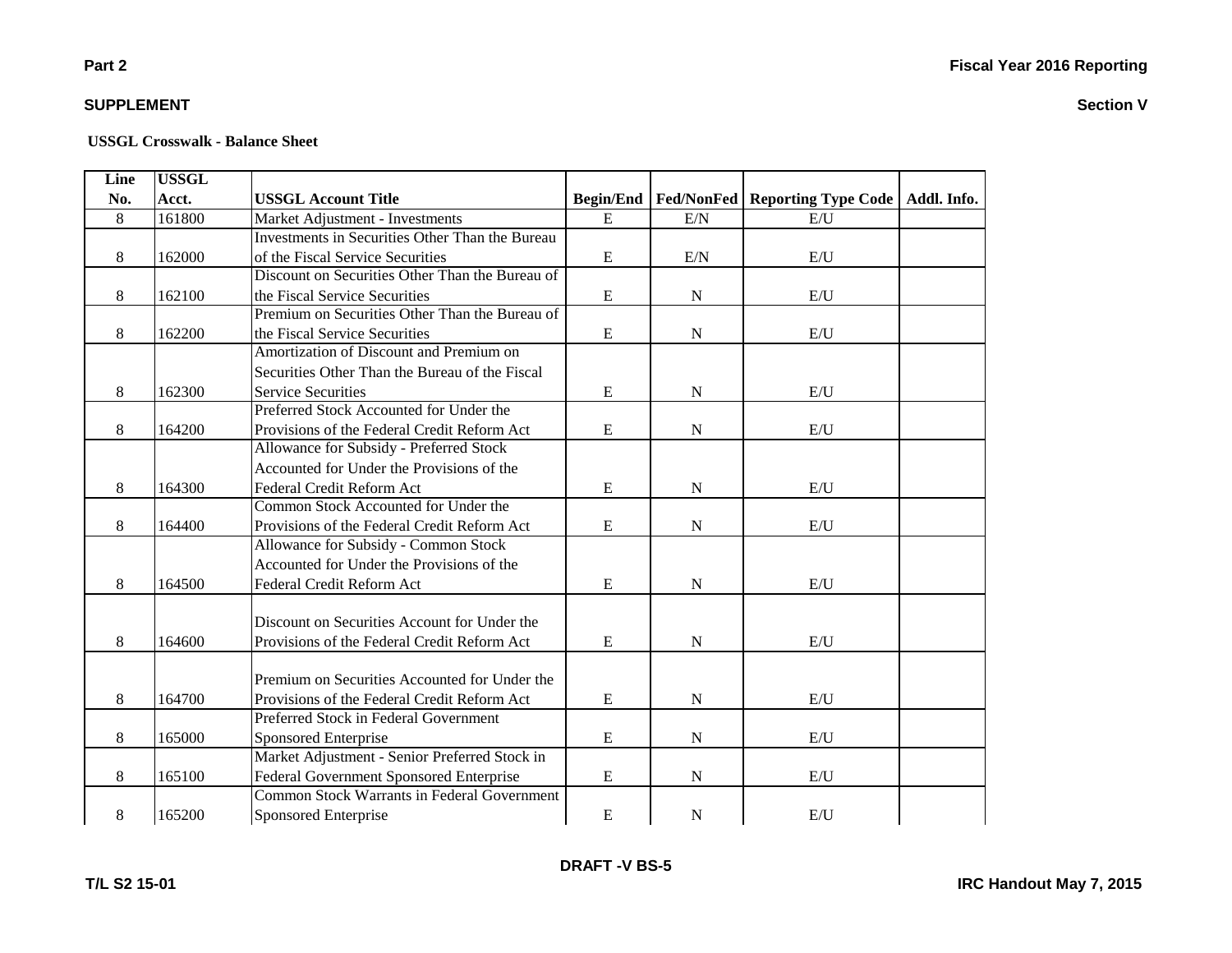**Part 2**

| <b>Line</b>      | <b>USSGL</b> |                                                  |                |                |                                                            |  |
|------------------|--------------|--------------------------------------------------|----------------|----------------|------------------------------------------------------------|--|
| No.              | Acct.        | <b>USSGL Account Title</b>                       |                |                | Begin/End   Fed/NonFed   Reporting Type Code   Addl. Info. |  |
|                  |              |                                                  |                |                |                                                            |  |
|                  |              | Market Adjustment - Common Stock Warrants in     |                |                |                                                            |  |
| 8                | 165300       | Federal Government Sponsored Enterprise          | ${\bf E}$      | N              | E/U                                                        |  |
| 8                | 167000       | Foreign Investments                              | $\overline{E}$ | $\overline{N}$ | $\overline{E}$                                             |  |
| 8                | 167100       | Discount on Foreign Investments                  | E              | $\overline{N}$ | $\overline{E}$                                             |  |
| $\overline{8}$   | 167200       | Premium on Foreign Investments                   | E              | $\overline{N}$ | $\overline{E}$                                             |  |
|                  |              | Foreign Exchange Rate Revalue Adjustments -      |                |                |                                                            |  |
| 8                | 167900       | Investments                                      | ${\bf E}$      | $\mathbf N$    | Ε                                                          |  |
| 8                | 169000       | Other Investments                                | E              | $\mathbf N$    | E/U                                                        |  |
|                  |              |                                                  |                |                |                                                            |  |
| $\boldsymbol{9}$ |              | <b>Accounts Receivable, Net (Note 6)</b>         |                |                |                                                            |  |
| 9                | 131000       | <b>Accounts Receivable</b>                       | ${\bf E}$      | $\mathbf N$    | E/U                                                        |  |
| 9                | 131900       | Allowance for Loss on Accounts Receivable        | E              | $\overline{N}$ | E/U                                                        |  |
|                  |              | <b>Funded Employment Benefit Contributions</b>   |                |                |                                                            |  |
| 9                | 132000       | Receivable                                       | E              | $\mathbf N$    | E/U                                                        |  |
|                  |              | <b>Unfunded FECA Benefit Contributions</b>       |                |                |                                                            |  |
| 9                | 132100       | Receivable                                       | ${\bf E}$      | $\mathbf N$    | $\mathbf U$                                                |  |
|                  |              |                                                  |                |                |                                                            |  |
| 9                | 134000       | Interest Receivable - Not Otherwise Classified   | ${\bf E}$      | $\mathbf N$    | E/U                                                        |  |
|                  |              | Allowance for Loss on Interest Receivable - Not  |                |                |                                                            |  |
| 9                | 134700       | Otherwise Classified                             | E              | N              | E/U                                                        |  |
|                  |              | Penalties and Fines Receivable - Not Otherwise   |                |                |                                                            |  |
| 9                | 136000       | Classified                                       | ${\bf E}$      | $\mathbf N$    | E/U                                                        |  |
|                  |              | Allowance for Loss on Penalties and Fines        |                |                |                                                            |  |
| 9                | 136700       | Receivable - Not Otherwise Classified            | E              | $\mathbf N$    | E/U                                                        |  |
|                  |              | Administrative Fees Receivable - Not Otherwise   |                |                |                                                            |  |
| 9                | 137000       | Classified                                       | E              | $\mathbf N$    | $\mathbf{E}/\mathbf{U}$                                    |  |
|                  |              | <b>Allowance for Loss on Administrative Fees</b> |                |                |                                                            |  |
| 9                | 137700       | Receivable - Not Otherwise Classified            | ${\bf E}$      | $\mathbf N$    | E/U                                                        |  |
|                  |              |                                                  |                |                |                                                            |  |
| 10               |              | Taxes Receivable, Net (Note 7)                   |                |                |                                                            |  |
| 10               | 132500       | <b>Taxes Receivable</b>                          | ${\bf E}$      | $\mathbf N$    | E/U                                                        |  |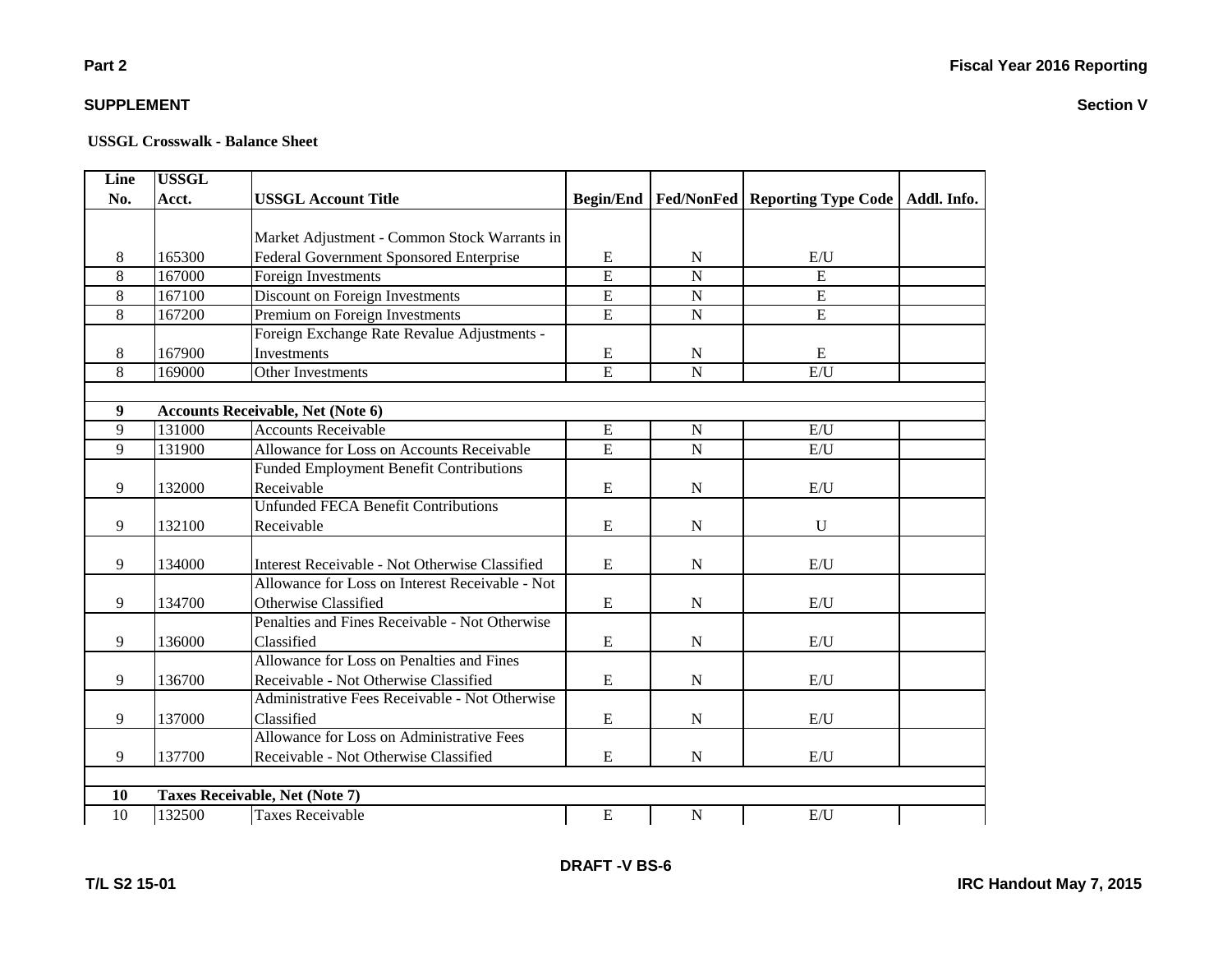### **Part 2**

### **SUPPLEMENT**

| Line            | <b>USSGL</b> |                                                 |                |                |                                                       |             |
|-----------------|--------------|-------------------------------------------------|----------------|----------------|-------------------------------------------------------|-------------|
| No.             | Acct.        | <b>USSGL Account Title</b>                      |                |                | <b>Begin/End   Fed/NonFed   Reporting Type Code  </b> | Addl. Info. |
| 10              | 132900       | Allowance for Loss on Taxes Receivable          | E              | ${\bf N}$      | E/U                                                   |             |
| 10              | 134300       | <b>Interest Receivable - Taxes</b>              | $\overline{E}$ | ${\bf N}$      | $E/\overline{U}$                                      |             |
|                 |              | Allowance for Loss on Interest Receivable -     |                |                |                                                       |             |
| 10              | 134800       | Taxes                                           | $\mathbf E$    | ${\bf N}$      | E/U                                                   |             |
| $\overline{10}$ | 136300       | Penalties and Fines Receivable - Taxes          | $\overline{E}$ | $\overline{N}$ | E/U                                                   |             |
|                 |              | Allowance for Loss on Penalties and Fines       |                |                |                                                       |             |
| 10              | 136800       | Receivable - Taxes                              | ${\bf E}$      | ${\bf N}$      | E/U                                                   |             |
| 10              | 137300       | Administrative Fees Receivable - Taxes          | $\overline{E}$ | $\overline{N}$ | E/U                                                   |             |
|                 |              | Allowance for Loss on Administrative Fees       |                |                |                                                       |             |
| 10              | 137800       | Receivable - Taxes                              | E              | $\mathbf N$    | E/U                                                   |             |
|                 |              |                                                 |                |                |                                                       |             |
| 11              |              | Direct Loan and Loan Guarantees, Net (Note 8)   |                |                |                                                       |             |
| 11              | 134100       | Interest Receivable - Loans                     | E              | ${\bf N}$      | E/U                                                   |             |
|                 |              | Allowance for Loss on Interest Receivable -     |                |                |                                                       |             |
| 11              | 134500       | Loans                                           | E              | $\mathbf N$    | E/U                                                   |             |
| 11              | 135000       | Loans Receivable                                | $\overline{E}$ | $\overline{N}$ | E/U                                                   |             |
| $\overline{11}$ | 135900       | Allowance for Loss on Loans Receivable          | $\overline{E}$ | $\overline{N}$ | $\mathrm{E}/\mathrm{U}$                               |             |
| 11              | 136100       | Penalties and Fines Receivable - Loans          | $\overline{E}$ | ${\bf N}$      | E/U                                                   |             |
|                 |              | Allowance for Loss on Penalties and Fines       |                |                |                                                       |             |
| 11              | 136500       | Receivable - Loans                              | E              | N              | E/U                                                   |             |
| 11              | 137100       | Administrative Fees Receivable - Loans          | $\overline{E}$ | $\overline{N}$ | E/U                                                   |             |
|                 |              | Allowance for Loss on Administrative Fees       |                |                |                                                       |             |
| 11              | 137500       | Receivable - Loans                              | E              | ${\bf N}$      | E/U                                                   |             |
|                 |              | Loans Receivable - Troubled Assets Relief       |                |                |                                                       |             |
| 11              | 138000       | Program                                         | $\mathbf E$    | ${\bf N}$      | E/U                                                   |             |
|                 |              | Interest Receivable - Loans - Troubled Assets   |                |                |                                                       |             |
| 11              | 138100       | <b>Relief Program</b>                           | E              | ${\bf N}$      | E/U                                                   |             |
|                 |              | Allowance for Loss on Interest Receivable -     |                |                |                                                       |             |
| 11              | 138500       | Loans - Troubled Assets Relief Program          | E              | ${\bf N}$      | E/U                                                   |             |
|                 |              | Allowance for Subsidy - Loans - Troubled Assets |                |                |                                                       |             |
| 11              | 138900       | <b>Relief Program</b>                           | E              | ${\bf N}$      | E/U                                                   |             |
| $\overline{11}$ | 139900       | <b>Allowance for Subsidy</b>                    | $\overline{E}$ | $\overline{N}$ | E/U                                                   |             |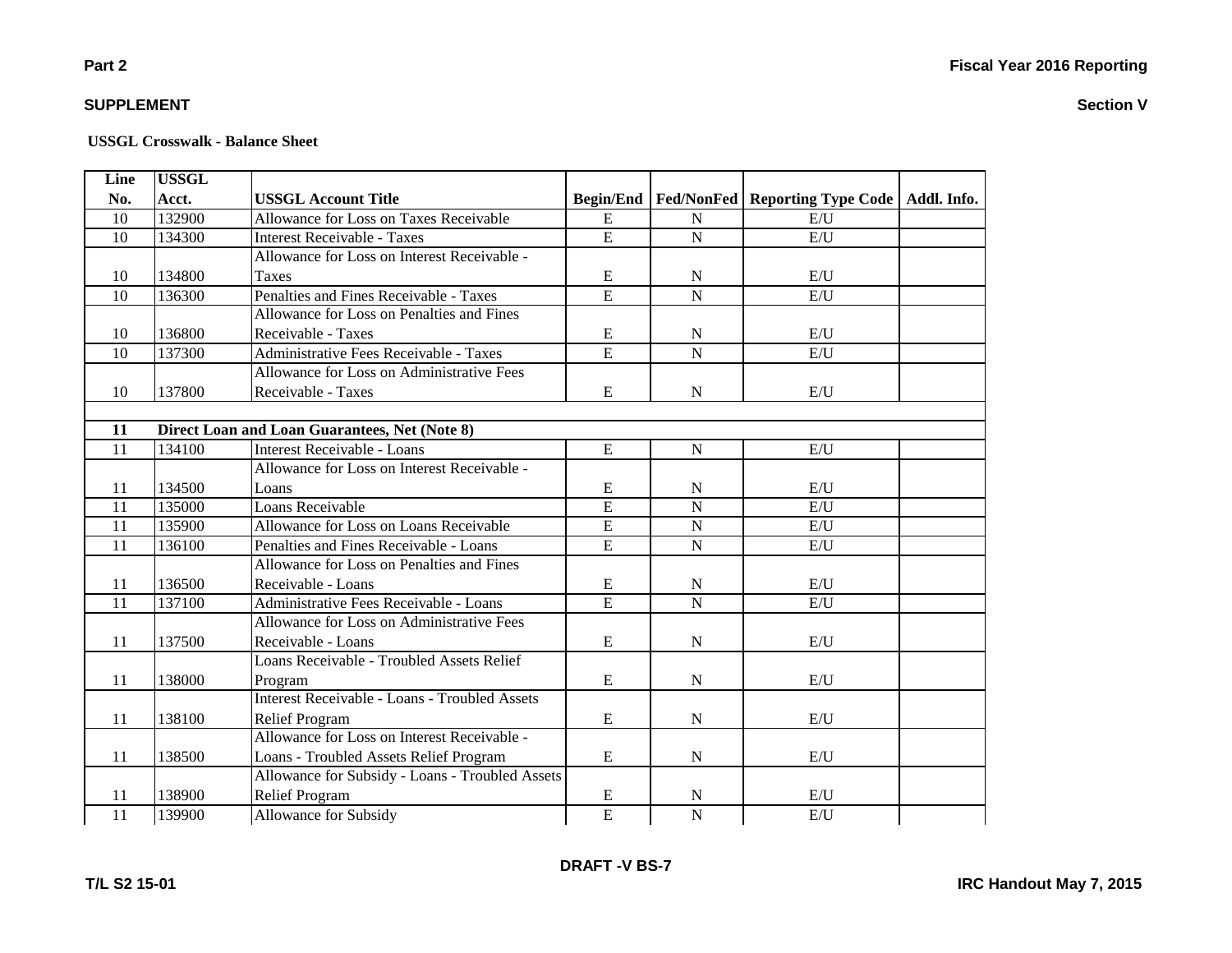## **USSGL Crosswalk - Balance Sheet**

| Line            | <b>USSGL</b> |                                                     |                         |                         |                                         |             |
|-----------------|--------------|-----------------------------------------------------|-------------------------|-------------------------|-----------------------------------------|-------------|
| No.             | Acct.        | <b>USSGL Account Title</b>                          | <b>Begin/End</b>        |                         | <b>Fed/NonFed   Reporting Type Code</b> | Addl. Info. |
| 11              | 155100       | <b>Foreclosed Property</b>                          | E                       | N                       | E/U                                     |             |
| 11              | 155900       | Foreclosed Property - Allowance                     | E                       | $\mathbf N$             | E/U                                     |             |
|                 |              |                                                     |                         |                         |                                         |             |
| 12              |              | <b>Inventory and Related Property, Net (Note 9)</b> |                         |                         |                                         |             |
|                 |              |                                                     |                         |                         |                                         |             |
| 12              | 151100       | Operating Materials and Supplies Held for Use       | ${\bf E}$               | ${\bf N}$               | E/U                                     |             |
|                 |              | Operating Materials and Supplies Held in            |                         |                         |                                         |             |
| 12              | 151200       | Reserve for Future Use                              | ${\bf E}$               | $\mathbf N$             | E/U                                     |             |
|                 |              | Operating Materials and Supplies - Excess,          |                         |                         |                                         |             |
| 12              | 151300       | Obsolete, and Unserviceable                         | E                       | ${\bf N}$               | E/U                                     |             |
|                 |              | Operating Materials and Supplies Held for           |                         |                         |                                         |             |
| 12              | 151400       | Repair                                              | ${\bf E}$               | $\mathbf N$             | E/U                                     |             |
|                 |              |                                                     |                         |                         |                                         |             |
| 12              | 151900       | Operating Materials and Supplies - Allowance        | ${\bf E}$               | ${\bf N}$               | E/U                                     |             |
| 12              | 152100       | <b>Inventory Purchased for Resale</b>               | $\overline{\mathrm{E}}$ | $\overline{\mathbf{N}}$ | E/U                                     |             |
| 12              | 152200       | Inventory Held in Reserve for Future Sale           | $\overline{E}$          | $\mathbf N$             | E/U                                     |             |
| 12              | 152300       | Inventory Held for Repair                           | E                       | $\mathbf N$             | E/U                                     |             |
|                 |              |                                                     |                         |                         |                                         |             |
| 12              | 152400       | Inventory - Excess, Obsolete, and Unserviceable     | E                       | $\mathbf N$             | E/U                                     |             |
| 12              | 152500       | <b>Inventory - Raw Materials</b>                    | $\overline{E}$          | $\overline{N}$          | E/U                                     |             |
| 12              | 152600       | <b>Inventory - Work-in-Process</b>                  | E                       | $\mathbf N$             | E/U                                     |             |
| 12              | 152700       | <b>Inventory - Finished Goods</b>                   | $\overline{E}$          | $\overline{N}$          | E/U                                     |             |
| 12              | 152900       | <b>Inventory - Allowance</b>                        | $\overline{E}$          | $\mathbf N$             | E/U                                     |             |
| 12              | 154100       | Forfeited Property Held for Sale                    | $\overline{E}$          | $\mathbf N$             | E/U                                     |             |
| 12              | 154200       | Forfeited Property Held for Donation or Use         | $\overline{E}$          | $\overline{N}$          | E/U                                     |             |
| 12              | 154900       | Forfeited Property - Allowance                      | E                       | $\mathbf N$             | E/U                                     |             |
|                 |              | Commodities Held Under Price Support and            |                         |                         |                                         |             |
| 12              | 156100       | <b>Stabilization Support Programs</b>               | E                       | $\mathbf N$             | E/U                                     |             |
| 12              | 156900       | Commodities - Allowance                             | $\overline{E}$          | $\mathbf N$             | E/U                                     |             |
| 12              | 157100       | Stockpile Materials Held in Reserve                 | $\overline{E}$          | $\mathbf N$             | E/U                                     |             |
| 12              | 157200       | Stockpile Materials Held for Sale                   | $\overline{E}$          | $\mathbf N$             | E/U                                     |             |
| $\overline{12}$ | 159100       | <b>Other Related Property</b>                       | $\overline{E}$          | $\mathbf N$             | E/U                                     |             |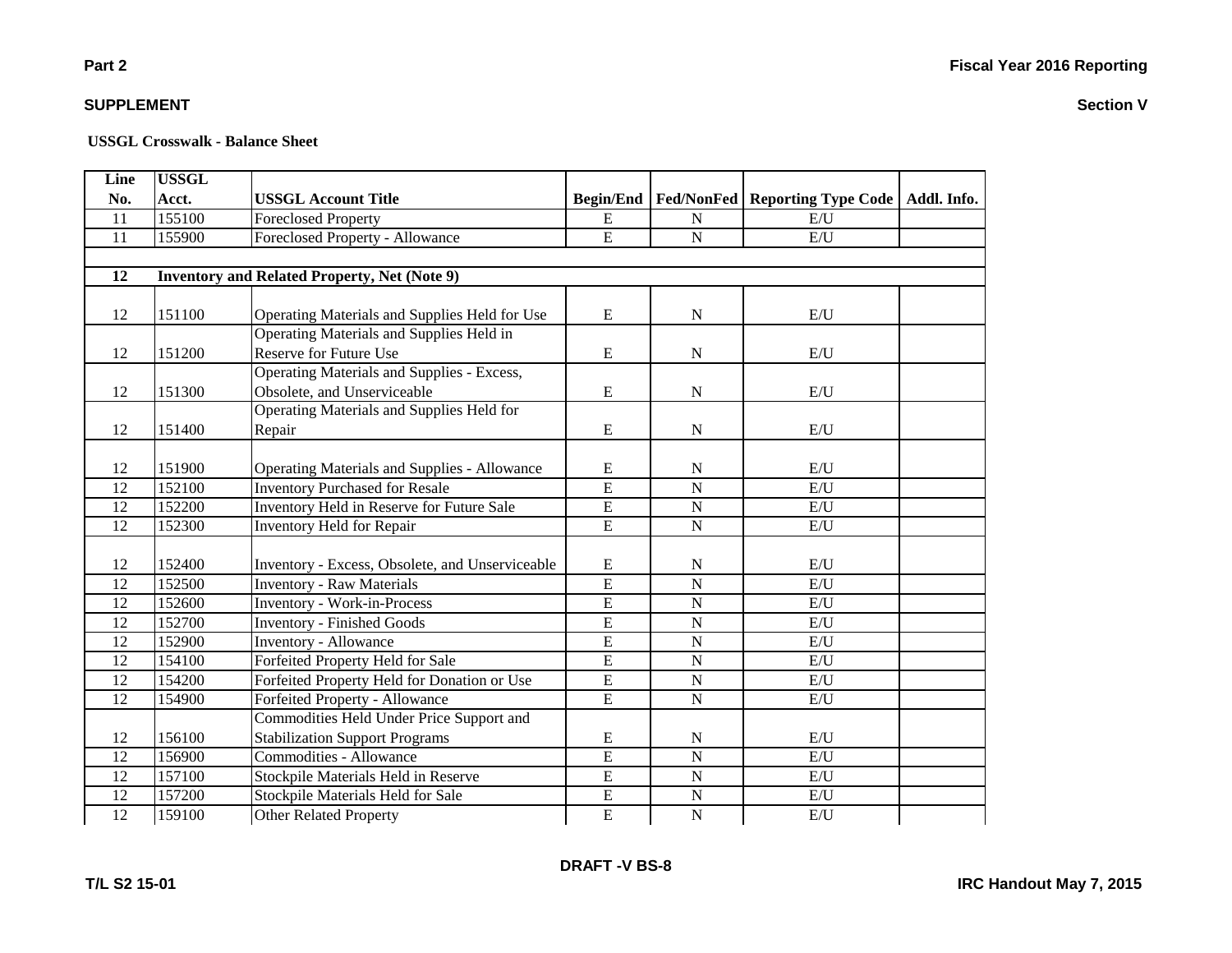**Section V**

### **SUPPLEMENT**

| No.<br>12<br>13 | Acct.<br>159900 | <b>USSGL Account Title</b>                            | <b>Begin/End</b> |                |                                  |             |
|-----------------|-----------------|-------------------------------------------------------|------------------|----------------|----------------------------------|-------------|
|                 |                 |                                                       |                  |                | Fed/NonFed   Reporting Type Code | Addl. Info. |
|                 |                 | Other Related Property - Allowance                    | $\mathbf E$      | ${\bf N}$      | E/U                              |             |
|                 |                 |                                                       |                  |                |                                  |             |
|                 |                 | General Property, Plant, and Equipment, Net (Note 10) |                  |                |                                  |             |
| 13              | 171100          | Land and Land Rights                                  | ${\bf E}$        | $\mathbf N$    | E/U                              |             |
| $\overline{13}$ | 171200          | Improvements to Land                                  | $\overline{E}$   | $\overline{N}$ | E/U                              |             |
|                 |                 | Accumulated Depreciation on Improvements to           |                  |                |                                  |             |
| 13              | 171900          | Land                                                  | E                | $\mathbf N$    | E/U                              |             |
| 13              | 172000          | Construction-in-Progress                              | E                | $\overline{N}$ | E/U                              |             |
| 13              | 173000          | Buildings, Improvements, and Renovations              | E                | ${\bf N}$      | E/U                              |             |
|                 |                 | Accumulated Depreciation on Buildings,                |                  |                |                                  |             |
| 13              | 173900          | Improvements, and Renovations                         | ${\bf E}$        | N              | E/U                              |             |
| 13              | 174000          | <b>Other Structures and Facilities</b>                | $\overline{E}$   | $\overline{N}$ | E/U                              |             |
|                 |                 | <b>Accumulated Depreciation on Other Structures</b>   |                  |                |                                  |             |
| 13              | 174900          | and Facilities                                        | E                | N              | E/U                              |             |
| 13              | 175000          | Equipment                                             | $\overline{E}$   | $\overline{N}$ | E/U                              |             |
| 13              | 175900          | <b>Accumulated Depreciation on Equipment</b>          | $\overline{E}$   | $\mathbf N$    | E/U                              |             |
| 13              | 181000          | <b>Assets Under Capital Lease</b>                     | E                | $\mathbf N$    | E/U                              |             |
|                 |                 | <b>Accumulated Depreciation on Assets Under</b>       |                  |                |                                  |             |
| 13              | 181900          | Capital Lease                                         | ${\bf E}$        | N              | E/U                              |             |
| 13              | 182000          | Leasehold Improvements                                | $\overline{E}$   | ${\bf N}$      | E/U                              |             |
|                 |                 | <b>Accumulated Amortization on Leasehold</b>          |                  |                |                                  |             |
| 13              | 182900          | Improvements                                          | ${\bf E}$        | ${\bf N}$      | E/U                              |             |
| 13              | 183000          | <b>Internal-Use Software</b>                          | $\overline{E}$   | $\mathbf N$    | E/U                              |             |
| 13              | 183200          | Internal-Use Software in Development                  | E                | $\mathbf N$    | E/U                              |             |
|                 |                 | <b>Accumulated Amortization on Internal-Use</b>       |                  |                |                                  |             |
| 13              | 183900          | Software                                              | E                | ${\bf N}$      | E/U                              |             |
| 13              | 184000          | <b>Other Natural Resources</b>                        | $\overline{E}$   | $\mathbf N$    | E/U                              |             |
| 13              | 184900          | Allowance for Depletion                               | $\overline{E}$   | $\overline{N}$ | E/U                              |             |
| 13              | 189000          | Other General Property, Plant, and Equipment          | E                | ${\bf N}$      | E/U                              |             |
|                 |                 | <b>Accumulated Depreciation on Other General</b>      |                  |                |                                  |             |
| 13              | 189900          | Property, Plant, and Equipment                        | ${\bf E}$        | $\mathbf N$    | E/U                              |             |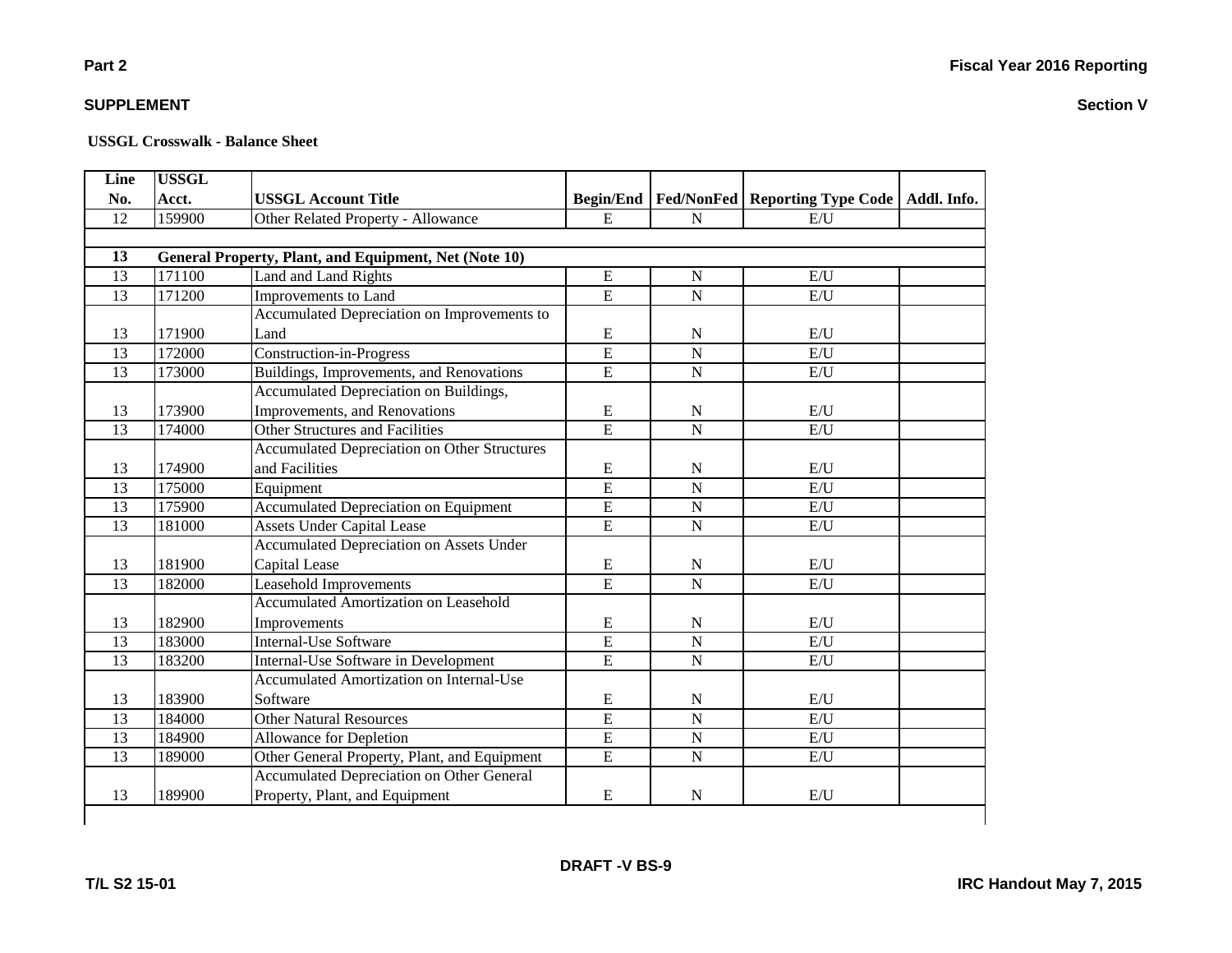### **Part 2**

### **SUPPLEMENT**

| Line            | <b>USSGL</b>                 |                                                                |                  |                           |                            |             |
|-----------------|------------------------------|----------------------------------------------------------------|------------------|---------------------------|----------------------------|-------------|
| No.             | Acct.                        | <b>USSGL Account Title</b>                                     | <b>Begin/End</b> | <b>Fed/NonFed</b>         | <b>Reporting Type Code</b> | Addl. Info. |
| 14              | Other (Note 12)              |                                                                |                  |                           |                            |             |
| 14              | 141000                       | <b>Advances and Prepayments</b>                                | ${\bf E}$        | N                         | E/U                        |             |
| $\overline{14}$ | 199000                       | <b>Other Assets</b>                                            | $\overline{E}$   | $\overline{N}$            | E/U                        |             |
|                 |                              | General Property, Plant, and Equipment                         |                  |                           |                            |             |
| 14              | 199500                       | Permanently Removed but Not Yet Disposed                       | ${\bf E}$        | ${\bf N}$                 | E/U                        |             |
|                 |                              |                                                                |                  |                           |                            |             |
| 15              | <b>Total Assets</b>          |                                                                |                  |                           |                            |             |
|                 |                              |                                                                |                  |                           |                            |             |
|                 |                              | This line is calculated. Equals the sum of lines 6 through 14. |                  |                           |                            |             |
|                 |                              |                                                                |                  |                           |                            |             |
| 16              |                              | <b>Stewardship PP&amp;E (Note 11)</b>                          |                  |                           |                            |             |
|                 |                              |                                                                |                  |                           |                            |             |
|                 | <b>Liabilities (Note 13)</b> |                                                                |                  |                           |                            |             |
|                 |                              |                                                                |                  |                           |                            |             |
|                 | Intragovernmental            |                                                                |                  |                           |                            |             |
|                 |                              |                                                                |                  |                           |                            |             |
| 17              | <b>Accounts Payable</b>      |                                                                |                  |                           |                            |             |
| 17              | 211000                       | <b>Accounts Payable</b>                                        | ${\bf E}$        | $\mathbf{F}$              | E/U                        |             |
| 17              | 212000                       | Disbursements in Transit                                       | $\overline{E}$   | $\overline{F}$            | E/U                        |             |
|                 |                              | Accrued Interest Payable - Not Otherwise                       |                  |                           |                            |             |
| 17              | 214000                       | Classified                                                     | E                | $\boldsymbol{\mathrm{F}}$ | E/U                        |             |
|                 |                              | Payable for Transfers of Currently Invested                    |                  |                           |                            |             |
| 17              | 215000                       | <b>Balances</b>                                                | E                | $\mathbf{F}$              | E/U                        |             |
| 17              | 215500                       | <b>Expenditure Transfers Payable</b>                           | $\overline{E}$   | $\overline{F}$            | E/U                        |             |
| 17              | 217000                       | Subsidy Payable to the Financing Account                       | $\overline{E}$   | $\overline{F}$            | E/U                        |             |
|                 |                              |                                                                |                  |                           |                            |             |
| 17              | 296000                       | <b>Accounts Payable From Canceled Appropriations</b>           | ${\bf E}$        | $\mathbf{F}$              | E/U                        |             |
|                 |                              |                                                                |                  |                           |                            |             |
| 18              | Debt (Note 14)               |                                                                |                  |                           |                            |             |
| $\overline{18}$ | 214100                       | <b>Accrued Interest Payable-Loans</b>                          | ${\bf E}$        | $\mathbf{F}$              | E/U                        |             |
| $\overline{18}$ | 214200                       | Accrued Interest Payable - Debt                                | $\overline{E}$   | $\overline{F}$            | E/U                        |             |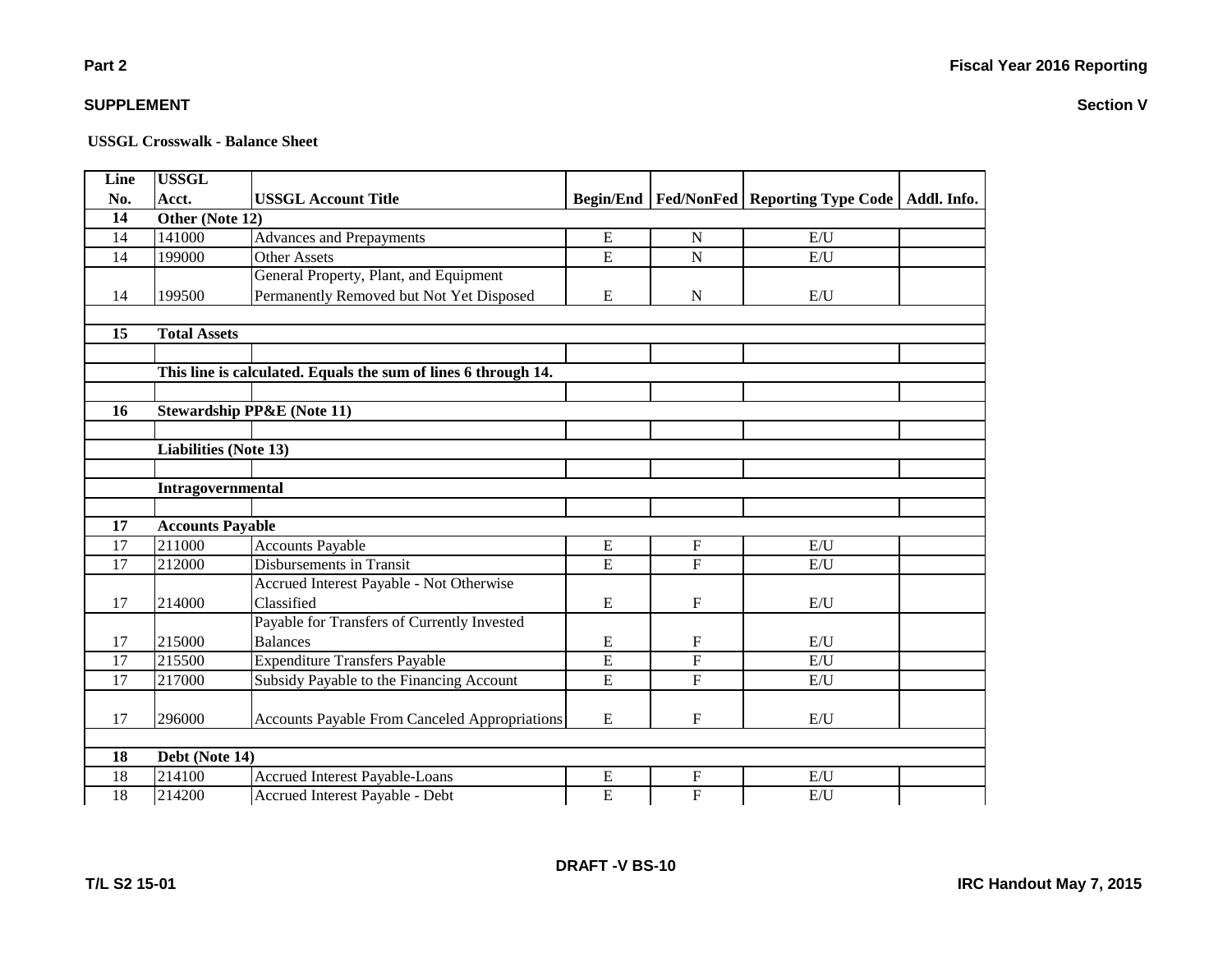### **Part 2**

### **SUPPLEMENT**

| Line | <b>USSGL</b> |                                                  |                  |                |                                                |  |
|------|--------------|--------------------------------------------------|------------------|----------------|------------------------------------------------|--|
| No.  | Acct.        | <b>USSGL Account Title</b>                       | <b>Begin/End</b> |                | Fed/NonFed   Reporting Type Code   Addl. Info. |  |
|      |              | Principal Payable to the Bureau of the Fiscal    |                  |                |                                                |  |
| 18   | 251000       | Service                                          | ${\bf E}$        | $\mathbf F$    | E/U                                            |  |
|      |              | Capitalized Loan Interest Payable - Non-Credit   |                  |                |                                                |  |
| 18   | 251100       | Reform                                           | ${\bf E}$        | $\mathbf F$    | E/U                                            |  |
|      |              |                                                  |                  |                |                                                |  |
| 18   | 252000       | Principal Payable to the Federal Financing Bank  | ${\bf E}$        | $\mathbf F$    | $\mathrm{E}/\mathrm{U}$                        |  |
|      |              | Securities Issued by Federal Agencies Under      |                  |                |                                                |  |
| 18   | 253000       | General and Special Financing Authority          | E                | $\mathbf F$    | E/U                                            |  |
|      |              | Discount on Securities Issued by Federal         |                  |                |                                                |  |
|      |              | Agencies Under General and Special Financing     |                  |                |                                                |  |
| 18   | 253100       | Authority                                        | ${\bf E}$        | $\mathbf F$    | E/U                                            |  |
|      |              | Premium on Securities Issued by Federal          |                  |                |                                                |  |
|      |              | Agencies Under General and Special Financing     |                  |                |                                                |  |
| 18   | 253200       | Authority                                        | E                | $\mathbf F$    | E/U                                            |  |
|      |              | Amortization of Discount on Securities Issued by |                  |                |                                                |  |
|      |              | Federal Agencies Under General and Special       |                  |                |                                                |  |
| 18   | 253300       | <b>Financing Authority</b>                       | ${\bf E}$        | $\mathbf F$    | E/U                                            |  |
|      |              | Amortization of Premium on Securities Issued by  |                  |                |                                                |  |
|      |              | Federal Agencies Under General and Special       |                  |                |                                                |  |
| 18   | 253400       | <b>Financing Authority</b>                       | E                | $\mathbf F$    | E/U                                            |  |
| 18   | 254000       | <b>Participation Certificates</b>                | $\overline{E}$   | $\overline{F}$ | E/U                                            |  |
| 18   | 259000       | Other Debt                                       | $\overline{E}$   | F/G            | E/U                                            |  |
|      |              |                                                  |                  |                |                                                |  |
| 19   |              | Other (Notes 15, 16, and 17)                     |                  |                |                                                |  |
| 19   | 213000       | <b>Contract Holdbacks</b>                        | ${\bf E}$        | $\mathbf F$    | $\mathrm{E}/\mathrm{U}$                        |  |
|      |              | Other Liabilities With Related Budgetary         |                  |                |                                                |  |
| 19   | 219000       | Obligations                                      | ${\bf E}$        | $\mathbf F$    | E/U                                            |  |
|      |              | <b>Employer Contributions and Payroll Taxes</b>  |                  |                |                                                |  |
| 19   | 221300       | Payable                                          | ${\bf E}$        | F/Z            | E/U                                            |  |
|      |              | Other Post Employment Benefits Due and           |                  |                |                                                |  |
| 19   | 221500       | Payable                                          | E                | F              | E/U                                            |  |
| 19   | 222500       | <b>Unfunded FECA Liability</b>                   | $\overline{E}$   | F/Z            | E/U                                            |  |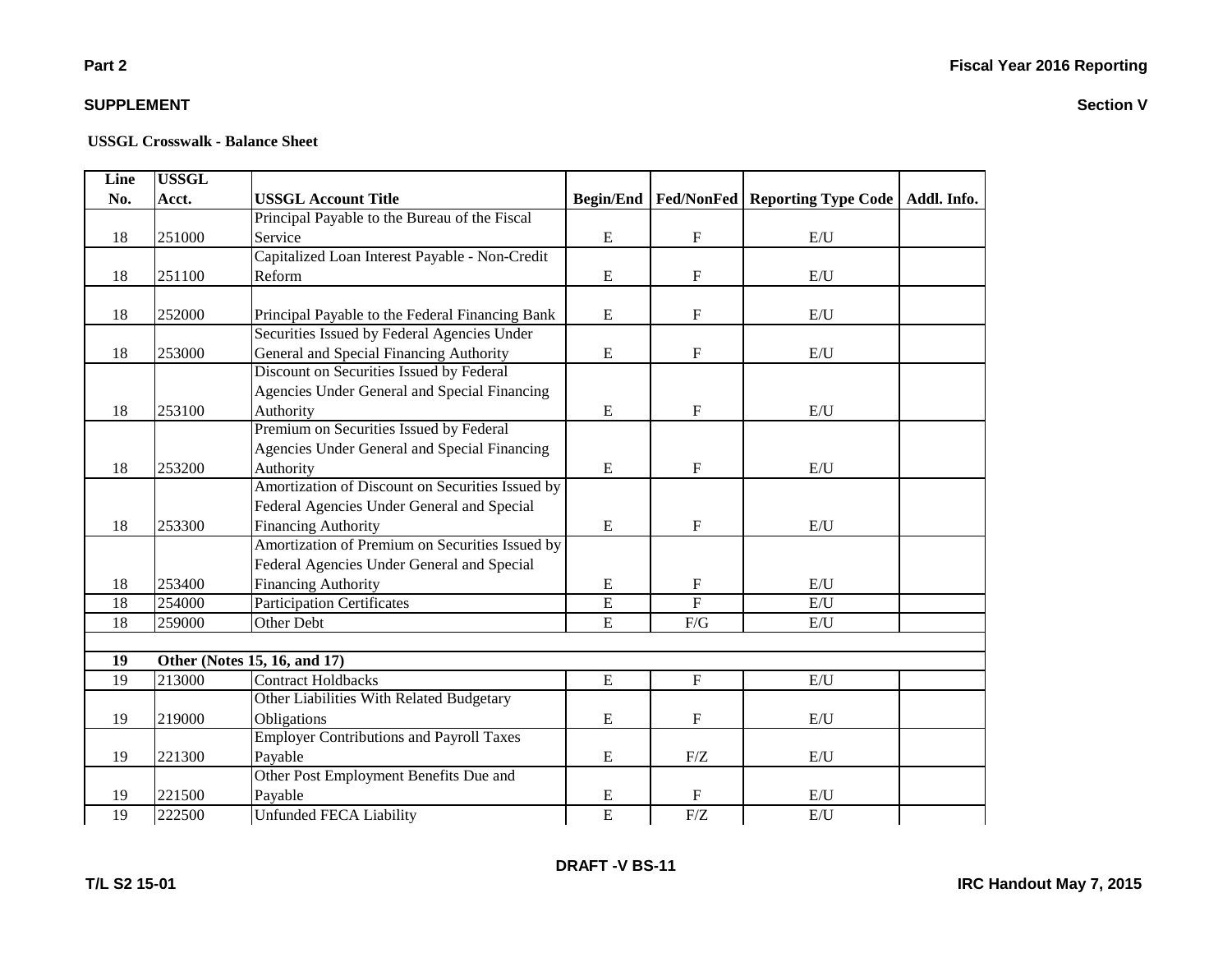#### **USSGL Crosswalk - Balance Sheet**

| <b>USSGL</b>            |                                                      |                                                                                                   |                                    |     |                            |
|-------------------------|------------------------------------------------------|---------------------------------------------------------------------------------------------------|------------------------------------|-----|----------------------------|
| Acct.                   | <b>USSGL Account Title</b>                           | <b>Begin/End</b>                                                                                  | <b>Fed/NonFed</b>                  |     | Addl. Info.                |
|                         |                                                      |                                                                                                   |                                    |     |                            |
| 229000                  | Other Unfunded Employment Related Liability          | E                                                                                                 | F/Z                                | E/U |                            |
| 231000                  | <b>Liability for Advances and Prepayments</b>        | $\overline{E}$                                                                                    | $\overline{F}$                     | E/U |                            |
| 241000                  | <b>Liability for Clearing Accounts</b>               | $\overline{E}$                                                                                    | Z                                  | E/U |                            |
| 292300                  | <b>Contingent Liability for Capital Transfers</b>    | $\overline{E}$                                                                                    | $\overline{F}$                     | E/U |                            |
| 294000                  | Capital Lease Liability                              | $\overline{E}$                                                                                    | $\overline{F}$                     | E/U |                            |
| 297000                  | <b>Liability for Capital Transfers</b>               | $\overline{E}$                                                                                    | $\overline{F}$                     | E/U |                            |
| 298000                  | Custodial Liability                                  | $\overline{E}$                                                                                    | G/Z                                | E/U |                            |
|                         | Liability for Non-Entity Assets Not Reported on      |                                                                                                   |                                    |     |                            |
| 298500                  | the Statement of Custodial Activity                  | E                                                                                                 | G                                  | E/U |                            |
|                         | Other Liabilities Without Related Budgetary          |                                                                                                   |                                    |     |                            |
| 299000                  | Obligations                                          | E                                                                                                 | F/G/Z                              | E/U |                            |
|                         |                                                      |                                                                                                   |                                    |     |                            |
|                         |                                                      |                                                                                                   |                                    |     |                            |
|                         |                                                      |                                                                                                   |                                    |     |                            |
|                         |                                                      |                                                                                                   |                                    |     |                            |
|                         |                                                      |                                                                                                   |                                    |     |                            |
|                         |                                                      |                                                                                                   |                                    |     |                            |
|                         |                                                      |                                                                                                   |                                    |     |                            |
|                         |                                                      |                                                                                                   |                                    |     |                            |
| <b>Accounts Payable</b> |                                                      |                                                                                                   |                                    |     |                            |
|                         |                                                      |                                                                                                   |                                    |     |                            |
|                         |                                                      |                                                                                                   |                                    |     |                            |
| 211000                  | <b>Accounts Payable</b>                              | E                                                                                                 | ${\bf N}$                          | E/U |                            |
| 212000                  | Disbursements in Transit                             | $\overline{E}$                                                                                    | $\overline{N}$                     | E/U |                            |
|                         | Accrued Interest Payable - Not Otherwise             |                                                                                                   |                                    |     |                            |
| 214000                  | Classified                                           | ${\bf E}$                                                                                         | $\mathbf N$                        | E/U |                            |
|                         |                                                      |                                                                                                   |                                    |     |                            |
| 296000                  | <b>Accounts Payable From Canceled Appropriations</b> | ${\bf E}$                                                                                         | $\mathbf N$                        | E/U |                            |
|                         |                                                      |                                                                                                   |                                    |     |                            |
|                         | <b>Loan Guarantee Liability (Note 8)</b>             |                                                                                                   |                                    |     |                            |
| 218000                  | Loan Guarantee Liability                             | ${\bf E}$                                                                                         | $\mathbf N$                        | E/U |                            |
|                         |                                                      | <b>Total Intragovernmental</b><br>This line is calculated. Equals the sum of lines 17 through 19. | <b>Liabilities With the Public</b> |     | <b>Reporting Type Code</b> |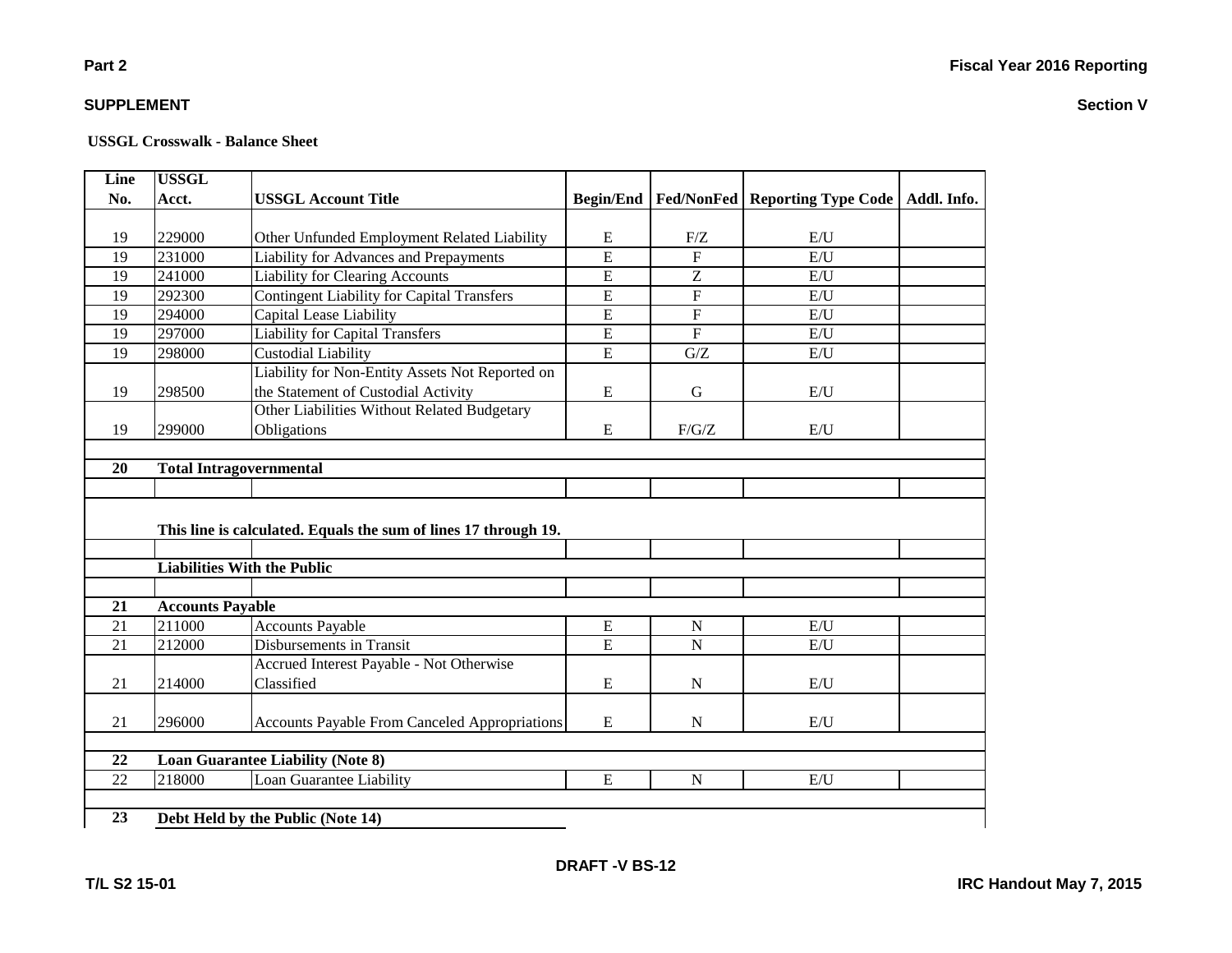### **Part 2**

### **SUPPLEMENT**

| <b>Line</b>     | <b>USSGL</b> |                                                        |                  |                |                                         |             |
|-----------------|--------------|--------------------------------------------------------|------------------|----------------|-----------------------------------------|-------------|
| No.             | Acct.        | <b>USSGL Account Title</b>                             | <b>Begin/End</b> |                | <b>Fed/NonFed   Reporting Type Code</b> | Addl. Info. |
| 23              | 214100       | <b>Accrued Interest Payable - Loans</b>                | E                | N              | E/U                                     |             |
| 23              | 214200       | Accrued Interest Payable - Debt                        | $\overline{E}$   | $\mathbf N$    | E/U                                     |             |
|                 |              | Securities Issued by Federal Agencies Under            |                  |                |                                         |             |
| 23              | 253000       | General and Special Financing Authority                | $\mathbf E$      | $\mathbf N$    | E/U                                     |             |
|                 |              | Discount on Securities Issued by Federal               |                  |                |                                         |             |
|                 |              | Agencies Under General and Special Financing           |                  |                |                                         |             |
| 23              | 253100       | Authority                                              | ${\bf E}$        | ${\bf N}$      | E/U                                     |             |
|                 |              | Premium on Securities Issued by Federal                |                  |                |                                         |             |
|                 |              | Agencies Under General and Special Financing           |                  |                |                                         |             |
| 23              | 253200       | Authority                                              | E                | N              | E/U                                     |             |
|                 |              | Amortization of Discount on Securities Issued by       |                  |                |                                         |             |
|                 |              | Federal Agencies Under General and Special             |                  |                |                                         |             |
| 23              | 253300       | <b>Financing Authority</b>                             | E                | $\mathbf N$    | E/U                                     |             |
|                 |              | Amortization of Premium on Securities Issued by        |                  |                |                                         |             |
|                 |              | Federal Agencies Under General and Special             |                  |                |                                         |             |
| 23              | 253400       | <b>Financing Authority</b>                             | E                | ${\bf N}$      | E/U                                     |             |
| 23              | 254000       | <b>Participation Certificates</b>                      | E                | $\mathbf N$    | E/U                                     |             |
| 23              | 259000       | Other Debt                                             | $\mathbf E$      | ${\bf N}$      | E/U                                     |             |
|                 |              |                                                        |                  |                |                                         |             |
| 24              |              | <b>Federal Employee and Veteran Benefits (Note 15)</b> |                  |                |                                         |             |
|                 |              | Employee Health Care Liability Incurred but Not        |                  |                |                                         |             |
| 24              | 219100       | Reported                                               | ${\bf E}$        | $\mathbf N$    | E/U                                     |             |
|                 |              | Other Post Employment Benefits Due and                 |                  |                |                                         |             |
| 24              | 221500       | Payable                                                | $\mathbf E$      | ${\bf N}$      | E/U                                     |             |
|                 |              | Pension Benefits Due and Payable to                    |                  |                |                                         |             |
| 24              | 221600       | <b>Beneficiaries</b>                                   | E                | ${\bf N}$      | E/U                                     |             |
| 24              | 221700       | <b>Benefit Premiums Payable to Carriers</b>            | $\overline{E}$   | $\overline{N}$ | E/U                                     |             |
|                 |              | Life Insurance Benefits Due and Payable to             |                  |                |                                         |             |
| 24              | 221800       | <b>Beneficiaries</b>                                   | $\mathbf E$      | $\mathbf N$    | E/U                                     |             |
| 24              | 261000       | <b>Actuarial Pension Liability</b>                     | $\overline{E}$   | N              | E/I                                     |             |
| 24              | 262000       | Actuarial Health Insurance Liability                   | $\overline{E}$   | $\mathbf N$    | E/U                                     |             |
| $\overline{24}$ | 263000       | Actuarial Life Insurance Liability                     | $\overline{E}$   | $\overline{N}$ | E/U                                     |             |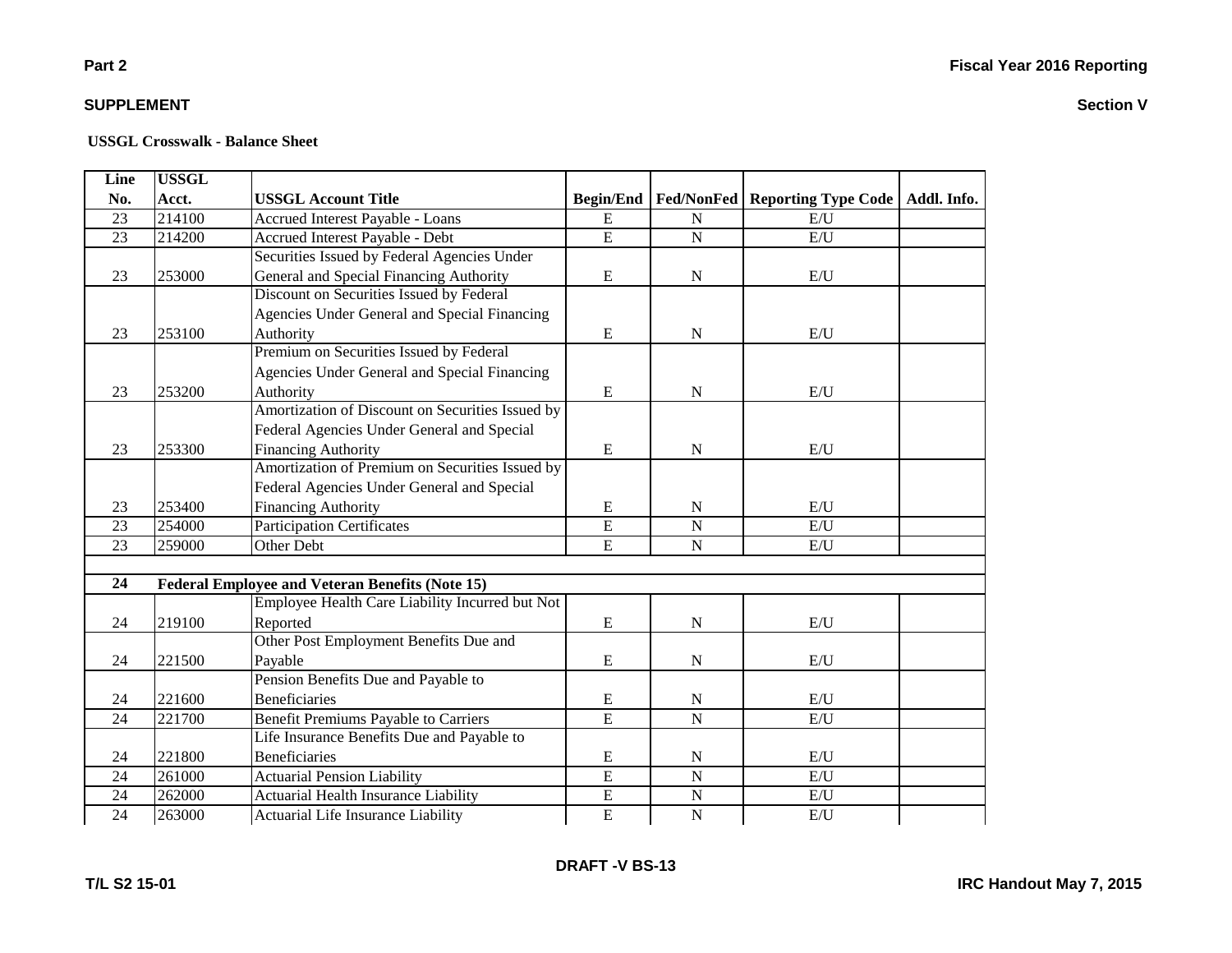**Section V**

### **SUPPLEMENT**

| <b>Line</b> | <b>USSGL</b> |                                                         |                  |                         |                            |             |
|-------------|--------------|---------------------------------------------------------|------------------|-------------------------|----------------------------|-------------|
| No.         | Acct.        | <b>USSGL Account Title</b>                              | <b>Begin/End</b> | <b>Fed/NonFed</b>       | <b>Reporting Type Code</b> | Addl. Info. |
| 24          | 265000       | <b>Actuarial FECA Liability</b>                         | E                | N                       | E/U                        |             |
| 24          | 269000       | Other Actuarial Liabilities                             | ${\bf E}$        | ${\bf N}$               | E/U                        |             |
|             |              |                                                         |                  |                         |                            |             |
| 25          |              | <b>Environmental and Disposal Liabilities (Note 16)</b> |                  |                         |                            |             |
| 25          | 299500       | <b>Estimated Cleanup Cost Liability</b>                 | E                | $\mathbf N$             | E/U                        |             |
|             |              |                                                         |                  |                         |                            |             |
| 26          |              | <b>Benefits Due and Payable</b>                         |                  |                         |                            |             |
| 26          | 216000       | Entitlement Benefits Due and Payable                    | ${\bf E}$        | N                       | E/U                        |             |
|             |              |                                                         |                  |                         |                            |             |
| 27          |              | Other (Notes 15, 16, 17, 18, and 19)                    |                  |                         |                            |             |
|             |              | Accounts Payable for Federal Government                 |                  |                         |                            |             |
| 27          | 211200       | Sponsored Enterprise                                    | ${\bf E}$        | ${\bf N}$               | E/U                        |             |
| 27          | 213000       | <b>Contract Holdbacks</b>                               | $\overline{E}$   | ${\bf N}$               | E/U                        |             |
|             |              | Other Liabilities With Related Budgetary                |                  |                         |                            |             |
| 27          | 219000       | Obligations                                             | $\mathbf E$      | ${\bf N}$               | $\mathbf{E}/\mathbf{U}$    |             |
|             |              | Special Drawing Right (SDR) Certificates Issued         |                  |                         |                            |             |
| 27          | 219200       | to Federal Reserve Banks                                | ${\bf E}$        | N                       | E                          |             |
| 27          | 219300       | Allocation of Special Drawing Rights (SDRs)             | $\overline{E}$   | $\mathbf N$             | E                          |             |
| 27          | 221000       | Accrued Funded Payroll and Leave                        | ${\bf E}$        | $\mathbf N$             | E/U                        |             |
| 27          | 221100       | Withholdings Payable                                    | ${\bf E}$        | ${\bf N}$               | E/U                        |             |
|             |              | <b>Employer Contributions and Payroll Taxes</b>         |                  |                         |                            |             |
| 27          | 221300       | Payable                                                 | ${\bf E}$        | $\mathbf N$             | E/U                        |             |
| 27          | 222000       | Unfunded Leave                                          | $\overline{E}$   | $\overline{N}$          | E/U                        |             |
|             |              |                                                         |                  |                         |                            |             |
| 27          | 229000       | Other Unfunded Employment Related Liability             | ${\bf E}$        | ${\bf N}$               | $\mathbf{E}/\mathbf{U}$    |             |
| 27          | 231000       | <b>Liability for Advances and Prepayments</b>           | $\overline{E}$   | $\overline{\mathbf{N}}$ | E/U                        |             |
| 27          | 232000       | Other Deferred Revenue                                  | $\overline{E}$   | $\mathbf N$             | E/U                        |             |
|             |              | Liability for Nonfiduciary Deposit Funds and            |                  |                         |                            |             |
| 27          | 240000       | <b>Undeposited Collections</b>                          | ${\bf E}$        | N/Z                     | E/U                        | 4           |
| 27          | 241000       | <b>Liability for Clearing Accounts</b>                  | $\overline{E}$   | ${\bf N}$               | $\mathbf{E}/\mathbf{U}$    |             |
|             |              | Actuarial Liabilities for Federal Insurance and         |                  |                         |                            |             |
| 27          | 266000       | <b>Guarantee Programs</b>                               | ${\bf E}$        | ${\bf N}$               | E/U                        |             |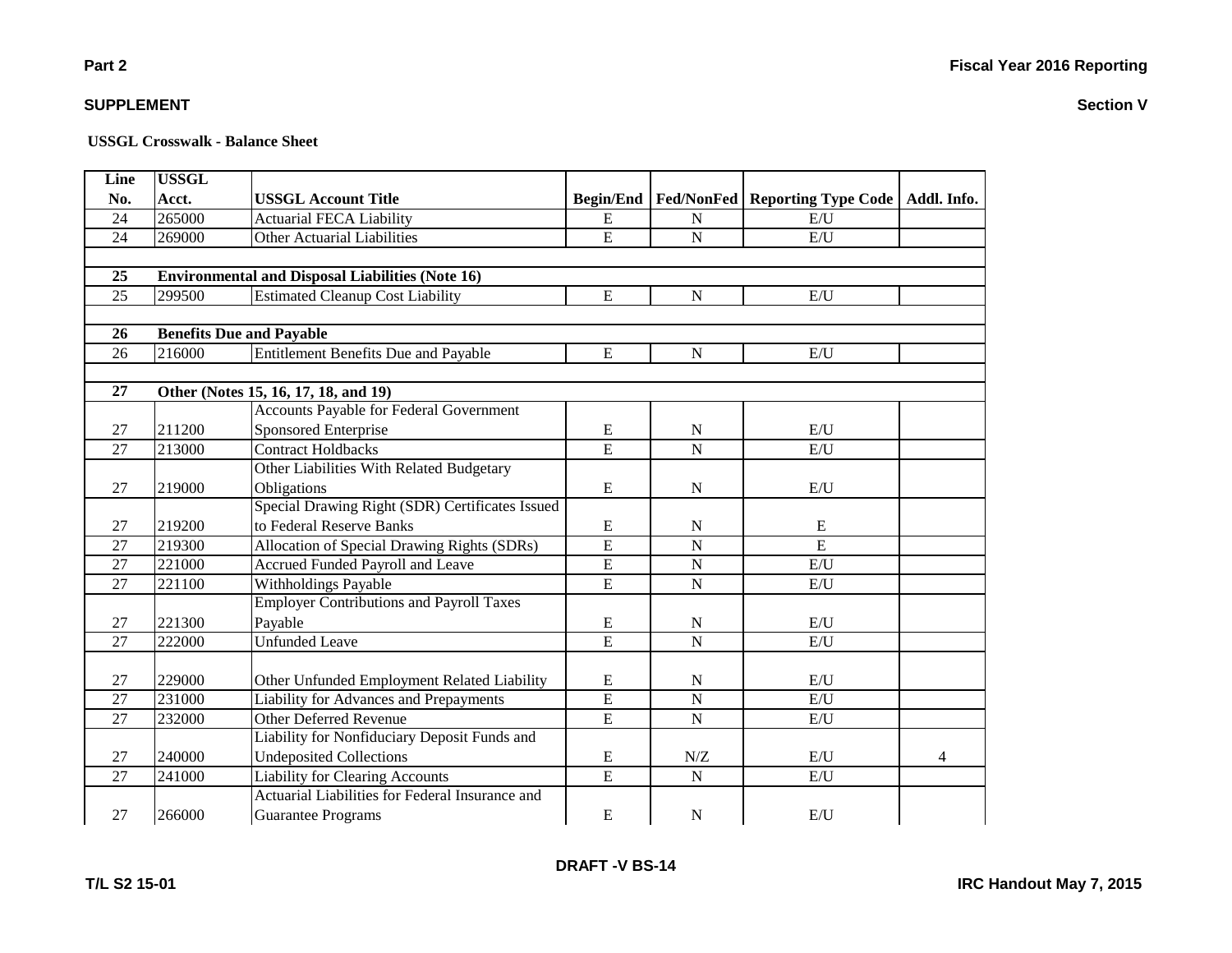#### **USSGL Crosswalk - Balance Sheet**

| Line            | <b>USSGL</b>             |                                                                 |                  |                   |                                   |   |
|-----------------|--------------------------|-----------------------------------------------------------------|------------------|-------------------|-----------------------------------|---|
| No.             | Acct.                    | <b>USSGL Account Title</b>                                      | <b>Begin/End</b> | <b>Fed/NonFed</b> | Reporting Type Code   Addl. Info. |   |
|                 |                          | Actuarial Liabilities for Treasury-Managed                      |                  |                   |                                   |   |
| 27              | 267000                   | <b>Benefit Programs</b>                                         | ${\bf E}$        | $\mathbf N$       | E/U                               |   |
|                 |                          |                                                                 |                  |                   |                                   |   |
| 27              | 291000                   | Prior Liens Outstanding on Acquired Collateral                  | E                | N                 | E/U                               |   |
| 27              | 292000                   | <b>Contingent Liabilities</b>                                   | $\overline{E}$   | $\overline{N}$    | E/U                               |   |
|                 |                          | <b>Contingent Liabilities - Federal Government</b>              |                  |                   |                                   |   |
| 27              | 292200                   | Sponsored Enterprise                                            | E                | $\mathbf N$       | E/U                               |   |
| 27              | 294000                   | Capital Lease Liability                                         | $\overline{E}$   | $\mathbf N$       | E/U                               |   |
| 27              | 298000                   | Custodial Liability                                             | $\overline{E}$   | ${\bf N}$         | E/U                               | 3 |
|                 |                          | Other Liabilities Without Related Budgetary                     |                  |                   |                                   |   |
| 27              | 299000                   | Obligations                                                     | E                | N                 | E/U                               |   |
|                 |                          |                                                                 |                  |                   |                                   |   |
| 28              | <b>Total Liabilities</b> |                                                                 |                  |                   |                                   |   |
|                 |                          |                                                                 |                  |                   |                                   |   |
|                 |                          |                                                                 |                  |                   |                                   |   |
|                 |                          | This line is calculated. Equals the sum of lines 20 through 27. |                  |                   |                                   |   |
|                 |                          |                                                                 |                  |                   |                                   |   |
| $\overline{29}$ |                          | <b>Commitments and Contingencies (Note 20)</b>                  |                  |                   |                                   |   |
|                 |                          |                                                                 |                  |                   |                                   |   |
|                 | <b>Net Position</b>      |                                                                 |                  |                   |                                   |   |
|                 |                          |                                                                 |                  |                   |                                   |   |
|                 |                          | <b>Unexpended Appropriations - Funds From Dedicated</b>         |                  |                   |                                   |   |
| 30              |                          | <b>Collections (Combined or Consolidated Totals) (Note 21)</b>  |                  |                   |                                   |   |
| 30              | 310000                   | <b>Unexpended Appropriations - Cumulative</b>                   | B                |                   | ${\bf E}$                         |   |
|                 |                          | <b>Unexpended Appropriations - Appropriations</b>               |                  |                   |                                   |   |
| 30              | 310100                   | Received                                                        | E                | $\mathbf G$       | ${\bf E}$                         |   |
| 30              | 310200                   | <b>Unexpended Appropriations - Transfers-In</b>                 | ${\bf E}$        | $\overline{F}$    | $\overline{E}$                    |   |
| 30              | 310300                   | <b>Unexpended Appropriations - Transfers-Out</b>                | $\overline{E}$   | $\mathbf{F}$      | $\overline{E}$                    |   |
|                 |                          | <b>Unexpended Appropriations - Prior Period</b>                 |                  |                   |                                   |   |
|                 |                          | Adjustments Due to Corrections of Errors - Years                |                  |                   |                                   |   |
| 30              | 310500                   | Preceding the Prior Year                                        | E                | Z                 | E                                 |   |
| 30              | 310600                   | <b>Unexpended Appropriations - Adjustments</b>                  | $\overline{E}$   | $\overline{G}$    | $\overline{E}$                    |   |

### **Part 2**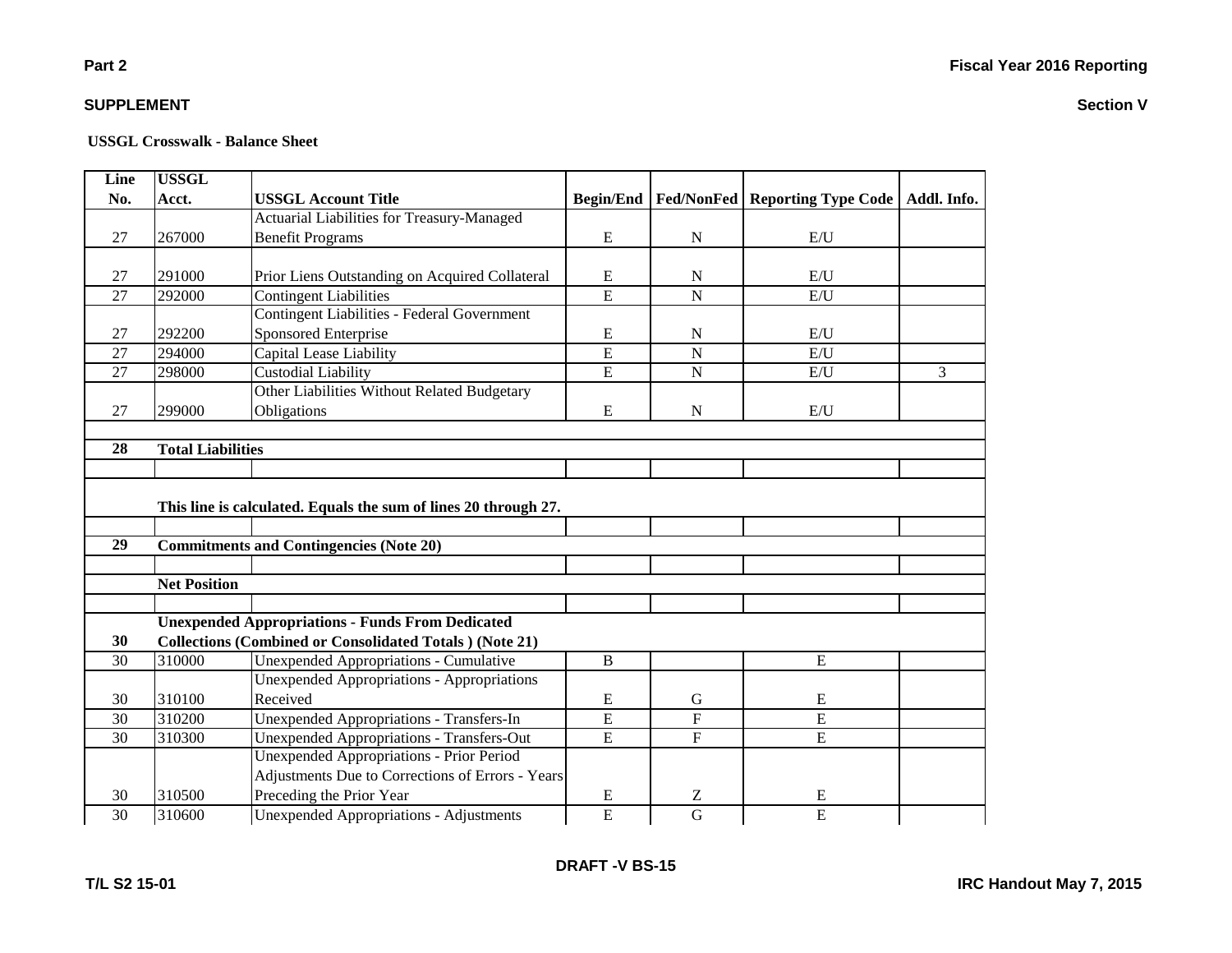**Section V**

# **SUPPLEMENT**

**Part 2**

| Line            | <b>USSGL</b> |                                                                |                  |                   |                            |             |
|-----------------|--------------|----------------------------------------------------------------|------------------|-------------------|----------------------------|-------------|
| No.             | Acct.        | <b>USSGL Account Title</b>                                     | <b>Begin/End</b> | <b>Fed/NonFed</b> | <b>Reporting Type Code</b> | Addl. Info. |
| 30              | 310700       | <b>Unexpended Appropriations - Used</b>                        | E                | G                 | E                          |             |
|                 |              | <b>Unexpended Appropriations - Prior-Period</b>                |                  |                   |                            |             |
| 30              | 310800       | Adjustments Due to Corrections of Errors                       | ${\bf E}$        | Z                 | E                          |             |
|                 |              | <b>Unexpended Appropriations - Prior-Period</b>                |                  |                   |                            |             |
|                 |              | Adjustments Due to Changes in Accounting                       |                  |                   |                            |             |
| 30              | 310900       | Principles                                                     | ${\bf E}$        | Z                 | E                          |             |
|                 |              |                                                                |                  |                   |                            |             |
|                 |              | <b>Unexpended Appropriations - All Other Funds (Combined</b>   |                  |                   |                            |             |
| 31              |              | or Consolidated Totals)                                        |                  |                   |                            |             |
| 31              | 310000       | Unexpended Appropriations - Cumulative                         | B                |                   | $\mathbf U$                |             |
|                 |              | <b>Unexpended Appropriations - Appropriations</b>              |                  |                   |                            |             |
| 31              | 310100       | Received                                                       | E                | G                 | $\mathbf U$                |             |
| 31              | 310200       | <b>Unexpended Appropriations - Transfers-In</b>                | $\overline{E}$   | $\mathbf F$       | U                          |             |
| 31              | 310300       | <b>Unexpended Appropriations - Transfers-Out</b>               | E                | $\mathbf F$       | U                          |             |
|                 |              | <b>Unexpended Appropriations - Prior Period</b>                |                  |                   |                            |             |
|                 |              | Adjustments Due to Corrections of Errors - Years               |                  |                   |                            |             |
| 31              | 310500       | Preceding the Prior Year                                       | E                | $\boldsymbol{Z}$  | $\mathbf U$                |             |
| $\overline{31}$ | 310600       | <b>Unexpended Appropriations - Adjustments</b>                 | $\overline{E}$   | $\overline{G}$    | $\overline{U}$             |             |
| $\overline{31}$ | 310700       | <b>Unexpended Appropriations - Used</b>                        | $\overline{E}$   | $\overline{G}$    | $\overline{U}$             |             |
|                 |              | <b>Unexpended Appropriations - Prior-Period</b>                |                  |                   |                            |             |
| 31              | 310800       | Adjustments Due to Corrections of Errors                       | ${\bf E}$        | Z                 | $\mathbf U$                |             |
|                 |              | <b>Unexpended Appropriations - Prior-Period</b>                |                  |                   |                            |             |
|                 |              | Adjustments Due to Changes in Accounting                       |                  |                   |                            |             |
| 31              | 310900       | Principles                                                     | E                | Z                 | $\mathbf U$                |             |
|                 |              |                                                                |                  |                   |                            |             |
|                 |              | <b>Cumulative Results of Operations - Funds From Dedicated</b> |                  |                   |                            |             |
| 32              |              | <b>Collections (Combined or Consolidated Totals) (Note 21)</b> |                  |                   |                            |             |
| 32              | 331000       | <b>Cumulative Results of Operations</b>                        | $\, {\bf B}$     |                   | E                          |             |
| 32              | 510000       | Revenue From Goods Sold                                        | E                | F/N               | E                          |             |
| 32              | 510900       | Contra Revenue for Goods Sold                                  | E                | $\rm F/N$         | E                          |             |
| 32              | 520000       | <b>Revenue From Services Provided</b>                          | $\overline{E}$   | F/N               | $\overline{E}$             |             |
| $\overline{32}$ | 520900       | Contra Revenue for Services Provided                           | $\overline{E}$   | F/N               | $\overline{E}$             |             |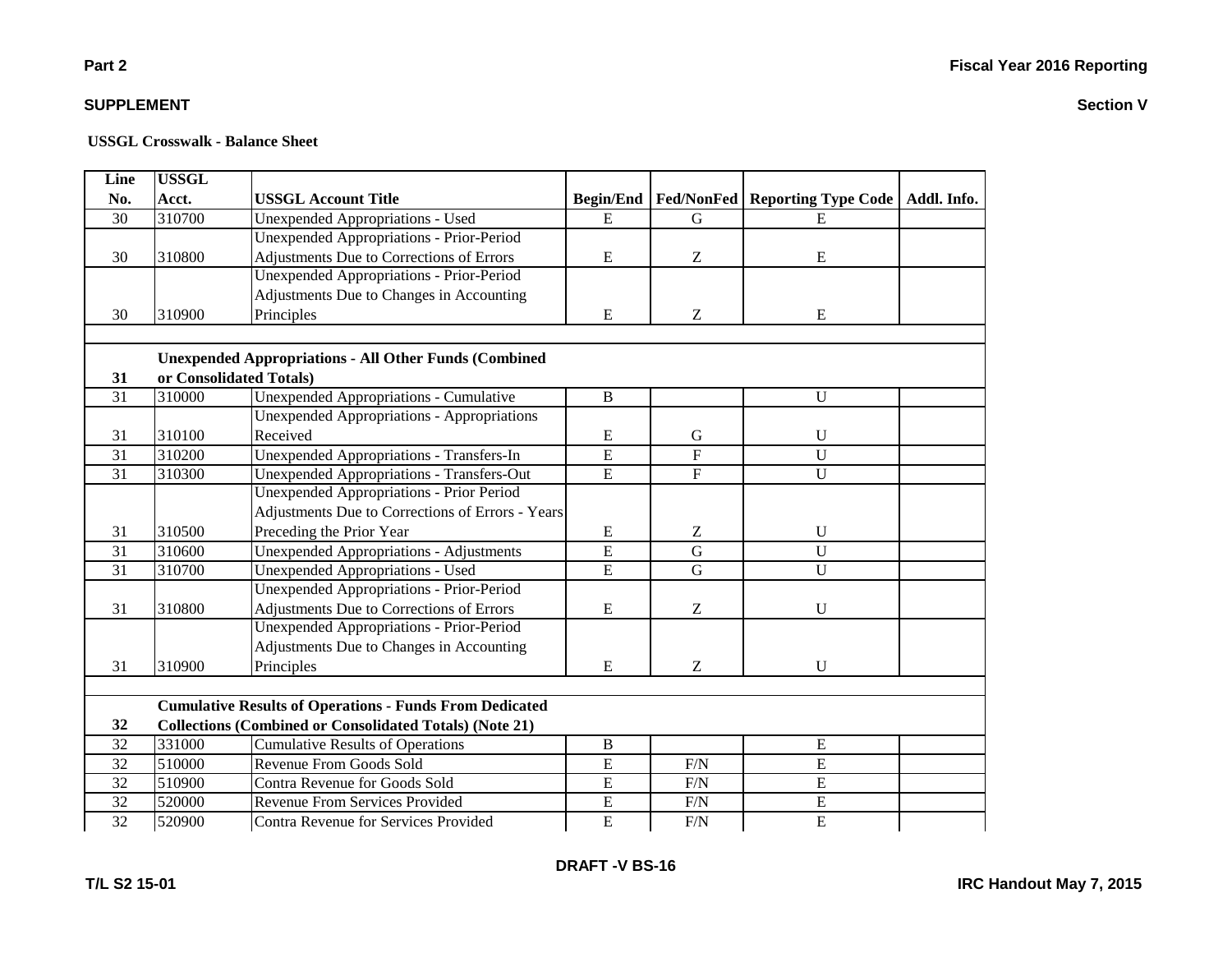**Section V**

### **Part 2**

### **SUPPLEMENT**

| Line | <b>USSGL</b> |                                                       |                  |                |                                                |  |
|------|--------------|-------------------------------------------------------|------------------|----------------|------------------------------------------------|--|
| No.  | Acct.        | <b>USSGL Account Title</b>                            | <b>Begin/End</b> |                | Fed/NonFed   Reporting Type Code   Addl. Info. |  |
| 32   | 531000       | <b>Interest Revenue - Other</b>                       | E                | F/N            | E                                              |  |
| 32   | 531100       | <b>Interest Revenue - Investments</b>                 | $\overline{E}$   | F/N/Z          | $\overline{E}$                                 |  |
|      |              | <b>Interest Revenue - Loans Receivable/Uninvested</b> |                  |                |                                                |  |
| 32   | 531200       | Funds                                                 | E                | F/N            | E                                              |  |
| 32   | 531300       | <b>Interest Revenue - Subsidy Amortization</b>        | $\overline{E}$   | $\mathbf N$    | E                                              |  |
|      |              | Dividend Income Accounted for Under the               |                  |                |                                                |  |
| 32   | 531400       | Provisions of the Federal Credit Reform Act           | E                | $\mathbf N$    | E                                              |  |
|      |              | Contra Revenue for Dividend Income Accounted          |                  |                |                                                |  |
|      |              | for Under the Provisions of the Federal Credit        |                  |                |                                                |  |
| 32   | 531500       | Reform Act                                            | $\mathbf E$      | N              | E                                              |  |
|      |              | Contra Revenue for Interest Revenue - Loans           |                  |                |                                                |  |
| 32   | 531700       | Receivable                                            | E                | F/N            | E                                              |  |
|      |              | Contra Revenue for Interest Revenue -                 |                  |                |                                                |  |
| 32   | 531800       | Investments                                           | E                | F/N            | E                                              |  |
| 32   | 531900       | Contra Revenue for Interest Revenue - Other           | $\overline{E}$   | F/N            | E                                              |  |
| 32   | 532000       | Penalties and Fines Revenue                           | $\overline{E}$   | $F/G/N$        | E                                              |  |
| 32   | 532400       | <b>Contra Revenue for Penalties and Fines</b>         | $\overline{E}$   | $F/G/N$        | $\overline{E}$                                 |  |
| 32   | 532500       | <b>Administrative Fees Revenue</b>                    | $\mathbf E$      | F/N            | $\overline{E}$                                 |  |
| 32   | 532900       | Contra Revenue for Administrative Fees                | $\overline{E}$   | F/N            | ${\bf E}$                                      |  |
| 32   | 540000       | Funded Benefit Program Revenue                        | E                | F/N            | E                                              |  |
|      |              | Contra Revenue for Funded Benefit Program             |                  |                |                                                |  |
| 32   | 540900       | Revenue                                               | E                | F/N            | E                                              |  |
| 32   | 550000       | <b>Insurance and Guarantee Premium Revenue</b>        | $\overline{E}$   | ${\bf N}$      | $\overline{E}$                                 |  |
|      |              | Contra Revenue for Insurance and Guarantee            |                  |                |                                                |  |
| 32   | 550900       | Premium Revenue                                       | $\mathbf E$      | ${\bf N}$      | E                                              |  |
| 32   | 560000       | <b>Donated Revenue - Financial Resources</b>          | $\overline{E}$   | $\mathbf N$    | E                                              |  |
|      |              | <b>Contra Revenue for Donations - Financial</b>       |                  |                |                                                |  |
| 32   | 560900       | <b>Resources</b>                                      | ${\bf E}$        | $\mathbf N$    | E                                              |  |
| 32   | 561000       | <b>Donated Revenue - Nonfinancial Resources</b>       | $\overline{E}$   | $\overline{N}$ | $\overline{E}$                                 |  |
|      |              | <b>Contra Donated Revenue - Nonfinancial</b>          |                  |                |                                                |  |
| 32   | 561900       | Resources                                             | E                | $\mathbf N$    | E                                              |  |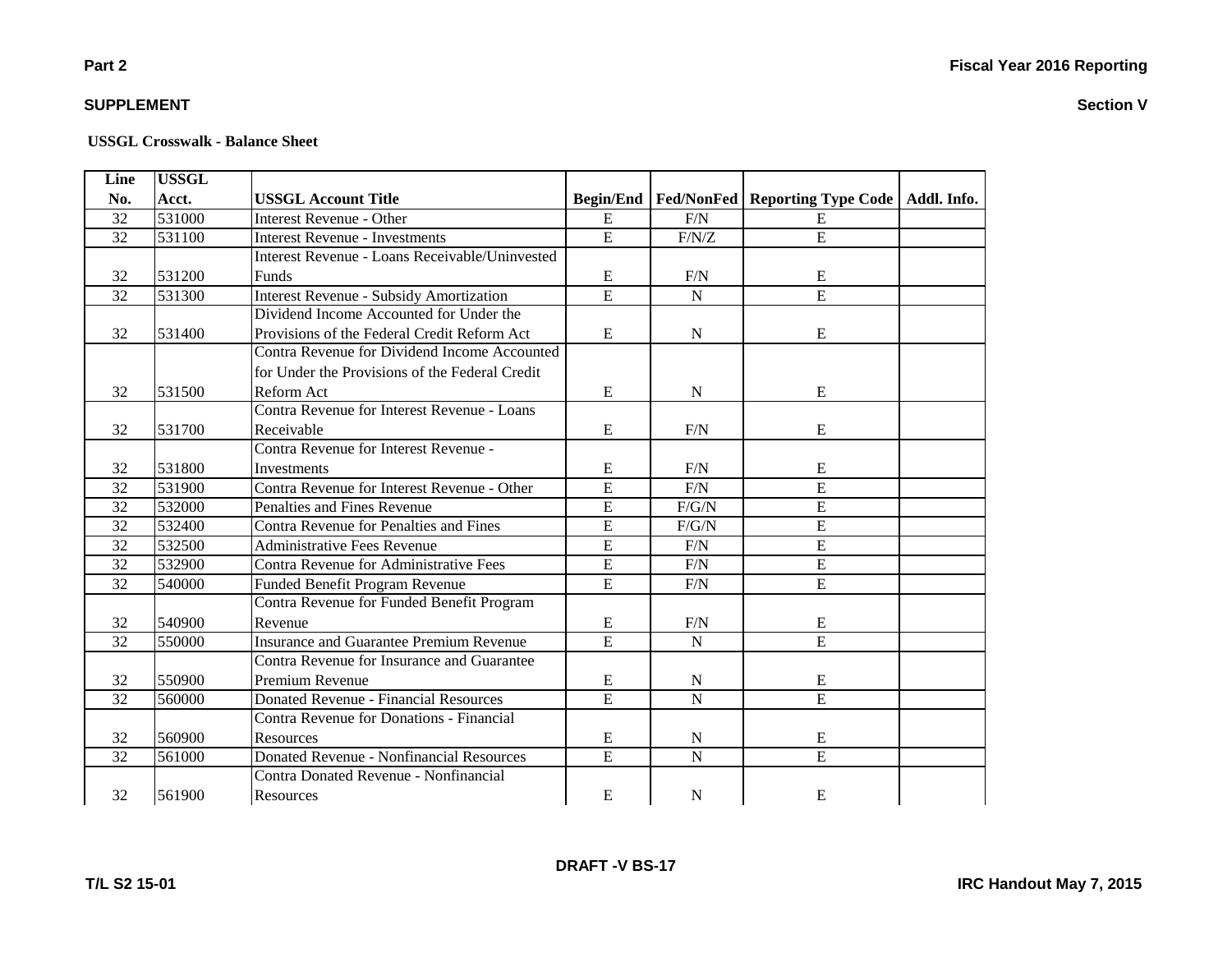#### **USSGL Crosswalk - Balance Sheet**

| Line            | <b>USSGL</b> |                                                      |                  |                           |                                                |  |
|-----------------|--------------|------------------------------------------------------|------------------|---------------------------|------------------------------------------------|--|
| No.             | Acct.        | <b>USSGL Account Title</b>                           | <b>Begin/End</b> |                           | Fed/NonFed   Reporting Type Code   Addl. Info. |  |
|                 |              |                                                      |                  |                           |                                                |  |
| 32              | 564000       | Forfeiture Revenue - Cash and Cash Equivalents       | ${\bf E}$        | $\mathbf N$               | E                                              |  |
|                 |              | Contra Forfeiture Revenue - Cash and Cash            |                  |                           |                                                |  |
| 32              | 564900       | Equivalents                                          | ${\bf E}$        | N                         | ${\bf E}$                                      |  |
| $\overline{32}$ | 565000       | Forfeiture Revenue - Forfeitures of Property         | $\overline{E}$   | $\overline{N}$            | $\overline{E}$                                 |  |
|                 |              | Contra Forfeiture Revenue - Forfeitures of           |                  |                           |                                                |  |
| 32              | 565900       | Property                                             | E                | $\mathbf N$               | E                                              |  |
| 32              | 570000       | <b>Expended Appropriations</b>                       | $\overline{E}$   | $\overline{G}$            | $\overline{E}$                                 |  |
|                 |              | <b>Expended Appropriations - Prior Period</b>        |                  |                           |                                                |  |
|                 |              | Adjustments Due to Corrections of Errors - Years     |                  |                           |                                                |  |
| 32              | 570500       | Preceding the Prior Year                             | E                | Z                         | E                                              |  |
|                 |              | <b>Expended Appropriations - Prior-Period</b>        |                  |                           |                                                |  |
| 32              | 570800       | Adjustments Due to Corrections of Errors             | ${\bf E}$        | Z                         | E                                              |  |
|                 |              | Expended Appropriations - Prior-Period               |                  |                           |                                                |  |
|                 |              | Adjustments Due to Changes in Accounting             |                  |                           |                                                |  |
| 32              | 570900       | Principles                                           | ${\bf E}$        | Z                         | E                                              |  |
|                 |              | Financing Sources Transferred In Without             |                  |                           |                                                |  |
| 32              | 572000       | Reimbursement                                        | ${\bf E}$        | $\mathbf F$               | E                                              |  |
|                 |              | Financing Sources Transferred Out Without            |                  |                           |                                                |  |
| 32              | 573000       | Reimbursement                                        | ${\bf E}$        | $\mathbf F$               | ${\bf E}$                                      |  |
|                 |              | Appropriated Dedicated Collections Transferred       |                  |                           |                                                |  |
| 32              | 574000       | In                                                   | ${\bf E}$        | ${\rm F}$                 | E                                              |  |
|                 |              | Appropriated Dedicated Collections Transferred       |                  |                           |                                                |  |
| 32              | 574500       | Out                                                  | ${\bf E}$        | F                         | ${\bf E}$                                      |  |
| 32              | 575000       | Expenditure Financing Sources - Transfers-In         | $\overline{E}$   | $\overline{F}$            | $\overline{E}$                                 |  |
|                 |              | Nonexpenditure Financing Sources - Transfers-In      |                  |                           |                                                |  |
| 32              | 575500       | Other                                                | ${\bf E}$        | $\mathbf F$               | E                                              |  |
|                 |              | Nonexpenditure Financing Sources - Transfers-In      |                  |                           |                                                |  |
| 32              | 575600       | <b>Capital Transfers</b>                             | ${\bf E}$        | $\boldsymbol{\mathrm{F}}$ | E                                              |  |
|                 |              |                                                      |                  |                           |                                                |  |
| 32              | 576000       | <b>Expenditure Financing Sources - Transfers-Out</b> | ${\bf E}$        | F                         | E                                              |  |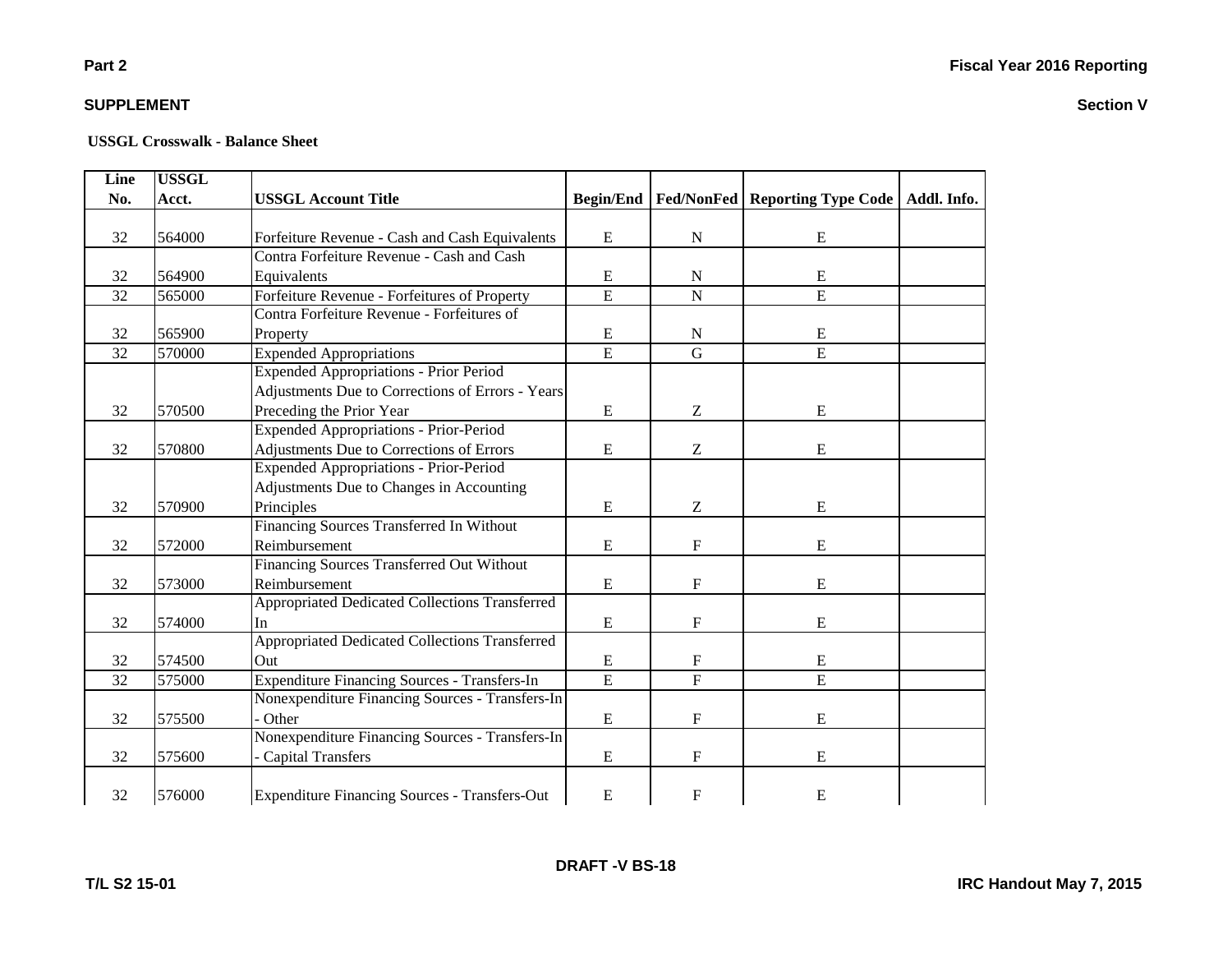### **Part 2**

### **SUPPLEMENT**

| Line            | <b>USSGL</b> |                                                   |                  |                           |                                  |             |
|-----------------|--------------|---------------------------------------------------|------------------|---------------------------|----------------------------------|-------------|
| No.             | Acct.        | <b>USSGL Account Title</b>                        | <b>Begin/End</b> |                           | Fed/NonFed   Reporting Type Code | Addl. Info. |
|                 |              | Nonexpenditure Financing Sources - Transfers-     |                  |                           |                                  |             |
| 32              | 576500       | Out - Other                                       | E                | $\mathbf F$               | E                                |             |
|                 |              | Nonexpenditure Financing Sources - Transfers-     |                  |                           |                                  |             |
| 32              | 576600       | <b>Out - Capital Transfers</b>                    | $\mathbf E$      | $\mathbf F$               | ${\bf E}$                        |             |
|                 |              |                                                   |                  |                           |                                  |             |
| 32              | 577500       | Nonbudgetary Financing Sources Transferred In     | E                | $\mathbf F$               | E                                |             |
|                 |              | Nonbudgetary Financing Sources Transferred        |                  |                           |                                  |             |
| 32              | 577600       | Out                                               | E                | $\mathbf F$               | ${\bf E}$                        |             |
| 32              | 578000       | <b>Imputed Financing Sources</b>                  | $\overline{E}$   | $\overline{F}$            | $\overline{E}$                   |             |
| 32              | 579000       | <b>Other Financing Sources</b>                    | $\mathbf E$      | G/Z                       | ${\bf E}$                        |             |
|                 |              | <b>Adjustment to Financing Sources - Downward</b> |                  |                           |                                  |             |
| 32              | 579100       | <b>Reestimate or Negative Subsidy</b>             | $\mathbf E$      | ${\mathbf G}/{\mathbf Z}$ | E                                |             |
|                 |              | Financing Sources To Be Transferred Out -         |                  |                           |                                  |             |
| 32              | 579200       | <b>Contingent Liability</b>                       | $\mathbf E$      | $\mathbf F$               | E                                |             |
| 32              | 579500       | Seigniorage                                       | $\overline{E}$   | ${\bf N}$                 | $\overline{E}$                   |             |
|                 |              | Tax Revenue Collected - Not Otherwise             |                  |                           |                                  |             |
| 32              | 580000       | Classified                                        | E                | G/N                       | E                                |             |
| 32              | 580100       | Tax Revenue Collected - Individual                | $\mathbf E$      | G/N                       | $\overline{E}$                   |             |
| 32              | 580200       | Tax Revenue Collected - Corporate                 | $\overline{E}$   | G/N                       | $\overline{E}$                   |             |
| 32              | 580300       | Tax Revenue Collected - Unemployment              | $\overline{E}$   | G/N                       | E                                |             |
| 32              | 580400       | Tax Revenue Collected - Excise                    | E                | G/N                       | $\overline{E}$                   |             |
| 32              | 580500       | Tax Revenue Collected - Estate and Gift           | $\overline{E}$   | G/N                       | E                                |             |
| 32              | 580600       | Tax Revenue Collected - Customs                   | $\overline{E}$   | G/N                       | $\overline{E}$                   |             |
|                 |              | Tax Revenue Accrual Adjustment - Not              |                  |                           |                                  |             |
| 32              | 582000       | Otherwise Classified                              | $\mathbf E$      | G/N                       | E                                |             |
|                 |              |                                                   |                  |                           |                                  |             |
| 32              | 582100       | Tax Revenue Accrual Adjustment - Individual       | E                | G/N                       | ${\bf E}$                        |             |
| 32              | 582200       | Tax Revenue Accrual Adjustment - Corporate        | $\overline{E}$   | G/N                       | $\overline{E}$                   |             |
|                 |              | Tax Revenue Accrual Adjustment -                  |                  |                           |                                  |             |
| 32              | 582300       | Unemployment                                      | E                | G/N                       | E                                |             |
| $\overline{32}$ | 582400       | Tax Revenue Accrual Adjustment - Excise           | $\overline{E}$   | $\overline{G/N}$          | $\overline{E}$                   |             |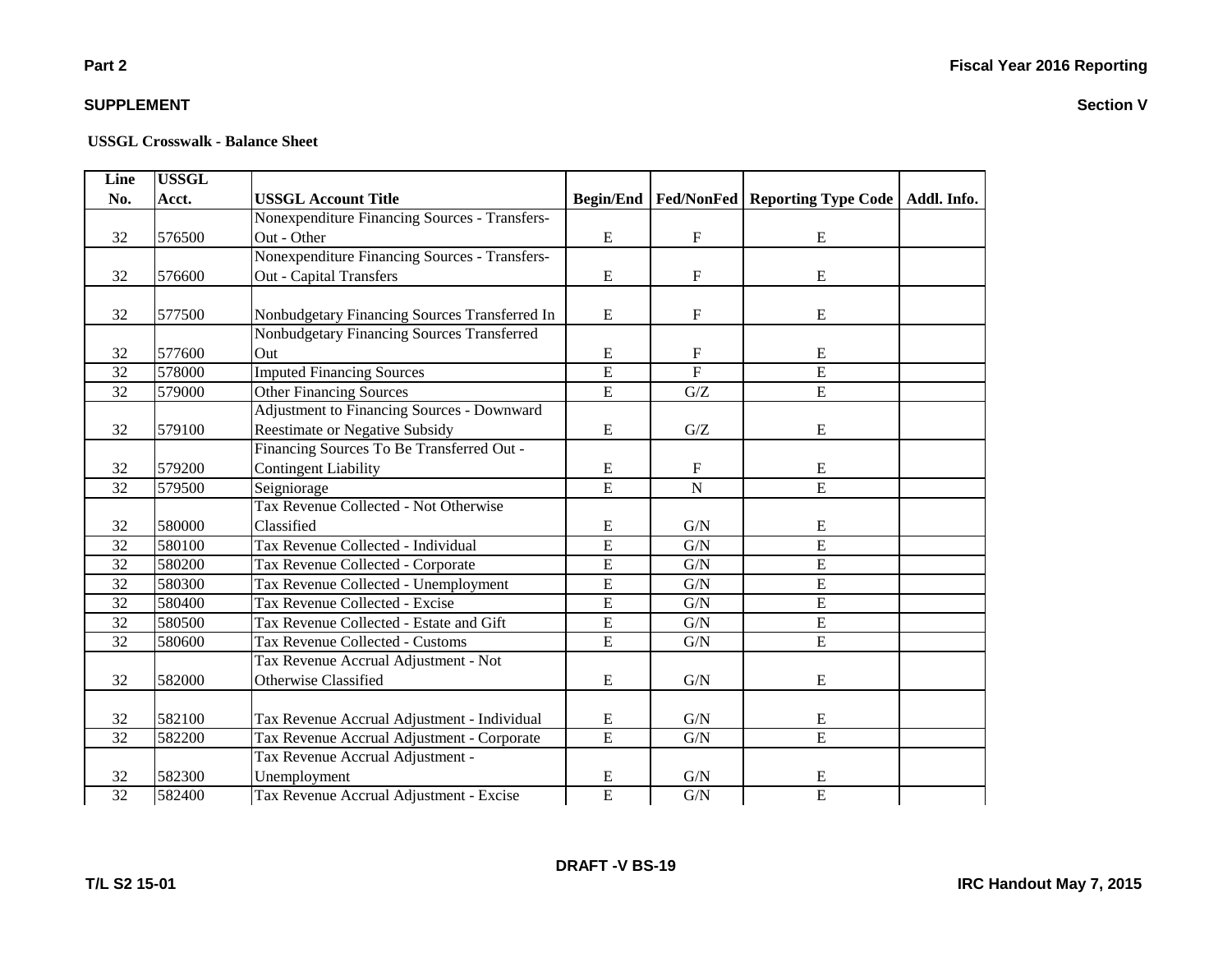### **Part 2**

### **SUPPLEMENT**

#### **USSGL Crosswalk - Balance Sheet**

| Line            | <b>USSGL</b> |                                                        |                |             |                                                            |   |
|-----------------|--------------|--------------------------------------------------------|----------------|-------------|------------------------------------------------------------|---|
| No.             | Acct.        | <b>USSGL Account Title</b>                             |                |             | Begin/End   Fed/NonFed   Reporting Type Code   Addl. Info. |   |
|                 |              | Tax Revenue Accrual Adjustment - Estate and            |                |             |                                                            |   |
| 32              | 582500       | Gift                                                   | E              | G/N         | E                                                          |   |
| 32              | 582600       | Tax Revenue Accrual Adjustment - Customs               | $\overline{E}$ | G/N         | $\overline{E}$                                             |   |
|                 |              | <b>Contra Revenue for Taxes - Not Otherwise</b>        |                |             |                                                            |   |
| 32              | 583000       | Classified                                             | E              | G/N         | E                                                          |   |
| 32              | 583100       | Contra Revenue for Taxes - Individual                  | $\overline{E}$ | G/N         | E                                                          |   |
| 32              | 583200       | Contra Revenue for Taxes - Corporate                   | $\overline{E}$ | G/N         | $\overline{E}$                                             |   |
| $\overline{32}$ | 583300       | Contra Revenue for Taxes - Unemployment                | $\overline{E}$ | G/N         | $\overline{E}$                                             |   |
| 32              | 583400       | Contra Revenue for Taxes - Excise                      | $\overline{E}$ | G/N         | $\overline{E}$                                             |   |
| 32              | 583500       | Contra Revenue for Taxes - Estate and Gift             | $\overline{E}$ | G/N         | $\overline{E}$                                             |   |
| 32              | 583600       | <b>Contra Revenue for Taxes - Customs</b>              | $\overline{E}$ | G/N         | $\overline{E}$                                             |   |
|                 |              |                                                        |                |             |                                                            |   |
| 32              | 589000       | Tax Revenue Refunds - Not Otherwise Classified         | E              | G/N         | E                                                          |   |
| 32              | 589100       | Tax Revenue Refunds - Individual                       | $\overline{E}$ | G/N         | E                                                          |   |
| 32              | 589200       | Tax Revenue Refunds - Corporate                        | E              | G/N         | E                                                          |   |
| 32              | 589300       | Tax Revenue Refunds - Unemployment                     | E              | G/N         | E                                                          |   |
| 32              | 589400       | Tax Revenue Refunds - Excise                           | $\overline{E}$ | G/N         | $\overline{E}$                                             |   |
| 32              | 589500       | Tax Revenue Refunds - Estate and Gift                  | $\overline{E}$ | G/N         | $\overline{E}$                                             |   |
| 32              | 589600       | Tax Revenue Refunds - Customs                          | $\overline{E}$ | G/N         | E                                                          |   |
| $\overline{32}$ | 590000       | Other Revenue                                          | $\overline{E}$ | $F/G/N/Z$   | E                                                          |   |
| 32              | 590900       | Contra Revenue for Other Revenue                       | $\overline{E}$ | $F/G/N/Z$   | $\overline{E}$                                             |   |
|                 |              | Revenue and Other Financing Sources -                  |                |             |                                                            |   |
| 32              | 591900       | Cancellations                                          | E              | $\mathbf G$ | E                                                          |   |
|                 |              | Valuation Change in Investments - Exchange             |                |             |                                                            |   |
| 32              | 592100       | <b>Stabilization Fund</b>                              | ${\bf E}$      | $\mathbf N$ | E                                                          |   |
|                 |              | Valuation Change in Investments for Federal            |                |             |                                                            |   |
| 32              | 592200       | Government Sponsored Enterprise                        | $\mathbf E$    | ${\bf N}$   | E                                                          |   |
|                 |              | Valuation Change in Investments - Beneficial           |                |             |                                                            |   |
| 32              | 592300       | <b>Interest in Trust</b>                               | E              | $\mathbf N$ | E                                                          |   |
|                 |              | <b>Collections for Others - Statement of Custodial</b> |                |             |                                                            |   |
| 32              | 599000       | Activity                                               | E              | G/N/Z       | E                                                          | 3 |

**DRAFT -V BS-20**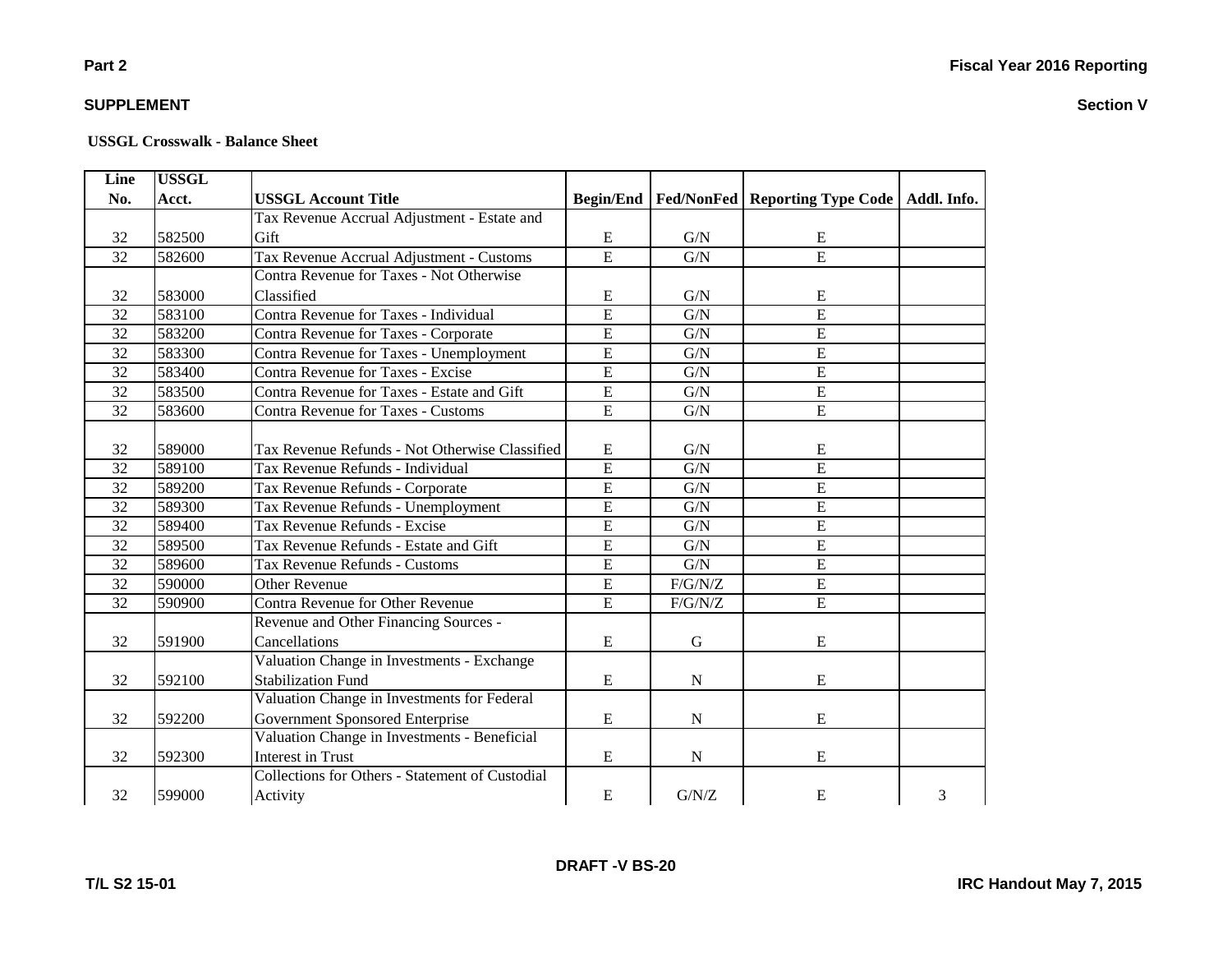**Section V**

### **SUPPLEMENT**

| Line | <b>USSGL</b> |                                                 |                  |                   |                            |             |
|------|--------------|-------------------------------------------------|------------------|-------------------|----------------------------|-------------|
| No.  | Acct.        | <b>USSGL Account Title</b>                      | <b>Begin/End</b> | <b>Fed/NonFed</b> | <b>Reporting Type Code</b> | Addl. Info. |
|      |              | Accrued Collections for Others - Statement of   |                  |                   |                            |             |
| 32   | 599100       | <b>Custodial Activity</b>                       | E                | G/N/Z             | E                          | 3           |
|      |              | Offset to Non-Entity Collections - Statement of |                  |                   |                            |             |
| 32   | 599300       | Changes in Net Position                         | E                | $\mathbf G$       | E                          |             |
|      |              | Offset to Non-Entity Accrued Collections -      |                  |                   |                            |             |
| 32   | 599400       | Statement of Changes in Net Position            | E                | $\mathbf G$       | E                          |             |
|      |              | Financing Sources Transferred In From Custodial |                  |                   |                            |             |
| 32   | 599700       | <b>Statement Collections</b>                    | ${\bf E}$        | ${\bf F}$         | ${\bf E}$                  |             |
|      |              | Custodial Collections Transferred Out to a      |                  |                   |                            |             |
|      |              | Treasury Account Symbol Other Than the          |                  |                   |                            |             |
| 32   | 599800       | General Fund of the Treasury                    | E                | $\mathbf F$       | E                          |             |
| 32   | 610000       | <b>Operating Expenses/Program Costs</b>         | $\overline{E}$   | F/N               | $\overline{E}$             |             |
|      |              |                                                 |                  |                   |                            |             |
| 32   | 619000       | Contra Bad Debt Expense - Incurred for Others   | ${\bf E}$        | F/N               | E                          |             |
| 32   | 619900       | Adjustment to Subsidy Expense                   | $\overline{E}$   | ${\bf N}$         | $\overline{E}$             |             |
|      |              | Interest Expenses on Borrowing From the Bureau  |                  |                   |                            |             |
|      |              | of the Fiscal Service and/or the Federal        |                  |                   |                            |             |
| 32   | 631000       | <b>Financing Bank</b>                           | ${\bf E}$        | $\mathbf{F}$      | ${\bf E}$                  |             |
| 32   | 632000       | <b>Interest Expenses on Securities</b>          | $\overline{E}$   | F/N               | E                          |             |
| 32   | 633000       | <b>Other Interest Expenses</b>                  | $\overline{E}$   | $F/G/N/Z$         | $\overline{E}$             |             |
| 32   | 633800       | <b>Remuneration Interest</b>                    | $\overline{E}$   | ${\bf N}$         | E                          |             |
|      |              | Interest Expense Accrued on the Liability for   |                  |                   |                            |             |
| 32   | 634000       | <b>Loan Guarantees</b>                          | E                | ${\bf N}$         | E                          |             |
| 32   | 640000       | <b>Benefit Expense</b>                          | $\overline{E}$   | F/N/Z             | E                          |             |
| 32   | 650000       | Cost of Goods Sold                              | $\overline{E}$   | ${\bf N}$         | $\overline{E}$             |             |
| 32   | 660000       | Applied Overhead                                | $\overline{E}$   | ${\bf N}$         | $\overline{E}$             |             |
| 32   | 661000       | <b>Cost Capitalization Offset</b>               | E                | $\mathbf N$       | E                          |             |
| 32   | 671000       | Depreciation, Amortization, and Depletion       | $\overline{E}$   | ${\bf N}$         | E                          |             |
| 32   | 672000       | <b>Bad Debt Expense</b>                         | $\overline{E}$   | F/N               | E                          |             |
| 32   | 673000       | <b>Imputed Costs</b>                            | $\overline{E}$   | $\mathbf F$       | E                          |             |
|      |              | Other Expenses Not Requiring Budgetary          |                  |                   |                            |             |
| 32   | 679000       | Resources                                       | ${\bf E}$        | F/N               | E                          |             |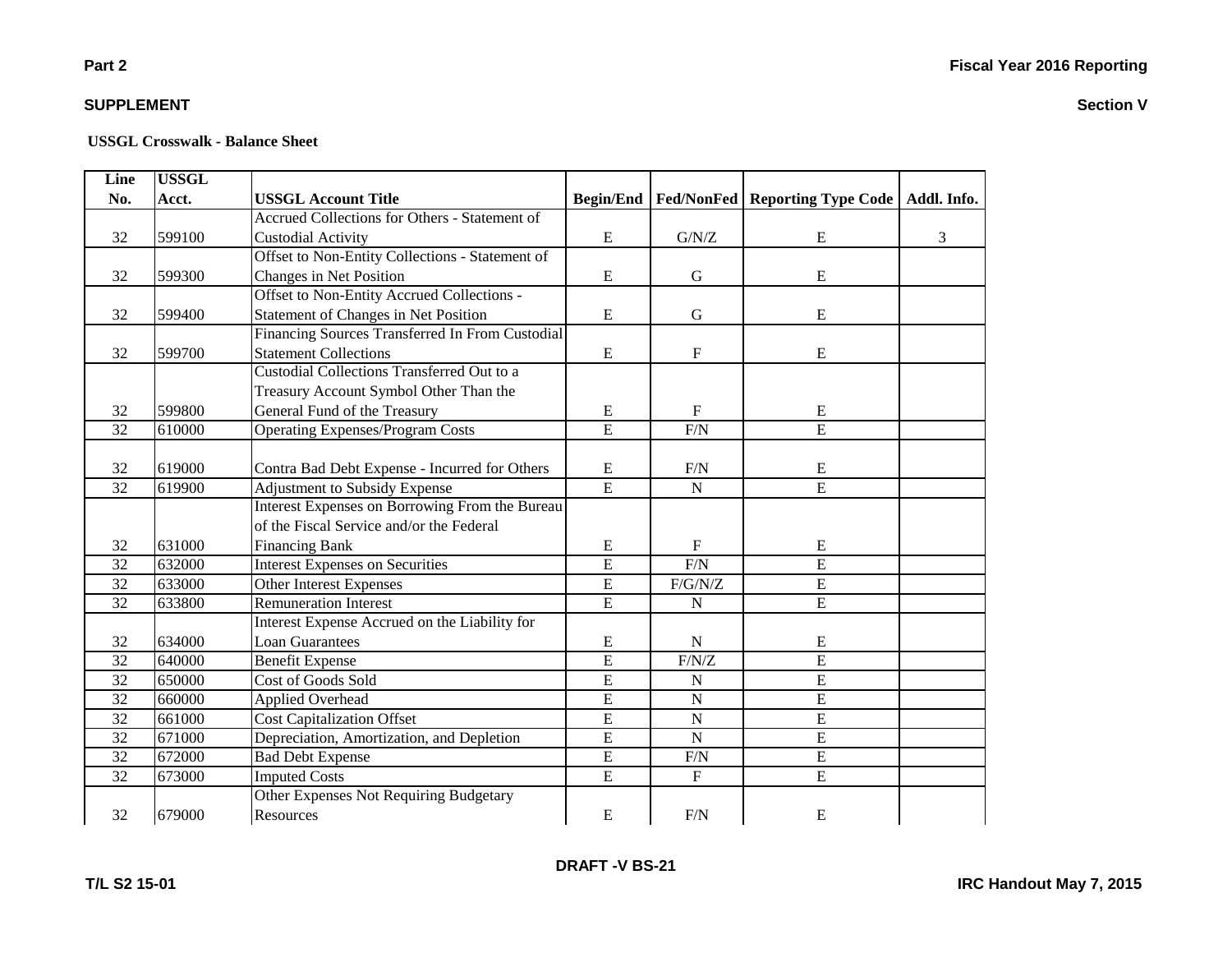### **Part 2**

### **SUPPLEMENT**

| <b>Line</b>     | <b>USSGL</b> |                                                   |                         |                         |                                   |  |
|-----------------|--------------|---------------------------------------------------|-------------------------|-------------------------|-----------------------------------|--|
| No.             | Acct.        | <b>USSGL Account Title</b>                        | <b>Begin/End</b>        | Fed/NonFed              | Reporting Type Code   Addl. Info. |  |
| 32              | 680000       | <b>Future Funded Expenses</b>                     | E                       | $\rm F/N/Z$             | E                                 |  |
|                 |              | <b>Employer Contributions to Employee Benefit</b> |                         |                         |                                   |  |
|                 |              | Programs Not Requiring Current-Year Budget        |                         |                         |                                   |  |
| 32              | 685000       | Authority (Unobligated)                           | E                       | F                       | E                                 |  |
| 32              | 690000       | Nonproduction Costs                               | $\overline{E}$          | F/N/Z                   | $\overline{E}$                    |  |
| 32              | 711000       | Gains on Disposition of Assets - Other            | E                       | $\overline{N}$          | $\overline{E}$                    |  |
| 32              | 711100       | Gains on Disposition of Investments               | $\overline{E}$          | F/N/Z                   | $\overline{E}$                    |  |
| $\overline{32}$ | 711200       | Gains on Disposition of Borrowings                | $\overline{E}$          | $\overline{\mathrm{F}}$ | $\overline{E}$                    |  |
|                 |              | Gains on Changes in Long-Term Assumptions -       |                         |                         |                                   |  |
| 32              | 717100       | From Experience                                   | E                       | ${\bf N}$               | E                                 |  |
|                 |              | Losses on Changes in Long-Term Assumptions -      |                         |                         |                                   |  |
| 32              | 717200       | From Experience                                   | ${\bf E}$               | N                       | E                                 |  |
| 32              | 718000       | <b>Unrealized Gains</b>                           | $\overline{E}$          | F/N                     | $\overline{E}$                    |  |
| 32              | 718100       | Unrealized Gain - Exchange Stabilization Fund     | $\overline{E}$          | $\mathbf N$             | $\overline{E}$                    |  |
| 32              | 719000       | <b>Other Gains</b>                                | $\overline{E}$          | F/N                     | $\overline{E}$                    |  |
|                 |              | Other Gains for Accrued Special Drawing Right     |                         |                         |                                   |  |
| 32              | 719100       | (SDR) Interest and Charges                        | ${\bf E}$               | ${\bf N}$               | ${\bf E}$                         |  |
| 32              | 721000       | Losses on Disposition of Assets - Other           | E                       | $\overline{N}$          | $\overline{E}$                    |  |
| 32              | 721100       | Losses on Disposition of Investments              | $\overline{E}$          | F/N/Z                   | $\overline{E}$                    |  |
| 32              | 721200       | Losses on Disposition of Borrowings               | $\overline{\mathrm{E}}$ | F/Z                     | $\overline{E}$                    |  |
|                 |              |                                                   |                         |                         |                                   |  |
| 32              | 727100       | Gains on Changes in Long-Term Assumptions         | ${\bf E}$               | ${\bf N}$               | ${\bf E}$                         |  |
|                 |              |                                                   |                         |                         |                                   |  |
| 32              | 727200       | Losses on Changes in Long-Term Assumptions        | E                       | $\mathbf N$             | E                                 |  |
| 32              | 728000       | <b>Unrealized Losses</b>                          | $\overline{E}$          | F/N                     | $\overline{E}$                    |  |
|                 |              |                                                   |                         |                         |                                   |  |
| 32              | 728100       | Unrealized Losses - Exchange Stabilization Fund   | ${\bf E}$               | ${\bf N}$               | ${\bf E}$                         |  |
| 32              | 729000       | <b>Other Losses</b>                               | E                       | F/N/Z                   | $\overline{E}$                    |  |
|                 |              | Other Losses for Accrued Special Drawing Right    |                         |                         |                                   |  |
| 32              | 729100       | (SDR) Interest and Charges                        | E                       | ${\bf N}$               | E                                 |  |
| 32              | 729200       | Other Losses from Impairment of Assets            | E                       | ${\bf N}$               | ${\bf E}$                         |  |
| $\overline{32}$ | 730000       | <b>Extraordinary Items</b>                        | $\overline{E}$          | $\overline{N}$          | $\overline{E}$                    |  |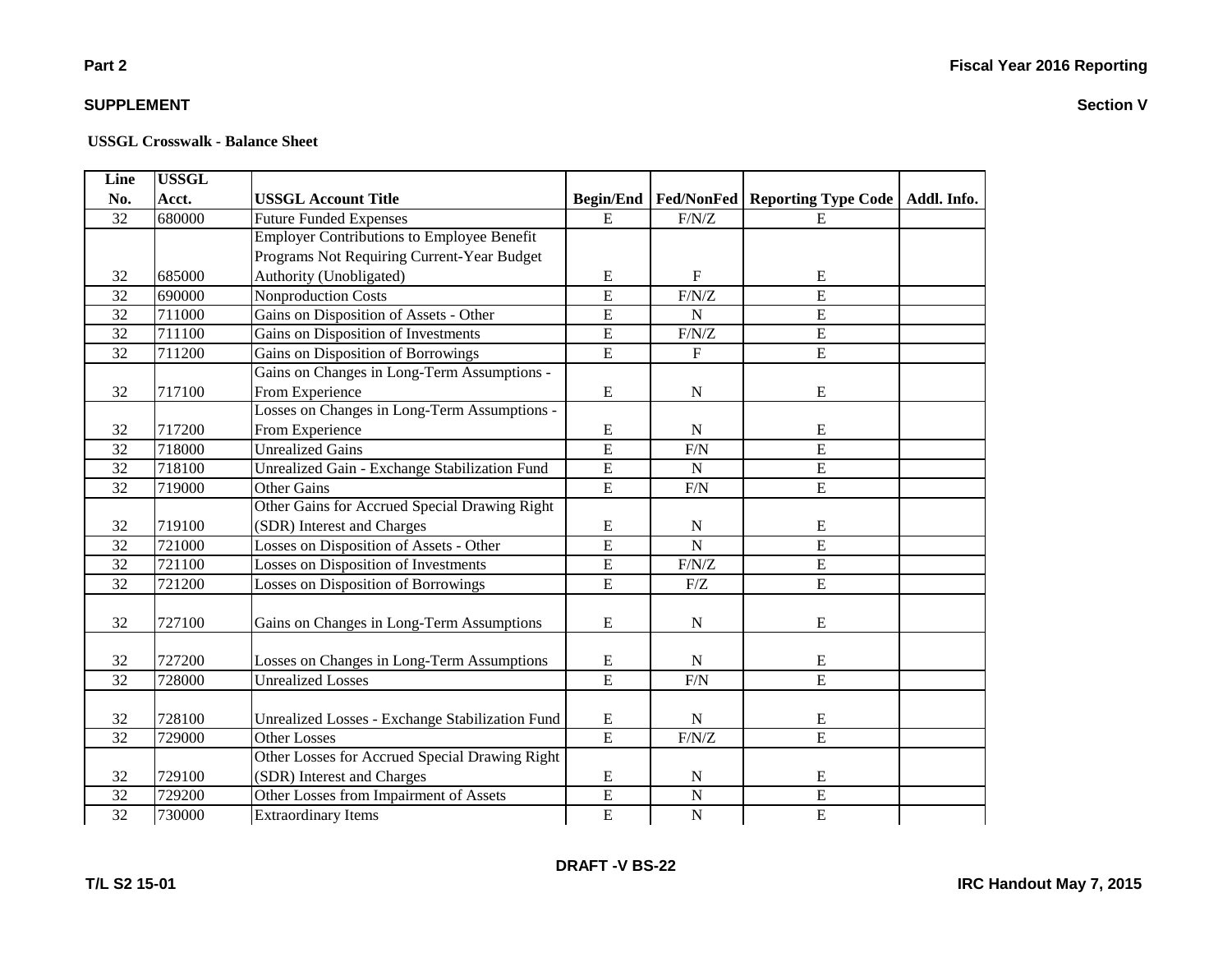| Line            | <b>USSGL</b> |                                                           |                  |             |                                           |             |
|-----------------|--------------|-----------------------------------------------------------|------------------|-------------|-------------------------------------------|-------------|
| No.             | Acct.        | <b>USSGL Account Title</b>                                | <b>Begin/End</b> |             | <b>Fed/NonFed   Reporting Type Code  </b> | Addl. Info. |
|                 |              | Prior-Period Adjustments Due to Corrections of            |                  |             |                                           |             |
| 32              | 740000       | Errors                                                    | ${\bf E}$        | N/Z         | ${\bf E}$                                 |             |
|                 |              | Prior-Period Adjustments Due to Changes in                |                  |             |                                           |             |
| 32              | 740100       | <b>Accounting Principles</b>                              | ${\bf E}$        | N/Z         | E                                         |             |
|                 |              | Prior Period Adjustments Due to Corrections of            |                  |             |                                           |             |
| 32              | 740500       | Errors - Years Preceding the Prior Year                   | ${\bf E}$        | N/Z         | E                                         |             |
| $\overline{32}$ | 750000       | Distribution of Income - Dividend                         | $\overline{E}$   | G/N/Z       | $\overline{E}$                            |             |
| $\overline{32}$ | 760000       | Changes in Actuarial Liability                            | $\overline{E}$   | ${\bf N}$   | $\overline{E}$                            |             |
|                 |              |                                                           |                  |             |                                           |             |
|                 |              | <b>Cumulative Results of Operations - All Other Funds</b> |                  |             |                                           |             |
| 33              |              | (Combined or Consolidated Totals)                         |                  |             |                                           |             |
| 33              | 331000       | <b>Cumulative Results of Operations</b>                   | $\, {\bf B}$     |             | U                                         |             |
| 33              | 510000       | Revenue From Goods Sold                                   | E                | F/N         | ${\bf U}$                                 |             |
| $\overline{33}$ | 510900       | Contra Revenue for Goods Sold                             | $\overline{E}$   | F/N         | $\mathbf U$                               |             |
| 33              | 520000       | Revenue From Services Provided                            | $\overline{E}$   | F/N         | $\overline{U}$                            |             |
| 33              | 520900       | Contra Revenue for Services Provided                      | E                | F/N         | $\mathbf U$                               |             |
| 33              | 531000       | <b>Interest Revenue - Other</b>                           | $\overline{E}$   | F/N         | $\overline{U}$                            |             |
| 33              | 531100       | <b>Interest Revenue - Investments</b>                     | $\overline{E}$   | F/N/Z       | $\overline{U}$                            |             |
|                 |              | Interest Revenue - Loans Receivable/Uninvested            |                  |             |                                           |             |
| 33              | 531200       | <b>Funds</b>                                              | ${\bf E}$        | F/N         | $\mathbf U$                               |             |
| 33              | 531300       | <b>Interest Revenue - Subsidy Amortization</b>            | $\overline{E}$   | ${\bf N}$   | $\overline{U}$                            |             |
|                 |              | Dividend Income Accounted for Under the                   |                  |             |                                           |             |
| 33              | 531400       | Provisions of the Federal Credit Reform Act               | E                | ${\bf N}$   | $\mathbf U$                               |             |
|                 |              | Contra Revenue for Dividend Income Accounted              |                  |             |                                           |             |
|                 |              | for Under the Provisions of the Federal Credit            |                  |             |                                           |             |
| 33              | 531500       | Reform Act                                                | ${\bf E}$        | $\mathbf N$ | U                                         |             |
|                 |              | Contra Revenue for Interest Revenue - Loans               |                  |             |                                           |             |
| 33              | 531700       | Receivable                                                | ${\bf E}$        | F/N         | $\mathbf U$                               |             |
|                 |              | Contra Revenue for Interest Revenue -                     |                  |             |                                           |             |
| 33              | 531800       | Investments                                               | ${\bf E}$        | F/N         | $\mathbf U$                               |             |
| $\overline{33}$ | 531900       | Contra Revenue for Interest Revenue - Other               | $\overline{E}$   | F/N         | $\overline{U}$                            |             |
| $\overline{33}$ | 532000       | Penalties and Fines Revenue                               | $\overline{E}$   | F/G/N       | $\overline{U}$                            |             |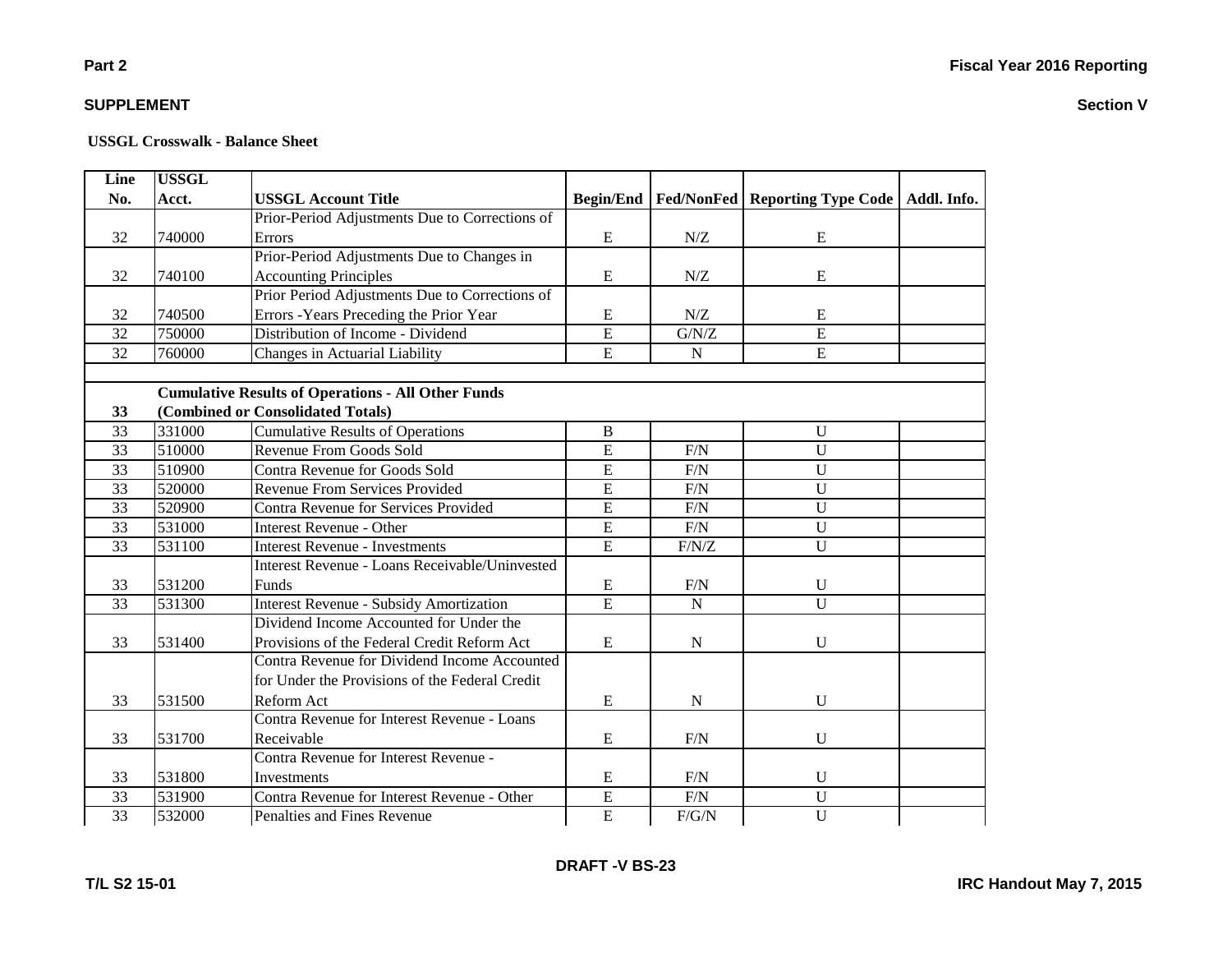### **Part 2**

### **SUPPLEMENT**

#### **USSGL Crosswalk - Balance Sheet**

| Line            | <b>USSGL</b> |                                                  |                  |                                                       |                                   |  |
|-----------------|--------------|--------------------------------------------------|------------------|-------------------------------------------------------|-----------------------------------|--|
| No.             | Acct.        | <b>USSGL Account Title</b>                       | <b>Begin/End</b> | <b>Fed/NonFed</b>                                     | Reporting Type Code   Addl. Info. |  |
| 33              | 532400       | <b>Contra Revenue for Penalties and Fines</b>    | ${\bf E}$        | F/G/N                                                 | U                                 |  |
| 33              | 532500       | <b>Administrative Fees Revenue</b>               | $\overline{E}$   | $\rm F/N$                                             | $\mathbf U$                       |  |
| 33              | 532900       | Contra Revenue for Administrative Fees           | $\overline{E}$   | F/N                                                   | $\mathbf U$                       |  |
| $\overline{33}$ | 540000       | Funded Benefit Program Revenue                   | $\overline{E}$   | F/N                                                   | U                                 |  |
| 33              | 540500       | <b>Unfunded FECA Benefit Revenue</b>             | $\overline{E}$   | F/N                                                   | $\overline{U}$                    |  |
|                 |              | Contra Revenue for Unfunded FECA Benefit         |                  |                                                       |                                   |  |
| 33              | 540600       | Revenue                                          | E                | F/N                                                   | U                                 |  |
|                 |              | Contra Revenue for Funded Benefit Program        |                  |                                                       |                                   |  |
| 33              | 540900       | Revenue                                          | E                | F/N                                                   | U                                 |  |
| 33              | 550000       | Insurance and Guarantee Premium Revenue          | $\overline{E}$   | $\mathbf N$                                           | $\overline{U}$                    |  |
|                 |              | Contra Revenue for Insurance and Guarantee       |                  |                                                       |                                   |  |
| 33              | 550900       | Premium Revenue                                  | ${\bf E}$        | ${\bf N}$                                             | U                                 |  |
| 33              | 560000       | <b>Donated Revenue - Financial Resources</b>     | ${\bf E}$        | $\mathbf N$                                           | U                                 |  |
|                 |              | Contra Revenue for Donations - Financial         |                  |                                                       |                                   |  |
| 33              | 560900       | Resources                                        | ${\bf E}$        | ${\bf N}$                                             | $\mathbf{U}$                      |  |
| 33              | 561000       | Donated Revenue - Nonfinancial Resources         | $\overline{E}$   | $\mathbf N$                                           | $\mathbf{U}$                      |  |
|                 |              | Contra Donated Revenue - Nonfinancial            |                  |                                                       |                                   |  |
| 33              | 561900       | Resources                                        | E                | ${\bf N}$                                             | $\mathbf U$                       |  |
|                 |              |                                                  |                  |                                                       |                                   |  |
| 33              | 564000       | Forfeiture Revenue - Cash and Cash Equivalents   | E                | $\mathbf N$                                           | $\mathbf U$                       |  |
|                 |              | Contra Forfeiture Revenue - Cash and Cash        |                  |                                                       |                                   |  |
| 33              | 564900       | Equivalents                                      | ${\bf E}$        | $\mathbf N$                                           | $\mathbf U$                       |  |
| 33              | 565000       | Forfeiture Revenue - Forfeitures of Property     | $\overline{E}$   | ${\bf N}$                                             | $\mathbf U$                       |  |
|                 |              | Contra Forfeiture Revenue - Forfeitures of       |                  |                                                       |                                   |  |
| 33              | 565900       | Property                                         | ${\bf E}$        | ${\bf N}$                                             | U                                 |  |
| 33              | 570000       | <b>Expended Appropriations</b>                   | $\overline{E}$   | $\mathbf G$                                           | U                                 |  |
|                 |              | Expended Appropriations - Prior Period           |                  |                                                       |                                   |  |
|                 |              | Adjustments Due to Corrections of Errors - Years |                  |                                                       |                                   |  |
| 33              | 570500       | Preceding the Prior Year                         | E                | Z                                                     | $\mathbf{U}$                      |  |
|                 |              | Expended Appropriations - Prior-Period           |                  |                                                       |                                   |  |
| 33              | 570800       | Adjustments Due to Corrections of Errors         | ${\bf E}$        | $\mathbf{Z}% ^{T}=\mathbf{Z}^{T}\times\mathbf{Z}^{T}$ | U                                 |  |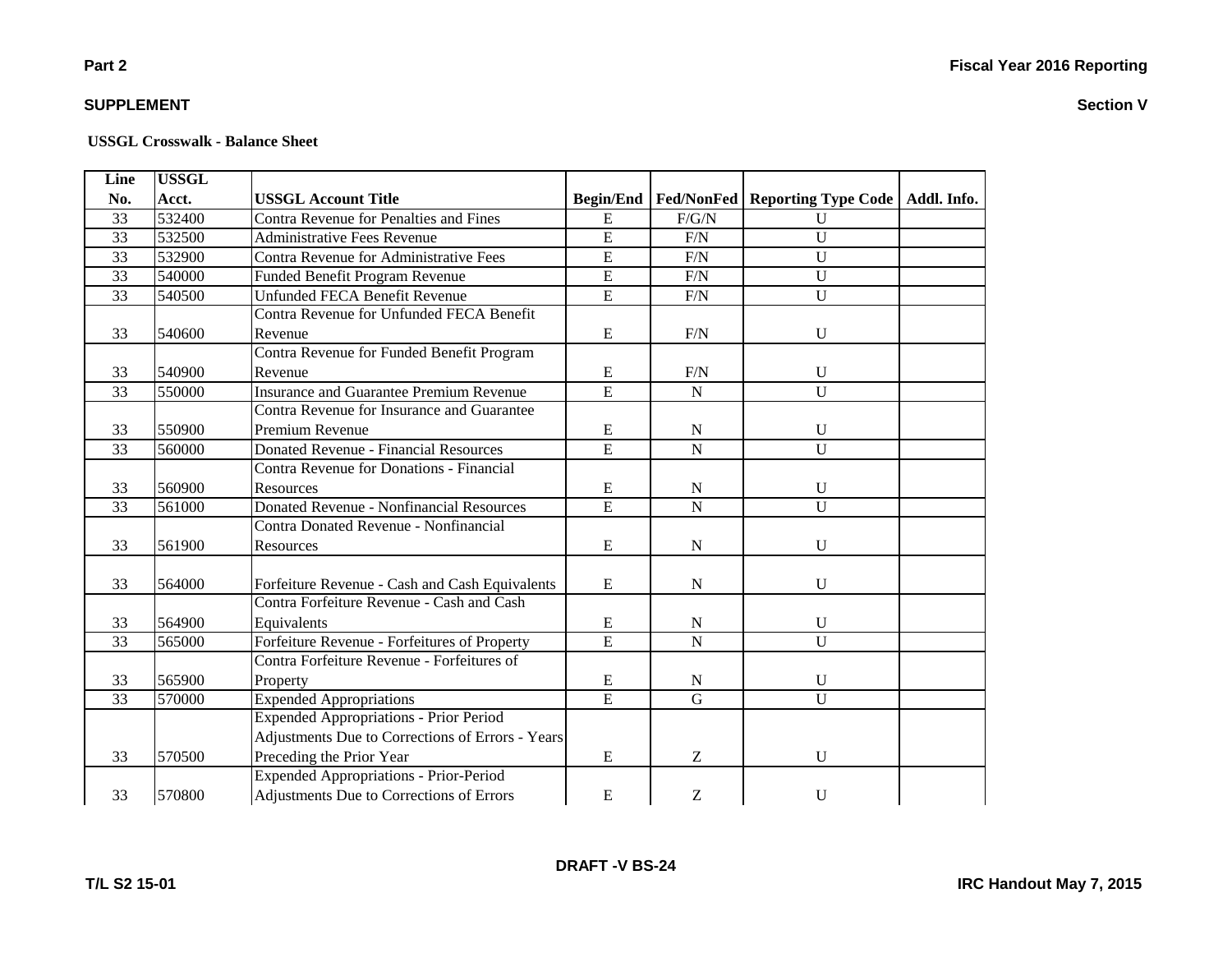### **Part 2**

### **SUPPLEMENT**

#### **USSGL Crosswalk - Balance Sheet**

| Line            | <b>USSGL</b> |                                                      |                  |                |                                                |  |
|-----------------|--------------|------------------------------------------------------|------------------|----------------|------------------------------------------------|--|
| No.             | Acct.        | <b>USSGL Account Title</b>                           | <b>Begin/End</b> |                | Fed/NonFed   Reporting Type Code   Addl. Info. |  |
|                 |              | <b>Expended Appropriations - Prior-Period</b>        |                  |                |                                                |  |
|                 |              | Adjustments Due to Changes in Accounting             |                  |                |                                                |  |
| 33              | 570900       | Principles                                           | ${\bf E}$        | Ζ              | U                                              |  |
|                 |              | Financing Sources Transferred In Without             |                  |                |                                                |  |
| 33              | 572000       | Reimbursement                                        | E                | $\mathbf F$    | $\mathbf U$                                    |  |
|                 |              | Financing Sources Transferred Out Without            |                  |                |                                                |  |
| 33              | 573000       | Reimbursement                                        | $\mathbf E$      | $\mathbf F$    | $\mathbf U$                                    |  |
|                 |              | Appropriated Dedicated Collections Transferred       |                  |                |                                                |  |
| 33              | 574000       | In                                                   | E                | ${\rm F}$      | U                                              |  |
|                 |              | Appropriated Dedicated Collections Transferred       |                  |                |                                                |  |
| 33              | 574500       | Out                                                  | E                | $\mathbf F$    | U                                              |  |
| 33              | 575000       | Expenditure Financing Sources - Transfers-In         | $\overline{E}$   | $\overline{F}$ | $\mathbf U$                                    |  |
|                 |              | Nonexpenditure Financing Sources - Transfers-In      |                  |                |                                                |  |
| 33              | 575500       | Other                                                | ${\bf E}$        | ${\rm F}$      | U                                              |  |
|                 |              | Nonexpenditure Financing Sources - Transfers-In      |                  |                |                                                |  |
| 33              | 575600       | <b>Capital Transfers</b>                             | E                | $\mathbf F$    | $\mathbf U$                                    |  |
|                 |              |                                                      |                  |                |                                                |  |
| 33              | 576000       | <b>Expenditure Financing Sources - Transfers-Out</b> | E                | F              | $\mathbf U$                                    |  |
|                 |              | Nonexpenditure Financing Sources - Transfers-        |                  |                |                                                |  |
| 33              | 576500       | Out - Other                                          | $\mathbf E$      | $\mathbf F$    | U                                              |  |
|                 |              | Nonexpenditure Financing Sources - Transfers-        |                  |                |                                                |  |
| 33              | 576600       | Out - Capital Transfers                              | E                | $\mathbf F$    | U                                              |  |
|                 |              |                                                      |                  |                |                                                |  |
| 33              | 577500       | Nonbudgetary Financing Sources Transferred In        | ${\bf E}$        | F              | $\mathbf U$                                    |  |
|                 |              | Nonbudgetary Financing Sources Transferred           |                  |                |                                                |  |
| 33              | 577600       | Out                                                  | E                | $\mathbf{F}$   | $\mathbf U$                                    |  |
| 33              | 578000       | <b>Imputed Financing Sources</b>                     | E                | $\overline{F}$ | $\overline{U}$                                 |  |
| $\overline{33}$ | 579000       | <b>Other Financing Sources</b>                       | $\overline{E}$   | G/Z            | $\overline{U}$                                 |  |
|                 |              | <b>Adjustment to Financing Sources - Downward</b>    |                  |                |                                                |  |
| 33              | 579100       | <b>Reestimate or Negative Subsidy</b>                | ${\bf E}$        | G/Z            | U                                              |  |
|                 |              | Financing Sources To Be Transferred Out -            |                  |                |                                                |  |
| 33              | 579200       | <b>Contingent Liability</b>                          | ${\bf E}$        | F              | U                                              |  |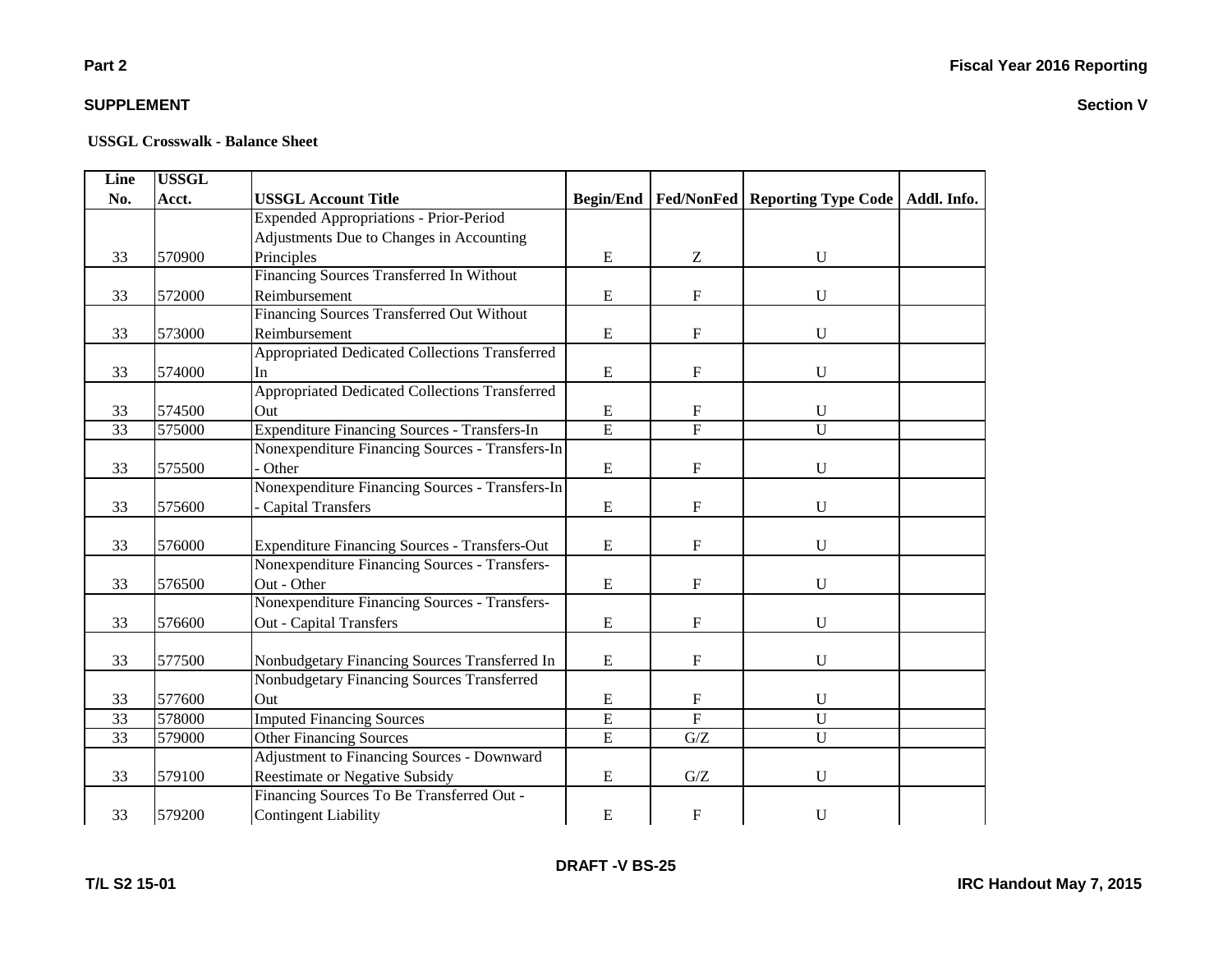### **Part 2**

### **SUPPLEMENT**

#### **USSGL Crosswalk - Balance Sheet**

| Line            | <b>USSGL</b> |                                                 |                  |             |                                  |             |
|-----------------|--------------|-------------------------------------------------|------------------|-------------|----------------------------------|-------------|
| No.             | Acct.        | <b>USSGL Account Title</b>                      | <b>Begin/End</b> |             | Fed/NonFed   Reporting Type Code | Addl. Info. |
| 33              | 579500       | Seigniorage                                     | E                | N           | $\mathbf{U}$                     |             |
|                 |              | Tax Revenue Collected - Not Otherwise           |                  |             |                                  |             |
| 33              | 580000       | Classified                                      | E                | G/N         | $\mathbf U$                      |             |
| $\overline{33}$ | 580100       | Tax Revenue Collected - Individual              | E                | G/N         | $\overline{U}$                   |             |
| $\overline{33}$ | 580200       | Tax Revenue Collected - Corporate               | $\overline{E}$   | G/N         | $\overline{U}$                   |             |
| $\overline{33}$ | 580300       | Tax Revenue Collected - Unemployment            | $\overline{E}$   | G/N         | $\overline{U}$                   |             |
| 33              | 580400       | Tax Revenue Collected - Excise                  | $\overline{E}$   | G/N         | $\overline{U}$                   |             |
| $\overline{33}$ | 580500       | Tax Revenue Collected - Estate and Gift         | $\overline{E}$   | G/N         | $\overline{U}$                   |             |
| $\overline{33}$ | 580600       | Tax Revenue Collected - Customs                 | $\overline{E}$   | ${\rm G/N}$ | $\mathbf U$                      |             |
|                 |              | Tax Revenue Accrual Adjustment - Not            |                  |             |                                  |             |
| 33              | 582000       | Otherwise Classified                            | E                | ${\rm G/N}$ | $\mathbf U$                      |             |
|                 |              |                                                 |                  |             |                                  |             |
| 33              | 582100       | Tax Revenue Accrual Adjustment - Individual     | E                | G/N         | $\mathbf U$                      |             |
| 33              | 582200       | Tax Revenue Accrual Adjustment - Corporate      | $\overline{E}$   | G/N         | $\mathbf U$                      |             |
|                 |              | Tax Revenue Accrual Adjustment -                |                  |             |                                  |             |
| 33              | 582300       | Unemployment                                    | E                | ${\rm G/N}$ | $\mathbf U$                      |             |
| $\overline{33}$ | 582400       | Tax Revenue Accrual Adjustment - Excise         | E                | G/N         | $\overline{U}$                   |             |
|                 |              | Tax Revenue Accrual Adjustment - Estate and     |                  |             |                                  |             |
| 33              | 582500       | Gift                                            | $\mathbf E$      | G/N         | $\mathbf U$                      |             |
| 33              | 582600       | Tax Revenue Accrual Adjustment - Customs        | $\overline{E}$   | ${\rm G/N}$ | $\overline{U}$                   |             |
|                 |              | <b>Contra Revenue for Taxes - Not Otherwise</b> |                  |             |                                  |             |
| 33              | 583000       | Classified                                      | ${\bf E}$        | G/N         | U                                |             |
| 33              | 583100       | Contra Revenue for Taxes - Individual           | $\overline{E}$   | G/N         | $\overline{U}$                   |             |
| 33              | 583200       | Contra Revenue for Taxes - Corporate            | $\overline{E}$   | ${\rm G/N}$ | $\overline{U}$                   |             |
| 33              | 583300       | Contra Revenue for Taxes - Unemployment         | $\overline{E}$   | G/N         | $\overline{U}$                   |             |
| 33              | 583400       | Contra Revenue for Taxes - Excise               | $\overline{E}$   | G/N         | $\overline{U}$                   |             |
| 33              | 583500       | Contra Revenue for Taxes - Estate and Gift      | E                | G/N         | $\overline{U}$                   |             |
| 33              | 583600       | <b>Contra Revenue for Taxes - Customs</b>       | $\overline{E}$   | G/N         | $\overline{U}$                   |             |
|                 |              |                                                 |                  |             |                                  |             |
| 33              | 589000       | Tax Revenue Refunds - Not Otherwise Classified  | E                | G/N         | $\mathbf U$                      |             |
| 33              | 589100       | Tax Revenue Refunds - Individual                | $\overline{E}$   | G/N         | $\mathbf U$                      |             |
| $\overline{33}$ | 589200       | Tax Revenue Refunds - Corporate                 | $\overline{E}$   | ${\rm G/N}$ | $\overline{U}$                   |             |

**DRAFT -V BS-26**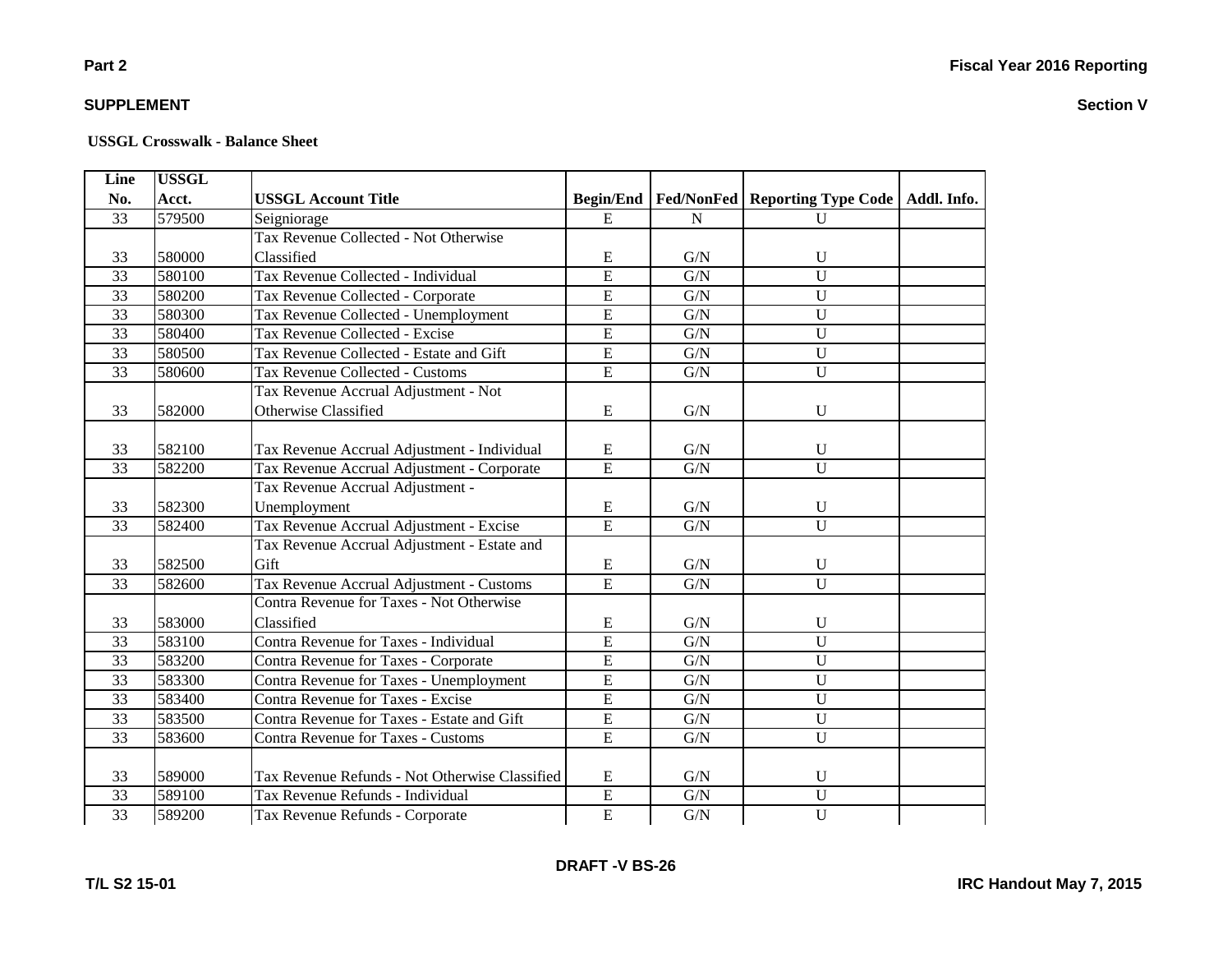### **Part 2**

### **SUPPLEMENT**

#### **USSGL Crosswalk - Balance Sheet**

| Line            | <b>USSGL</b> |                                                 |                  |                |                                                |  |
|-----------------|--------------|-------------------------------------------------|------------------|----------------|------------------------------------------------|--|
| No.             | Acct.        | <b>USSGL Account Title</b>                      | <b>Begin/End</b> |                | Fed/NonFed   Reporting Type Code   Addl. Info. |  |
| 33              | 589300       | Tax Revenue Refunds - Unemployment              | E                | G/N            | $\mathbf U$                                    |  |
| 33              | 589400       | Tax Revenue Refunds - Excise                    | $\overline{E}$   | G/N            | $\overline{U}$                                 |  |
| 33              | 589500       | Tax Revenue Refunds - Estate and Gift           | $\overline{E}$   | G/N            | $\overline{U}$                                 |  |
| 33              | 589600       | Tax Revenue Refunds - Customs                   | $\overline{E}$   | G/N            | $\overline{U}$                                 |  |
| $\overline{33}$ | 590000       | <b>Other Revenue</b>                            | $\overline{E}$   | $F/G/N/Z$      | $\overline{U}$                                 |  |
| 33              | 590900       | Contra Revenue for Other Revenue                | $\overline{E}$   | F/G/N/Z        | U                                              |  |
|                 |              | Revenue and Other Financing Sources -           |                  |                |                                                |  |
| 33              | 591900       | Cancellations                                   | ${\bf E}$        | ${\bf G}$      | U                                              |  |
|                 |              | Valuation Change in Investments - Exchange      |                  |                |                                                |  |
| 33              | 592100       | <b>Stabilization Fund</b>                       | ${\bf E}$        | ${\bf N}$      | $\mathbf U$                                    |  |
|                 |              | Valuation Change in Investments for Federal     |                  |                |                                                |  |
| 33              | 592200       | Government Sponsored Enterprise                 | ${\bf E}$        | ${\bf N}$      | U                                              |  |
|                 |              | Valuation Change in Investments - Beneficial    |                  |                |                                                |  |
| 33              | 592300       | <b>Interest in Trust</b>                        | ${\bf E}$        | ${\bf N}$      | U                                              |  |
|                 |              | Collections for Others - Statement of Custodial |                  |                |                                                |  |
| 33              | 599000       | Activity                                        | E                | ${\rm G/N/Z}$  | U                                              |  |
|                 |              | Accrued Collections for Others - Statement of   |                  |                |                                                |  |
| 33              | 599100       | <b>Custodial Activity</b>                       | ${\bf E}$        | ${\rm G/N/Z}$  | U                                              |  |
|                 |              | Offset to Non-Entity Collections - Statement of |                  |                |                                                |  |
| 33              | 599300       | Changes in Net Position                         | ${\bf E}$        | ${\bf G}$      | U                                              |  |
|                 |              | Offset to Non-Entity Accrued Collections -      |                  |                |                                                |  |
| 33              | 599400       | Statement of Changes in Net Position            | ${\bf E}$        | G              | U                                              |  |
|                 |              | Financing Sources Transferred In From Custodial |                  |                |                                                |  |
| 33              | 599700       | <b>Statement Collections</b>                    | ${\bf E}$        | $\rm F$        | U                                              |  |
|                 |              | Custodial Collections Transferred Out to a      |                  |                |                                                |  |
|                 |              | Treasury Account Symbol Other Than the          |                  |                |                                                |  |
| 33              | 599800       | General Fund of the Treasury                    | ${\bf E}$        | $\mathbf F$    | $\mathbf U$                                    |  |
| 33              | 610000       | <b>Operating Expenses/Program Costs</b>         | $\overline{E}$   | F/N            | $\overline{U}$                                 |  |
|                 |              |                                                 |                  |                |                                                |  |
| 33              | 619000       | Contra Bad Debt Expense - Incurred for Others   | ${\bf E}$        | F/N            | U                                              |  |
| $\overline{33}$ | 619900       | Adjustment to Subsidy Expense                   | $\overline{E}$   | $\overline{N}$ | $\overline{U}$                                 |  |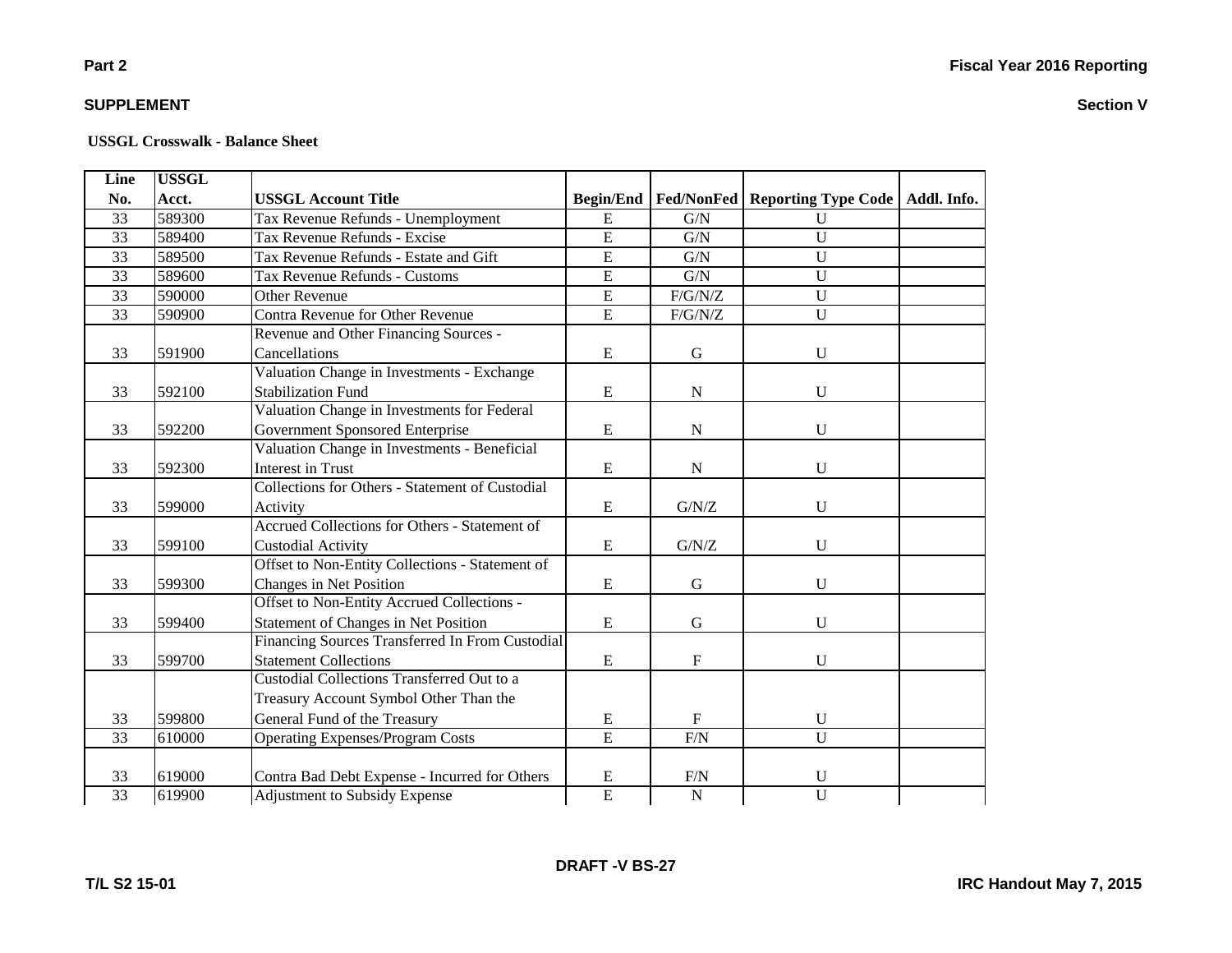### **Part 2**

### **SUPPLEMENT**

| Line            | <b>USSGL</b> |                                                   |                |             |                                                            |  |
|-----------------|--------------|---------------------------------------------------|----------------|-------------|------------------------------------------------------------|--|
| No.             | Acct.        | <b>USSGL Account Title</b>                        |                |             | Begin/End   Fed/NonFed   Reporting Type Code   Addl. Info. |  |
|                 |              | Interest Expenses on Borrowing From the Bureau    |                |             |                                                            |  |
|                 |              | of the Fiscal Service and/or the Federal          |                |             |                                                            |  |
| 33              | 631000       | <b>Financing Bank</b>                             | E              | F           | $\mathbf U$                                                |  |
| $\overline{33}$ | 632000       | <b>Interest Expenses on Securities</b>            | $\overline{E}$ | F/N         | $\overline{U}$                                             |  |
| $\overline{33}$ | 633000       | <b>Other Interest Expenses</b>                    | $\overline{E}$ | F/G/N/Z     | $\overline{U}$                                             |  |
|                 |              | Interest Expense Accrued on the Liability for     |                |             |                                                            |  |
| 33              | 634000       | <b>Loan Guarantees</b>                            | ${\bf E}$      | ${\bf N}$   | U                                                          |  |
| $\overline{33}$ | 640000       | <b>Benefit Expense</b>                            | $\overline{E}$ | F/N/Z       | $\overline{U}$                                             |  |
| 33              | 650000       | Cost of Goods Sold                                | $\overline{E}$ | $\mathbf N$ | $\mathbf U$                                                |  |
| 33              | 660000       | Applied Overhead                                  | $\overline{E}$ | ${\bf N}$   | U                                                          |  |
| 33              | 661000       | <b>Cost Capitalization Offset</b>                 | E              | ${\bf N}$   | U                                                          |  |
| 33              | 671000       | Depreciation, Amortization, and Depletion         | $\overline{E}$ | $\mathbf N$ | $\overline{U}$                                             |  |
| 33              | 672000       | <b>Bad Debt Expense</b>                           | E              | F/N         | $\mathbf U$                                                |  |
| 33              | 673000       | <b>Imputed Costs</b>                              | $\overline{E}$ | $\mathbf F$ | $\overline{U}$                                             |  |
|                 |              | Other Expenses Not Requiring Budgetary            |                |             |                                                            |  |
| 33              | 679000       | Resources                                         | E              | F/N         | U                                                          |  |
| $\overline{33}$ | 680000       | <b>Future Funded Expenses</b>                     | $\overline{E}$ | $\rm F/N/Z$ | $\overline{U}$                                             |  |
|                 |              | <b>Employer Contributions to Employee Benefit</b> |                |             |                                                            |  |
|                 |              | Programs Not Requiring Current-Year Budget        |                |             |                                                            |  |
| 33              | 685000       | Authority (Unobligated)                           | E              | F           | U                                                          |  |
| 33              | 690000       | Nonproduction Costs                               | $\overline{E}$ | F/N/Z       | $\overline{U}$                                             |  |
| 33              | 711000       | Gains on Disposition of Assets - Other            | E              | $\mathbf N$ | $\mathbf{U}$                                               |  |
| 33              | 711100       | Gains on Disposition of Investments               | $\overline{E}$ | F/N/Z       | $\overline{U}$                                             |  |
| 33              | 711200       | Gains on Disposition of Borrowings                | $\overline{E}$ | $\mathbf F$ | $\mathbf U$                                                |  |
|                 |              | Gains on Changes in Long-Term Assumptions -       |                |             |                                                            |  |
| 33              | 717100       | From Experience                                   | ${\bf E}$      | ${\bf N}$   | $\mathbf U$                                                |  |
|                 |              | Losses on Changes in Long-Term Assumptions -      |                |             |                                                            |  |
| 33              | 717200       | From Experience                                   | ${\bf E}$      | $\mathbf N$ | $\mathbf U$                                                |  |
| 33              | 718000       | <b>Unrealized Gains</b>                           | $\overline{E}$ | F/N         | $\overline{U}$                                             |  |
| 33              | 719000       | <b>Other Gains</b>                                | $\overline{E}$ | F/N         | $\overline{U}$                                             |  |
| 33              | 721000       | Losses on Disposition of Assets - Other           | ${\bf E}$      | ${\bf N}$   | U                                                          |  |
| $\overline{33}$ | 721100       | Losses on Disposition of Investments              | $\overline{E}$ | F/N/Z       | $\overline{U}$                                             |  |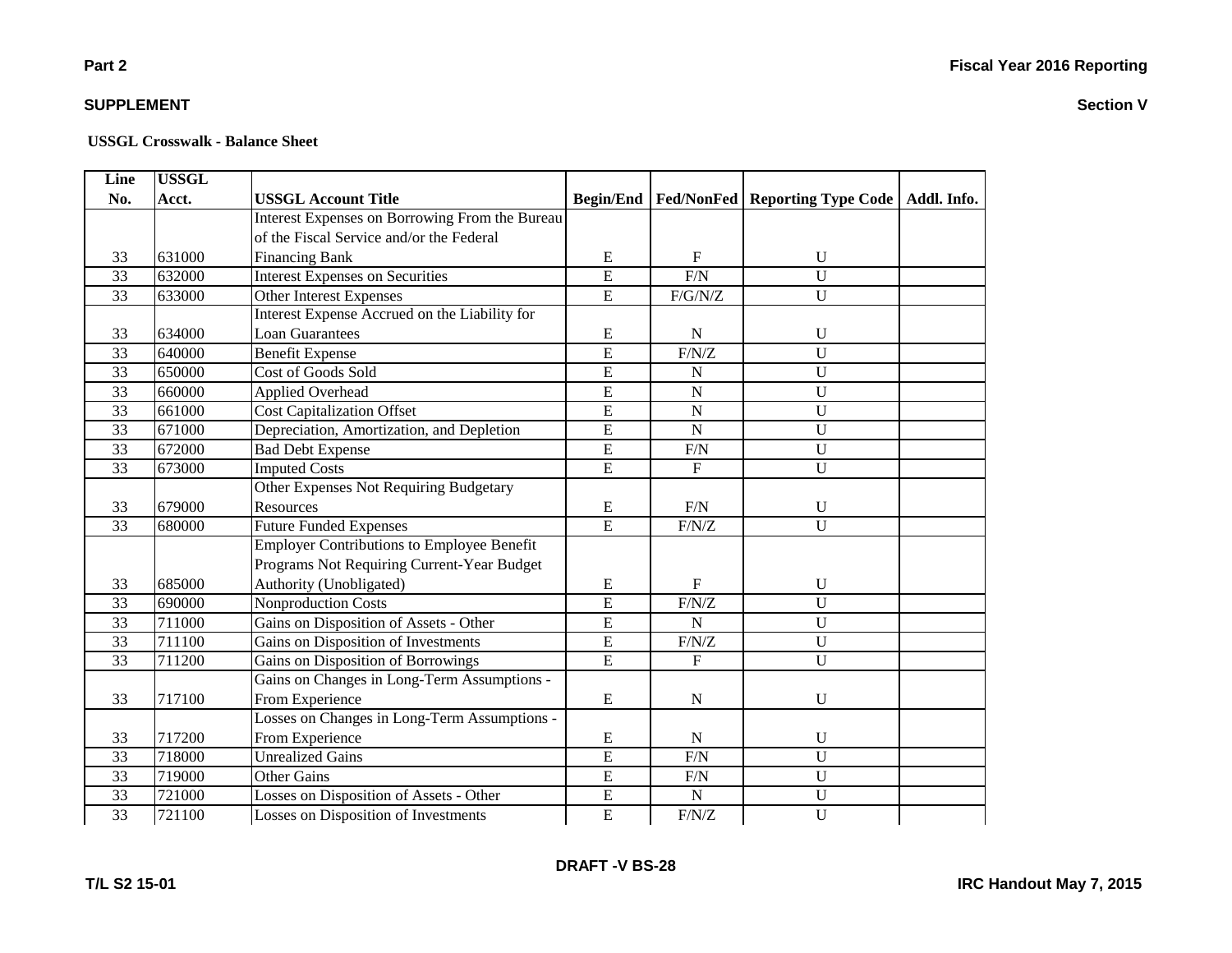#### **USSGL Crosswalk - Balance Sheet**

| Line            | <b>USSGL</b>                |                                                              |                  |                   |                            |             |
|-----------------|-----------------------------|--------------------------------------------------------------|------------------|-------------------|----------------------------|-------------|
| No.             | Acct.                       | <b>USSGL Account Title</b>                                   | <b>Begin/End</b> | <b>Fed/NonFed</b> | <b>Reporting Type Code</b> | Addl. Info. |
| 33              | 721200                      | Losses on Disposition of Borrowings                          | E                | F/Z               | U                          |             |
|                 |                             |                                                              |                  |                   |                            |             |
| 33              | 727100                      | Gains on Changes in Long-Term Assumptions                    | E                | N                 | U                          |             |
|                 |                             |                                                              |                  |                   |                            |             |
| 33              | 727200                      | Losses on Changes in Long-Term Assumptions                   | E                | N                 | $\mathbf{U}$               |             |
| 33              | 728000                      | <b>Unrealized Losses</b>                                     | $\overline{E}$   | F/N               | $\overline{U}$             |             |
| $\overline{33}$ | 729000                      | <b>Other Losses</b>                                          | $\overline{E}$   | F/N/Z             | $\overline{U}$             |             |
| $\overline{33}$ | 729200                      | Other Losses from Impairment of Assets                       | E                | N                 | $\overline{U}$             |             |
| 33              | 730000                      | <b>Extraordinary Items</b>                                   | $\overline{E}$   | $\mathbf N$       | $\overline{U}$             |             |
|                 |                             | Prior-Period Adjustments Due to Corrections of               |                  |                   |                            |             |
| 33              | 740000                      | Errors                                                       | E                | N/Z               | $\mathbf U$                |             |
|                 |                             | Prior-Period Adjustments Due to Changes in                   |                  |                   |                            |             |
| 33              | 740100                      | <b>Accounting Principles</b>                                 | E                | N/Z               | U                          |             |
|                 |                             | Prior Period Adjustments Due to Corrections of               |                  |                   |                            |             |
| 33              | 740500                      | Errors - Years Preceding the Prior Year                      | E                | N/Z               | U                          |             |
| 33              | 750000                      | Distribution of Income - Dividend                            | E                | G/N/Z             | $\overline{U}$             |             |
| 33              | 760000                      | Changes in Actuarial Liability                               | E                | ${\bf N}$         | $\mathbf{U}$               |             |
|                 |                             |                                                              |                  |                   |                            |             |
|                 |                             | <b>Total Net Position - Funds From Dedicated Collections</b> |                  |                   |                            |             |
|                 |                             |                                                              |                  |                   |                            |             |
| 34              |                             | (Combined or Consolidated Totals) (Note 21)                  |                  |                   |                            |             |
|                 |                             |                                                              |                  |                   |                            |             |
|                 |                             | This line is calculated. Equals the sum of lines 30 and 32.  |                  |                   |                            |             |
|                 |                             |                                                              |                  |                   |                            |             |
|                 |                             | <b>Total Net Position - All Other Funds (Combined or</b>     |                  |                   |                            |             |
| 35              | <b>Consolidated Totals)</b> |                                                              |                  |                   |                            |             |
|                 |                             |                                                              |                  |                   |                            |             |
|                 |                             | This line is calculated. Equals the sum of lines 31 and 33.  |                  |                   |                            |             |
|                 |                             |                                                              |                  |                   |                            |             |
| 36              | <b>Total Net Position</b>   |                                                              |                  |                   |                            |             |
|                 |                             |                                                              |                  |                   |                            |             |
|                 |                             | This line is calculated. Equals the sum of lines 34 and 35.  |                  |                   |                            |             |
|                 |                             |                                                              |                  |                   |                            |             |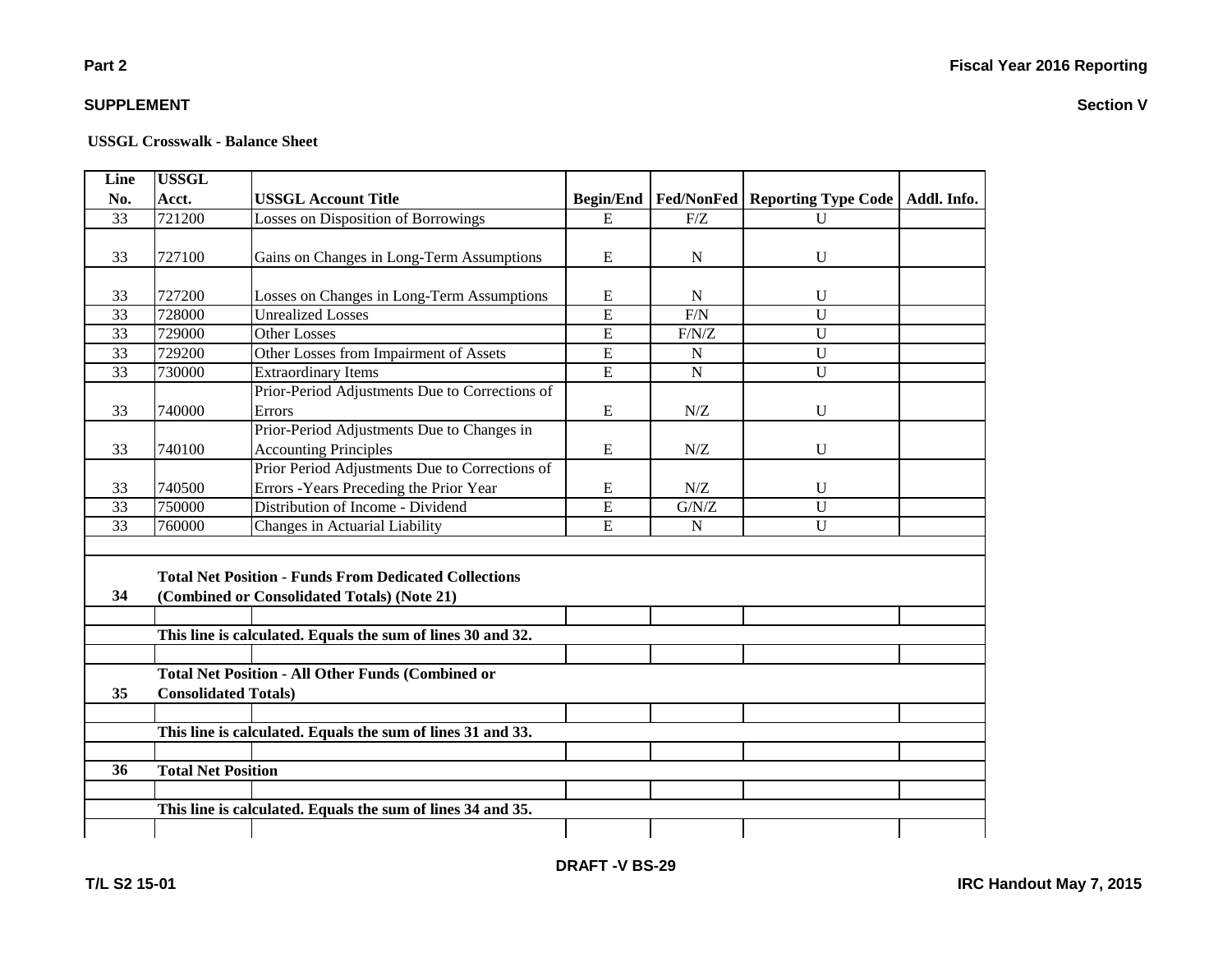### **Part 2**

### **SUPPLEMENT**

**USSGL Crosswalk - Balance Sheet**

| Line                                                        | <b>USSGL</b>                              |                             |  |  |                                                            |  |  |
|-------------------------------------------------------------|-------------------------------------------|-----------------------------|--|--|------------------------------------------------------------|--|--|
| No.                                                         | Acct.                                     | <b>IUSSGL Account Title</b> |  |  | Begin/End   Fed/NonFed   Reporting Type Code   Addl. Info. |  |  |
| 37                                                          | <b>Total Liabilities and Net Position</b> |                             |  |  |                                                            |  |  |
|                                                             |                                           |                             |  |  |                                                            |  |  |
| This line is calculated. Equals the sum of lines 28 and 36. |                                           |                             |  |  |                                                            |  |  |
|                                                             |                                           |                             |  |  |                                                            |  |  |